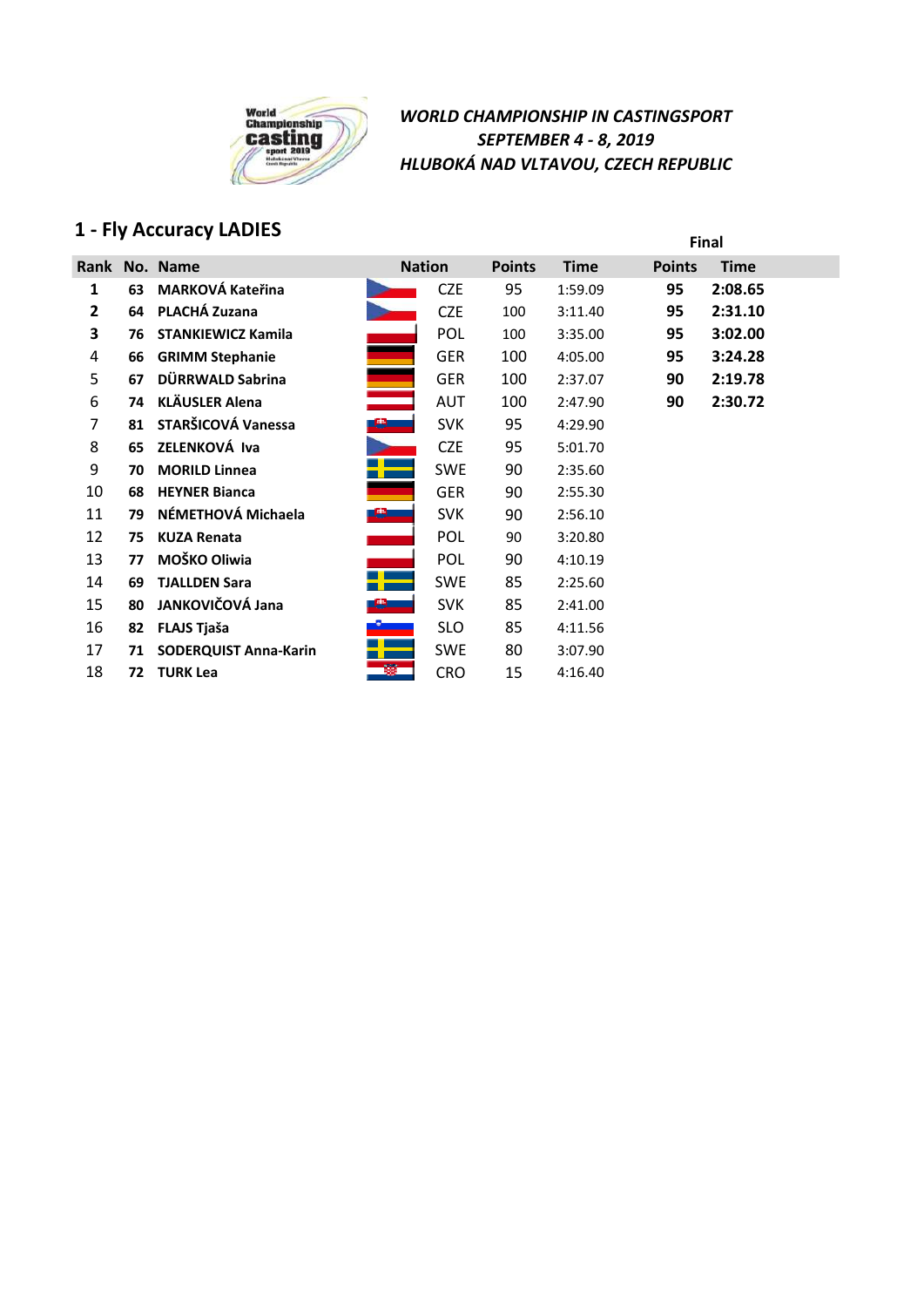

## **2 - Fly Distance Single Handed LADIES**

|                |    | Rank No. Name             | <b>Nation</b>    |            | Cast 1 | Cast 2 | <b>Points</b> | <b>Final cast</b> |
|----------------|----|---------------------------|------------------|------------|--------|--------|---------------|-------------------|
| 1              | 67 | DÜRRWALD Sabrina          |                  | <b>GER</b> | 56,79  | 53,60  | 110,39        | 53,98             |
| $\overline{2}$ | 74 | <b>KLÄUSLER Alena</b>     |                  | <b>AUT</b> | 54,79  | 52,52  | 107,31        | 53,62             |
| 3              | 63 | <b>MARKOVÁ Kateřina</b>   |                  | <b>CZE</b> | 58,92  | 58,89  | 117,81        | 53,35             |
| 4              | 75 | <b>KUZA Renata</b>        |                  | POL        | 52,25  | 48,46  | 100,71        | 49,22             |
| 5              | 68 | <b>HEYNER Bianca</b>      |                  | <b>GER</b> | 52,29  | 49,39  | 101,68        | 48,22             |
| 6              | 80 | JANKOVIČOVÁ Jana          |                  | <b>SVK</b> | 54,87  | 53,12  | 107,99        | 48,00             |
| 7              | 69 | <b>TJALLDEN Sara</b>      |                  | <b>SWE</b> | 49,40  | 49,36  | 98,76         |                   |
| 8              | 66 | <b>GRIMM Stephanie</b>    |                  | <b>GER</b> | 48,97  | 48,69  | 97,66         |                   |
| 9              | 79 | NÉMETHOVÁ Michaela        | <u>is a comp</u> | <b>SVK</b> | 48,86  | 46,20  | 95,06         |                   |
| 10             | 76 | <b>STANKIEWICZ Kamila</b> |                  | <b>POL</b> | 48,25  | 45,36  | 93,61         |                   |
| 11             | 64 | PLACHÁ Zuzana             |                  | <b>CZE</b> | 47,82  | 47,49  | 95,31         |                   |
| 12             | 65 | ZELENKOVÁ Iva             |                  | <b>CZE</b> | 47,66  | 46,13  | 93,79         |                   |
| 13             | 82 | <b>FLAJS Tjaša</b>        |                  | <b>SLO</b> | 44,28  | 42,45  | 86,73         |                   |
| 14             | 81 | STARŠICOVÁ Vanessa        |                  | <b>SVK</b> | 42,34  | 41,96  | 84,30         |                   |
| 15             | 70 | <b>MORILD Linnea</b>      |                  | <b>SWE</b> | 41,63  | 40,96  | 82,59         |                   |
| 16             | 77 | MOŠKO Oliwia              |                  | <b>POL</b> | 41,21  | 41,09  | 82,30         |                   |
| 17             | 72 | <b>TURK Lea</b>           | 缀                | <b>CRO</b> | 34,99  | 33,85  | 68,84         |                   |
| 18             | 73 | <b>SUDARIC Mia</b>        | 缀                | <b>CRO</b> | 25,86  | 25,56  | 51,42         |                   |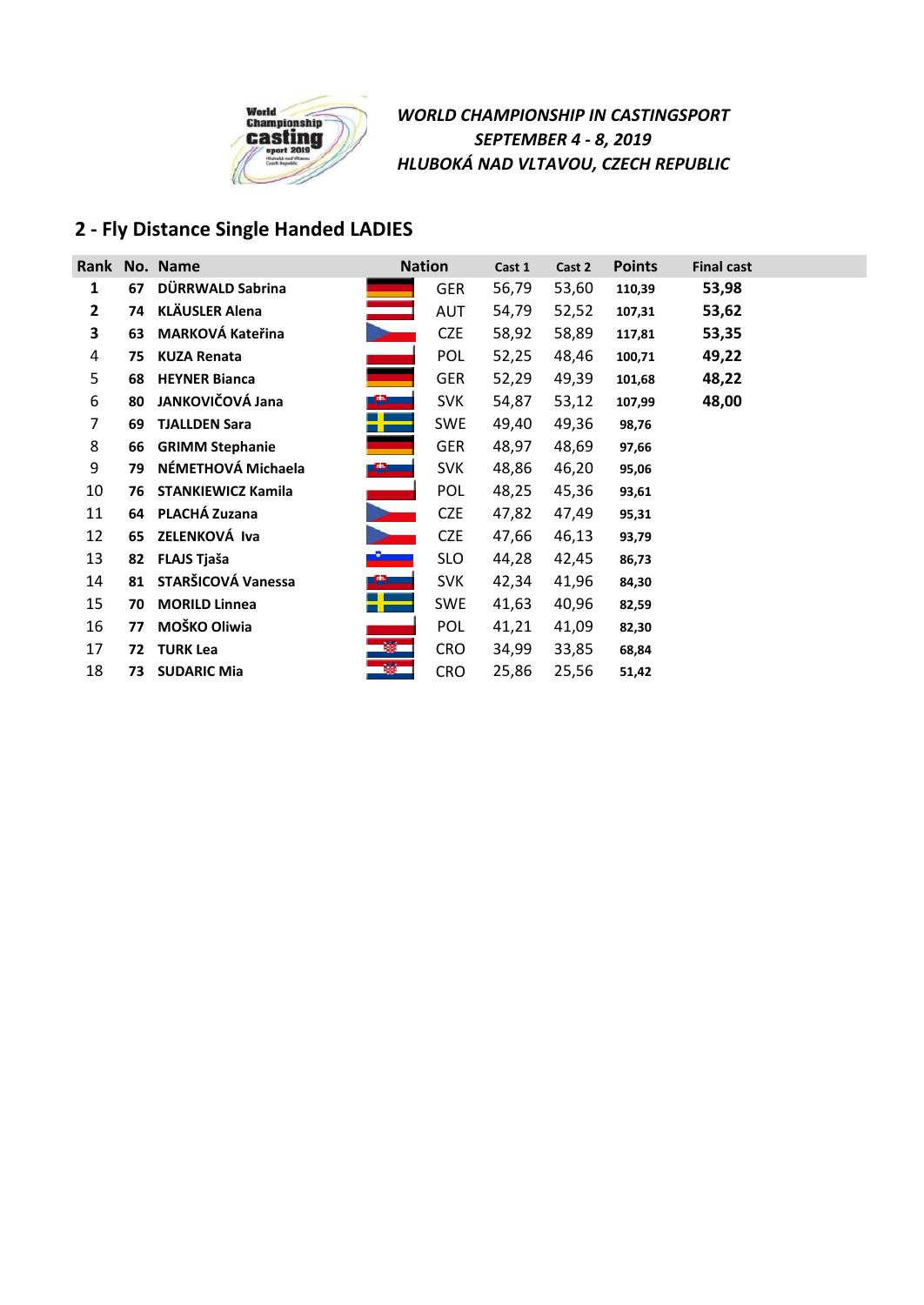

# **3 - Spinning Accouracy Arenberg Target LADIES Final**

| Rank |    | No. Name                     |             | <b>Nation</b> | <b>Points</b> | <b>Time</b> | <b>Points</b> | <b>Time</b> |
|------|----|------------------------------|-------------|---------------|---------------|-------------|---------------|-------------|
| 1    | 63 | <b>MARKOVÁ Kateřina</b>      |             | <b>CZE</b>    | 92            | 1:29.20     | 100           | 1:26.00     |
| 2    | 64 | PLACHÁ Zuzana                |             | <b>CZE</b>    | 98            | 1:47.30     | 96            | 1:28.82     |
| 3    | 76 | <b>STANKIEWICZ Kamila</b>    |             | POL           | 94            | 1:40.90     | 96            | 1:34.69     |
| 4    | 77 | MOŠKO Oliwia                 |             | <b>POL</b>    | 94            | 1:51.10     | 96            | 1:41.90     |
| 5    | 80 | JANKOVIČOVÁ Jana             |             | <b>SVK</b>    | 90            | 1:54.63     | 96            | 1:57.96     |
| 6    | 71 | <b>SODERQUIST Anna-Karin</b> |             | <b>SWE</b>    | 94            | 2:48.20     | 90            | 2:21.00     |
| 7    | 65 | ZELENKOVÁ Iva                |             | <b>CZE</b>    | 90            | 1:58.40     |               |             |
| 8    | 66 | <b>GRIMM Stephanie</b>       |             | <b>GER</b>    | 90            | 2:07.13     |               |             |
| 9    | 70 | <b>MORILD Linnea</b>         |             | <b>SWE</b>    | 90            | 2:59.00     |               |             |
| 10   | 68 | <b>HEYNER Bianca</b>         | Ē.          | <b>GER</b>    | 88            | 1:57.00     |               |             |
| 11   | 74 | <b>KLÄUSLER Alena</b>        |             | <b>AUT</b>    | 88            | 2:50.91     |               |             |
| 12   | 69 | <b>TJALLDEN Sara</b>         |             | <b>SWE</b>    | 86            | 3:32.60     |               |             |
| 13   | 75 | <b>KUZA Renata</b>           |             | <b>POL</b>    | 82            | 2:41.30     |               |             |
| 14   | 67 | DÜRRWALD Sabrina             | a ya        | <b>GER</b>    | 80            | 2:18.70     |               |             |
| 15   | 81 | STARŠICOVÁ Vanessa           | æ.          | <b>SVK</b>    | 78            | 3:05.80     |               |             |
| 16   | 79 | NÉMETHOVÁ Michaela           | <u>e – </u> | <b>SVK</b>    | 72            | 1:59.00     |               |             |
| 17   | 82 | <b>FLAJS Tjaša</b>           |             | <b>SLO</b>    | 70            | 2:30.80     |               |             |
| 18   | 72 | <b>TURK Lea</b>              | S.          | <b>CRO</b>    | 70            | 3:46.80     |               |             |
| 19   | 73 | <b>SUDARIC Mia</b>           | 靀           | <b>CRO</b>    | 34            | 2:20.80     |               |             |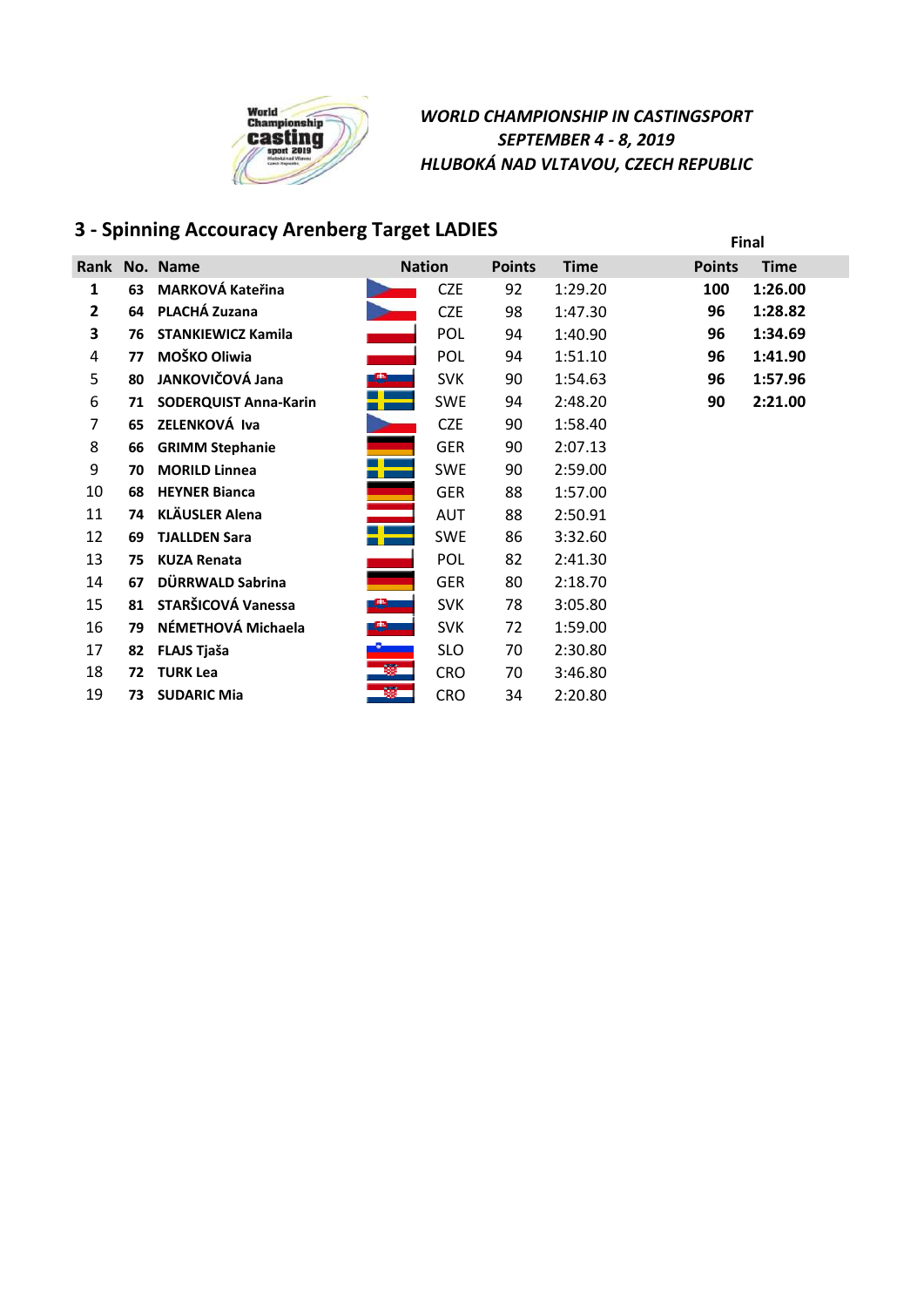

# **4 - Spinning Accuracy LADIES Final**

|    |    | Rank No. Name                | <b>Nation</b> |            | <b>Points</b> | <b>Time</b> | <b>Points</b> | <b>Time</b> |
|----|----|------------------------------|---------------|------------|---------------|-------------|---------------|-------------|
| 1  | 76 | <b>STANKIEWICZ Kamila</b>    |               | <b>POL</b> | 90            | 2.43.50     | 100           | 2:45.78     |
| 2  | 64 | PLACHÁ Zuzana                |               | <b>CZE</b> | 95            | 4:06.20     | 95            | 2:55.19     |
| 3  | 65 | ZELENKOVÁ Iva                |               | <b>CZE</b> | 85            | 3:52.00     | 95            | 4:09.20     |
| 4  | 66 | <b>GRIMM Stephanie</b>       |               | <b>GER</b> | 80            | 00:00,0     | 85            | 3:06.96     |
| 5  | 68 | <b>HEYNER Bianca</b>         |               | <b>GER</b> | 90            | 3:08.00     | 80            | 3:07.20     |
| 6  | 79 | NÉMETHOVÁ Michaela           |               | <b>SVK</b> | 80            | 3:35.00     | 80            | 3:43.59     |
| 7  | 70 | <b>MORILD Linnea</b>         |               | <b>SWE</b> | 75            | 4:06.10     |               |             |
| 8  | 67 | DÜRRWALD Sabrina             |               | <b>GER</b> | 75            | 5:33.81     |               |             |
| 9  | 63 | <b>MARKOVÁ Kateřina</b>      |               | <b>CZE</b> | 70            | 2:52.80     |               |             |
| 10 | 74 | <b>KLÄUSLER Alena</b>        |               | <b>AUT</b> | 70            | 4:21.00     |               |             |
| 11 | 69 | <b>TJALLDEN Sara</b>         |               | <b>SWE</b> | 70            | 5:05.20     |               |             |
| 12 | 77 | MOŠKO Oliwia                 |               | POL        | 65            | 2:51.10     |               |             |
| 13 | 80 | JANKOVIČOVÁ Jana             |               | <b>SVK</b> | 65            | 4:14.90     |               |             |
| 14 | 71 | <b>SODERQUIST Anna-Karin</b> |               | <b>SWE</b> | 55            | 3:29.50     |               |             |
| 15 | 82 | <b>FLAJS Tjaša</b>           |               | <b>SLO</b> | 55            | 4:02.22     |               |             |
| 16 | 75 | <b>KUZA Renata</b>           |               | POL        | 50            | 3:49.12     |               |             |
| 17 | 81 | STARŠICOVÁ Vanessa           |               | <b>SVK</b> | 45            | 4:35.10     |               |             |
| 18 | 72 | <b>TURK Lea</b>              | Ø.            | <b>CRO</b> | 35            | 4:41.16     |               |             |
| 19 | 73 | <b>SUDARIC Mia</b>           | 曪             | <b>CRO</b> | 30            | 4:18.75     |               |             |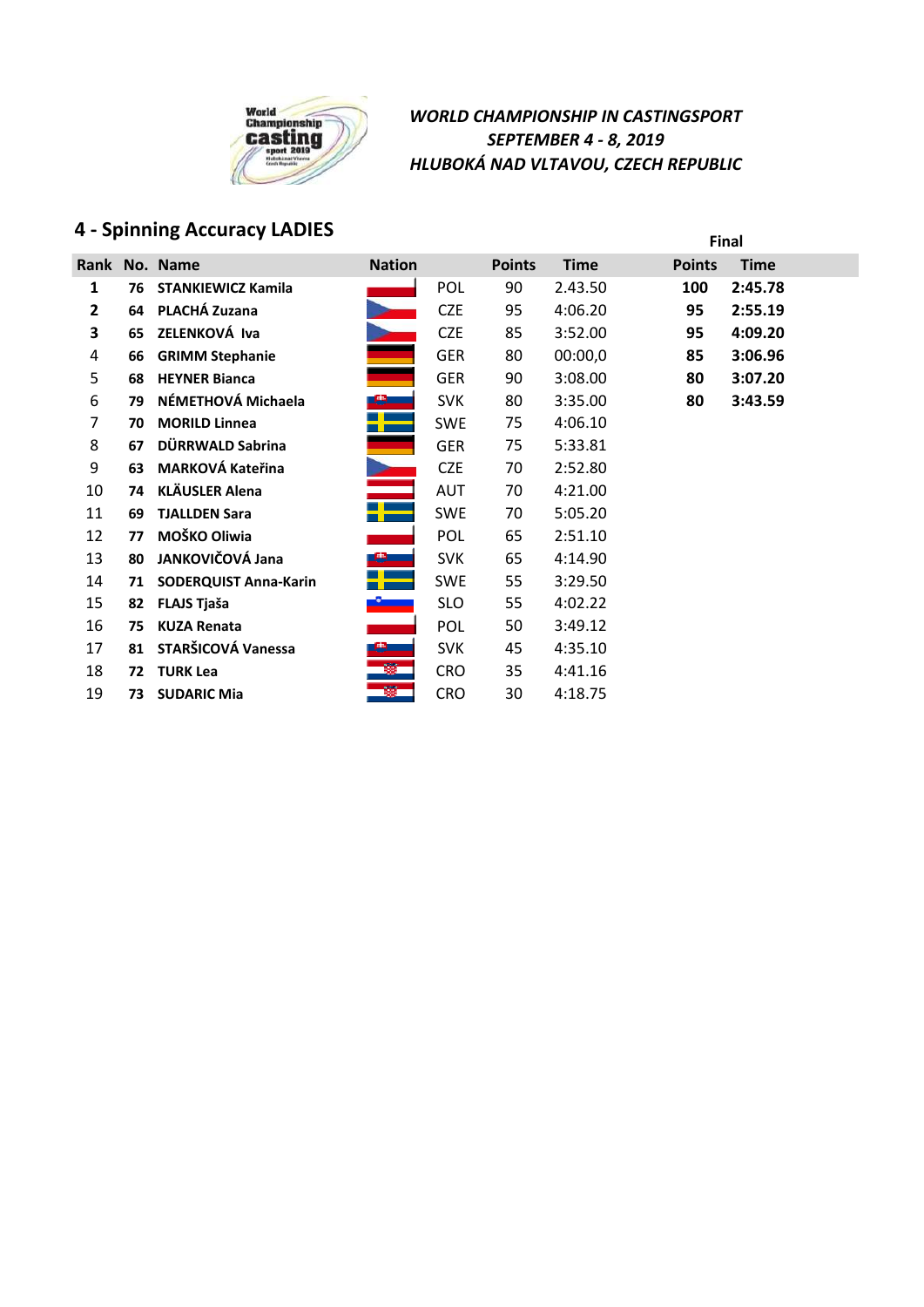

## **5 - Spinning Distance Single Handed LADIES**

|    |    | Rank No. Name             | <b>Nation</b> |            | <b>Meters</b> | <b>Points</b> | <b>Final Meters</b> |
|----|----|---------------------------|---------------|------------|---------------|---------------|---------------------|
| 1  | 68 | <b>HEYNER Bianca</b>      |               | <b>GER</b> | 65,15         | 97,725        | 69,37               |
| 2  | 65 | ZELENKOVÁ Iva             |               | <b>CZE</b> | 63,54         | 95,310        | 66,88               |
| 3  | 77 | MOŠKO Oliwia              |               | <b>POL</b> | 66,74         | 100,110       | 66,33               |
| 4  | 75 | <b>KUZA Renata</b>        |               | POL        | 68,18         | 102,270       | 58,66               |
| 5  | 63 | <b>MARKOVÁ Kateřina</b>   |               | <b>CZE</b> | 70,81         | 106,215       | 57,42               |
| 6  | 67 | DÜRRWALD Sabrina          |               | <b>GER</b> | 68,69         | 103,035       | 57,05               |
| 7  | 80 | JANKOVIČOVÁ Jana          | $\mathbf{B}$  | <b>SVK</b> | 61,37         | 92,055        |                     |
| 8  | 79 | NÉMETHOVÁ Michaela        |               | <b>SVK</b> | 60,84         | 91,260        |                     |
| 9  | 70 | <b>MORILD Linnea</b>      |               | SWE        | 60,16         | 90,240        |                     |
| 10 | 64 | PLACHÁ Zuzana             |               | <b>CZE</b> | 59,75         | 89,625        |                     |
| 11 | 66 | <b>GRIMM Stephanie</b>    |               | <b>GER</b> | 59,38         | 89,070        |                     |
| 12 | 76 | <b>STANKIEWICZ Kamila</b> |               | <b>POL</b> | 58,90         | 88,350        |                     |
| 13 | 81 | STARŠICOVÁ Vanessa        | $\triangle$   | <b>SVK</b> | 58,12         | 87,180        |                     |
| 14 |    | 74 KLÄUSLER Alena         |               | AUT        | 58,04         | 87,060        |                     |
| 15 | 69 | <b>TJALLDEN Sara</b>      |               | SWE        | 53,33         | 79,995        |                     |
| 16 | 82 | FLAJS Tjaša               |               | <b>SLO</b> | 51,87         | 77,805        |                     |
| 17 | 72 | <b>TURK Lea</b>           |               | <b>CRO</b> | 45,71         | 68,565        |                     |
| 18 | 73 | <b>SUDARIC Mia</b>        | 錣             | <b>CRO</b> | 43,99         | 65,985        |                     |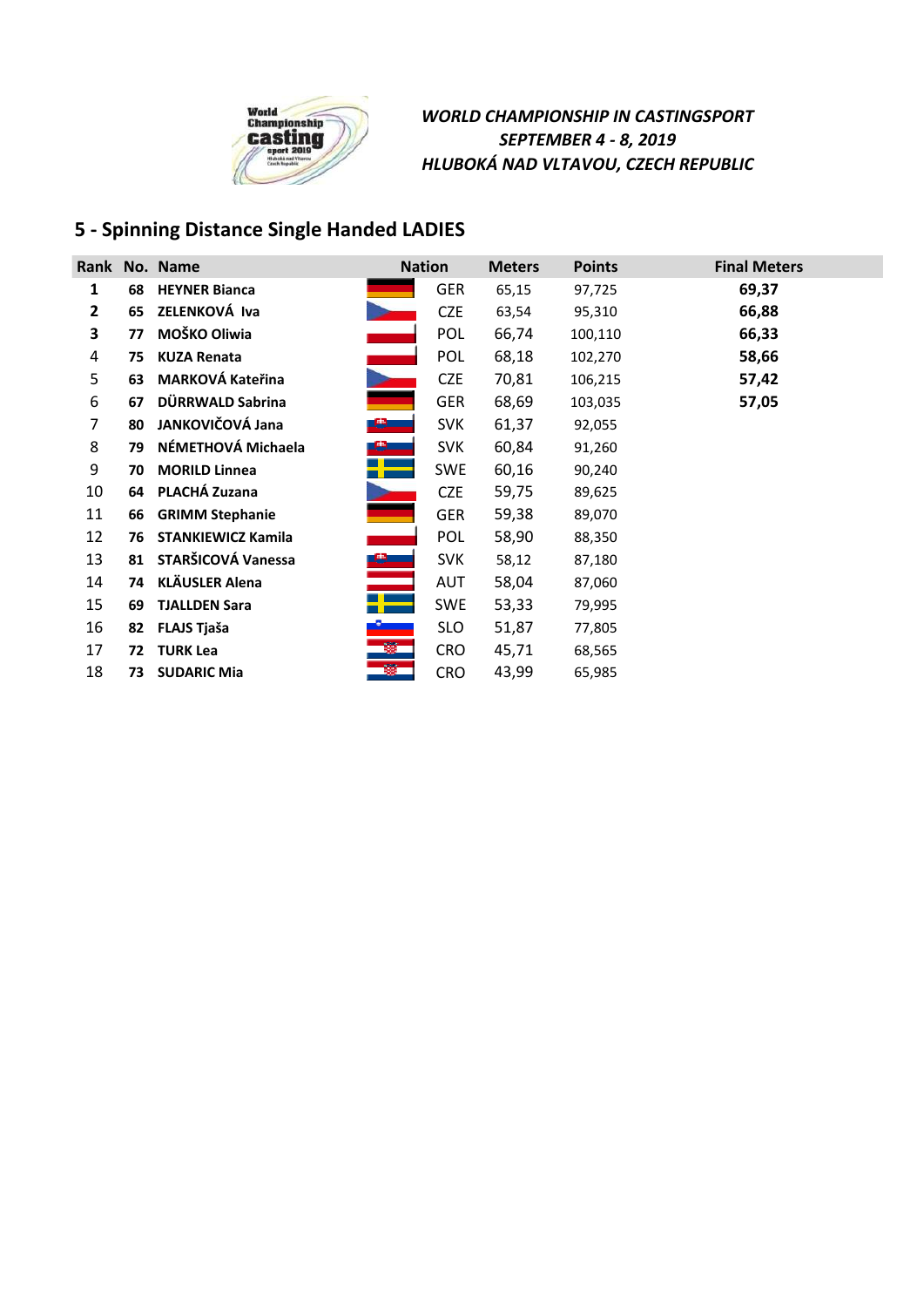

# **Final 8 - Multiplier Accuracy Skish LADIES**

| Rank         |    | No. Name                | <b>Nation</b>                    |            | <b>Points</b> | <b>Time</b> | <b>Points</b> | <b>Time</b> |
|--------------|----|-------------------------|----------------------------------|------------|---------------|-------------|---------------|-------------|
| $\mathbf{1}$ | 63 | <b>MARKOVÁ Kateřina</b> |                                  | <b>CZE</b> | 80            | 3:32.00     | 90            | 3:35.22     |
| $\mathbf{2}$ |    | 78 POLOWCZYK Natalia    |                                  | <b>POL</b> | 95            | 3:27.63     | 80            | 3:21.75     |
| 3            | 75 | <b>KUZA Renata</b>      |                                  | <b>POL</b> | 65            | 4:28.40     | 75            | 4:48.58     |
| 4            |    | 64 PLACHÁ Zuzana        |                                  | <b>CZE</b> | 65            | 4:37.70     | 75            | 4:51.80     |
| 5            | 68 | <b>HEYNER Bianca</b>    |                                  | <b>GER</b> | 65            | 4:23.20     | 60            | 5:14.00     |
| 6            | 66 | <b>GRIMM Stephanie</b>  |                                  | <b>GER</b> | 75            | 5:01.00     | 55            | 4:47.80     |
| 7            | 74 | KLÄUSLER Alena          | <b>State State</b><br><u>e e</u> | <b>AUT</b> | 60            | 4:19.75     |               |             |
| 8            | 83 | <b>BRONČKOVÁ Jana</b>   |                                  | <b>CZE</b> | 60            | 5:20.20     |               |             |
| 9            | 70 | <b>MORILD Linnea</b>    |                                  | <b>SWE</b> | 55            | 5:28.30     |               |             |
| 10           | 69 | <b>TJALLDEN Sara</b>    |                                  | <b>SWE</b> | 50            | 5:15.60     |               |             |
| 11           | 77 | MOŠKO Oliwia            |                                  | <b>POL</b> | 45            | 4:05.00     |               |             |
| 12           | 67 | DÜRRWALD Sabrina        |                                  | <b>GER</b> | 45            | 4:07.00     |               |             |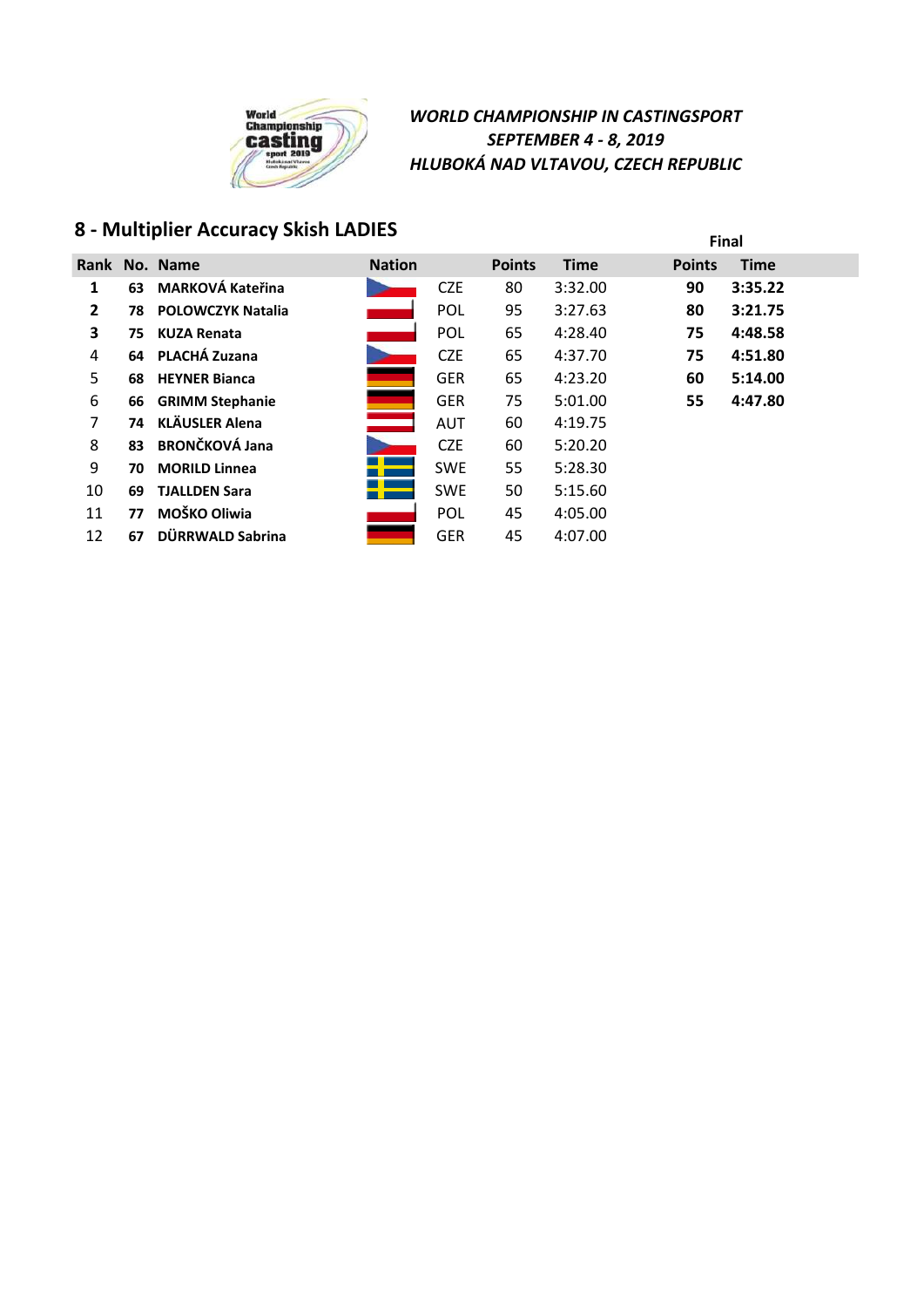

## **9 - Multiplier Distance Double Handed LADIES**

|                |    | Rank No. Name            | <b>Nation</b> |            | <b>Meters</b> | <b>Points</b> | <b>Final Meters</b> |
|----------------|----|--------------------------|---------------|------------|---------------|---------------|---------------------|
| 1              | 67 | DÜRRWALD Sabrina         |               | <b>GER</b> | 99,03         | 148,545       | 99,71               |
| $\overline{2}$ | 63 | <b>MARKOVÁ Kateřina</b>  |               | <b>CZE</b> | 90,10         | 135,150       | 96,10               |
| 3              | 83 | <b>BRONČKOVÁ Jana</b>    |               | <b>CZE</b> | 92,72         | 139,080       | 93,81               |
| 4              | 64 | PLACHÁ Zuzana            |               | <b>CZE</b> | 91,23         | 136,845       | 93,25               |
| 5              | 66 | <b>GRIMM Stephanie</b>   |               | <b>GER</b> | 88,29         | 132,435       | 82,69               |
| 6              | 77 | MOŠKO Oliwia             |               | <b>POL</b> | 88,11         | 132,165       | 0,00                |
| 7              | 79 | NÉMETHOVÁ Michaela       |               | <b>SVK</b> | 87,43         | 131,145       |                     |
| 8              | 78 | <b>POLOWCZYK Natalia</b> |               | <b>POL</b> | 85,10         | 127,650       |                     |
| 9              | 75 | <b>KUZA Renata</b>       |               | <b>POL</b> | 83,07         | 124,605       |                     |
| 10             | 68 | <b>HEYNER Bianca</b>     |               | <b>GER</b> | 80,30         | 120,450       |                     |
| 11             | 74 | <b>KLÄUSLER Alena</b>    |               | <b>AUT</b> | 73,49         | 110,235       |                     |
| 12             | 80 | JANKOVIČOVÁ Jana         |               | <b>SVK</b> | 72,04         | 108,060       |                     |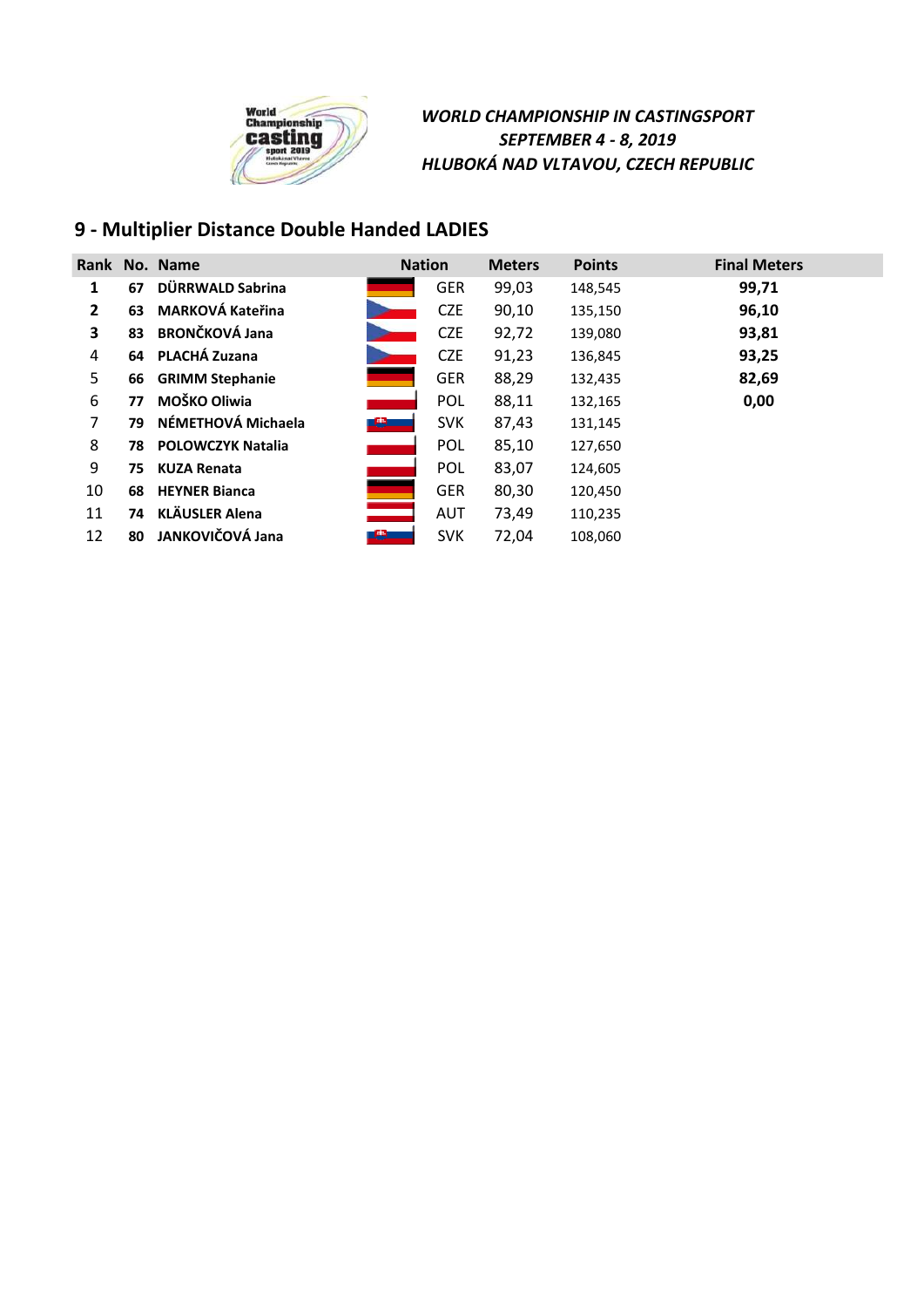

### **Pentathlon LADIES**

| Rank |    | No. Name                     |                | <b>Nation</b> | D <sub>1</sub> | D <sub>2</sub> | D <sub>3</sub> | D4 | D <sub>5</sub> | <b>Total</b> |
|------|----|------------------------------|----------------|---------------|----------------|----------------|----------------|----|----------------|--------------|
| 1    | 63 | <b>MARKOVÁ Kateřina</b>      |                | <b>CZE</b>    | 95             | 117,81         | 92             | 70 | 106,215        | 481,025      |
| 2    | 64 | PLACHÁ Zuzana                |                | <b>CZE</b>    | 100            | 95,31          | 98             | 95 | 89,625         | 477,935      |
| 3    | 67 | DÜRRWALD Sabrina             |                | <b>GER</b>    | 100            | 110,39         | 80             | 75 | 103,035        | 468,425      |
| 4    | 68 | <b>HEYNER Bianca</b>         |                | <b>GER</b>    | 90             | 101,68         | 88             | 90 | 97,725         | 467,405      |
| 5    | 76 | <b>STANKIEWICZ Kamila</b>    |                | <b>POL</b>    | 100            | 93,61          | 94             | 90 | 88,350         | 465,960      |
| 6    | 65 | ZELENKOVÁ Iva                |                | <b>CZE</b>    | 95             | 93,79          | 90             | 85 | 95,310         | 459,100      |
| 7    | 66 | <b>GRIMM Stephanie</b>       |                | <b>GER</b>    | 100            | 97,66          | 90             | 80 | 89,070         | 456,730      |
| 8    | 74 | <b>KLÄUSLER Alena</b>        |                | <b>AUT</b>    | 100            | 107,31         | 88             | 70 | 87,060         | 452,370      |
| 9    | 80 | JANKOVIČOVÁ Jana             | <b>FR.</b>     | <b>SVK</b>    | 85             | 107,99         | 90             | 65 | 92,055         | 440,045      |
| 10   | 77 | MOŠKO Oliwia                 |                | POL           | 90             | 82,30          | 94             | 65 | 100,110        | 431,410      |
| 11   | 79 | NÉMETHOVÁ Michaela           |                | <b>SVK</b>    | 90             | 95,06          | 72             | 80 | 91,260         | 428,320      |
| 12   | 70 | <b>MORILD Linnea</b>         |                | <b>SWE</b>    | 90             | 82,59          | 90             | 75 | 90,240         | 427,830      |
| 13   | 75 | <b>KUZA Renata</b>           |                | POL           | 90             | 100,71         | 82             | 50 | 102,270        | 424,980      |
| 14   | 69 | <b>TJALLDEN Sara</b>         |                | <b>SWE</b>    | 85             | 98,76          | 86             | 70 | 79,995         | 419,755      |
| 15   | 81 | STARŠICOVÁ Vanessa           |                | <b>SVK</b>    | 95             | 84,30          | 78             | 45 | 87,180         | 389,480      |
| 16   | 82 | <b>FLAJS Tjaša</b>           |                | <b>SLO</b>    | 85             | 86,73          | 70             | 55 | 77,805         | 374,535      |
| 17   | 72 | <b>TURK Lea</b>              | $\mathbb{R}^n$ | <b>CRO</b>    | 15             | 68,84          | 70             | 35 | 68,565         | 257,405      |
| 18   | 71 | <b>SODERQUIST Anna-Karin</b> |                | <b>SWE</b>    | 80             | x              | 94             | 55 | X              | 229,000      |
| 19   | 73 | <b>SUDARIC Mia</b>           | 缀              | <b>CRO</b>    | x              | 51,42          | 34             | 30 | 65,985         | 181,405      |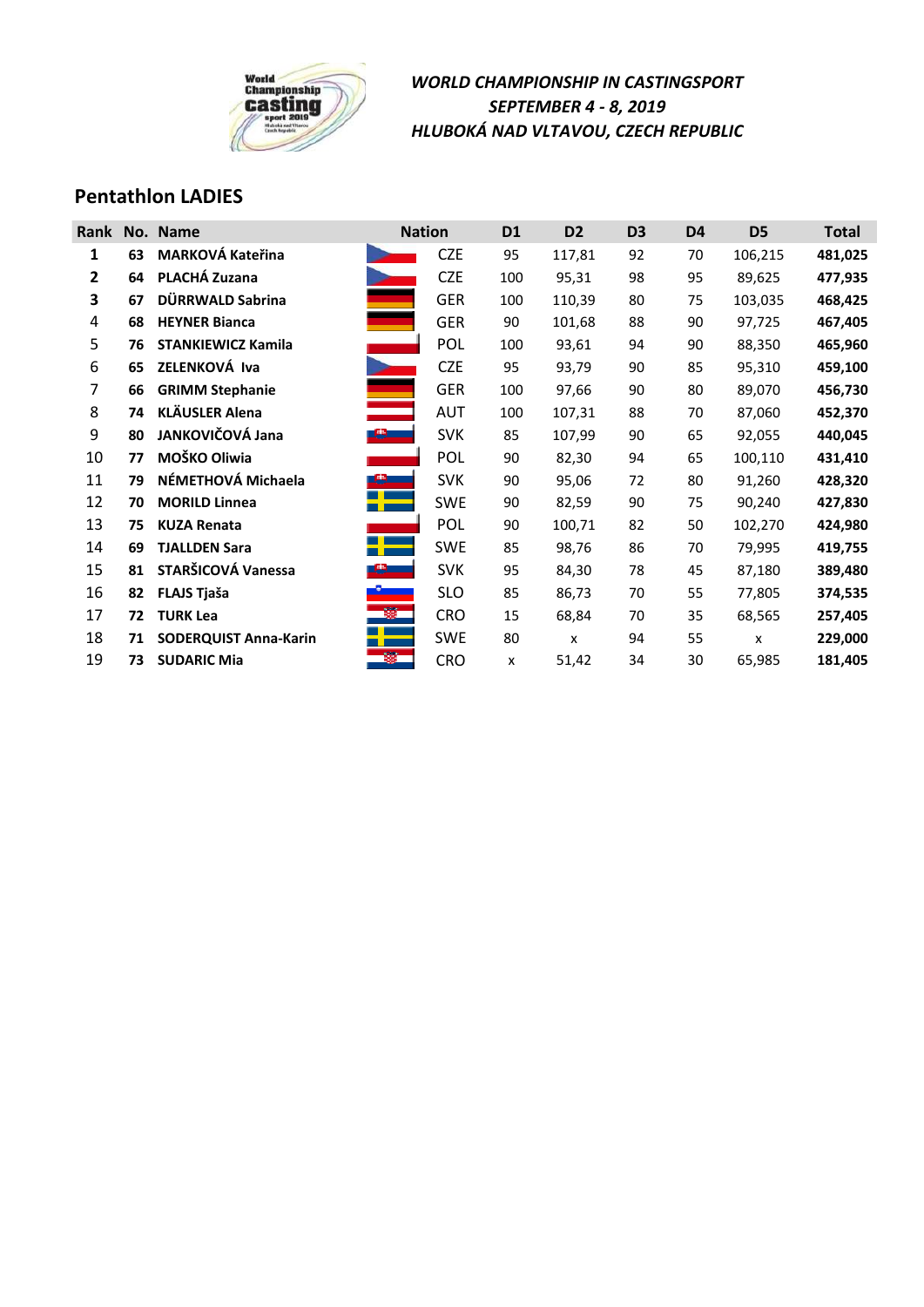

### **Heptathlon LADIES**

| <b>Rank</b>    |    | No. Name                |               | <b>Nation</b> | $D1 - 5$ | D <sub>8</sub> | D <sub>9</sub> | <b>Total</b> |
|----------------|----|-------------------------|---------------|---------------|----------|----------------|----------------|--------------|
| 1              | 63 | <b>MARKOVÁ Kateřina</b> |               | <b>CZE</b>    | 481,025  | 80             | 135,150        | 696,175      |
| $\overline{2}$ | 64 | PLACHÁ Zuzana           |               | <b>CZE</b>    | 477,935  | 65             | 136,845        | 679,780      |
| 3              | 66 | <b>GRIMM Stephanie</b>  |               | <b>GER</b>    | 456,730  | 75             | 132,435        | 664,165      |
| 4              | 67 | DÜRRWALD Sabrina        |               | <b>GER</b>    | 468,425  | 45             | 148,545        | 661,970      |
| 5              | 68 | <b>HEYNER Bianca</b>    |               | <b>GER</b>    | 467,405  | 65             | 120,450        | 652,855      |
| 6              | 74 | <b>KLÄUSLER Alena</b>   | $\equiv$      | <b>AUT</b>    | 452,370  | 60             | 110,235        | 622,605      |
| 7              | 75 | <b>KUZA Renata</b>      |               | POL           | 425      | 65             | 124,605        | 614,585      |
| 8              | 77 | MOŠKO Oliwia            |               | POL           | 431      | 45             | 132,165        | 608,575      |
| 9              | 79 | NÉMETHOVÁ Michaela      | $\bigoplus$   | <b>SVK</b>    | 428      | X              | 131,145        | 559,465      |
| 10             | 80 | JANKOVIČOVÁ Jana        | <u> 19 - </u> | <b>SVK</b>    | 440      | X              | 108,060        | 548,105      |
| 11             | 70 | <b>MORILD Linnea</b>    |               | <b>SWE</b>    | 427,830  | 55             | x              | 482,830      |
| 12             | 69 | <b>TJALLDEN Sara</b>    |               | <b>SWE</b>    | 419,755  | 50             | x              | 469,755      |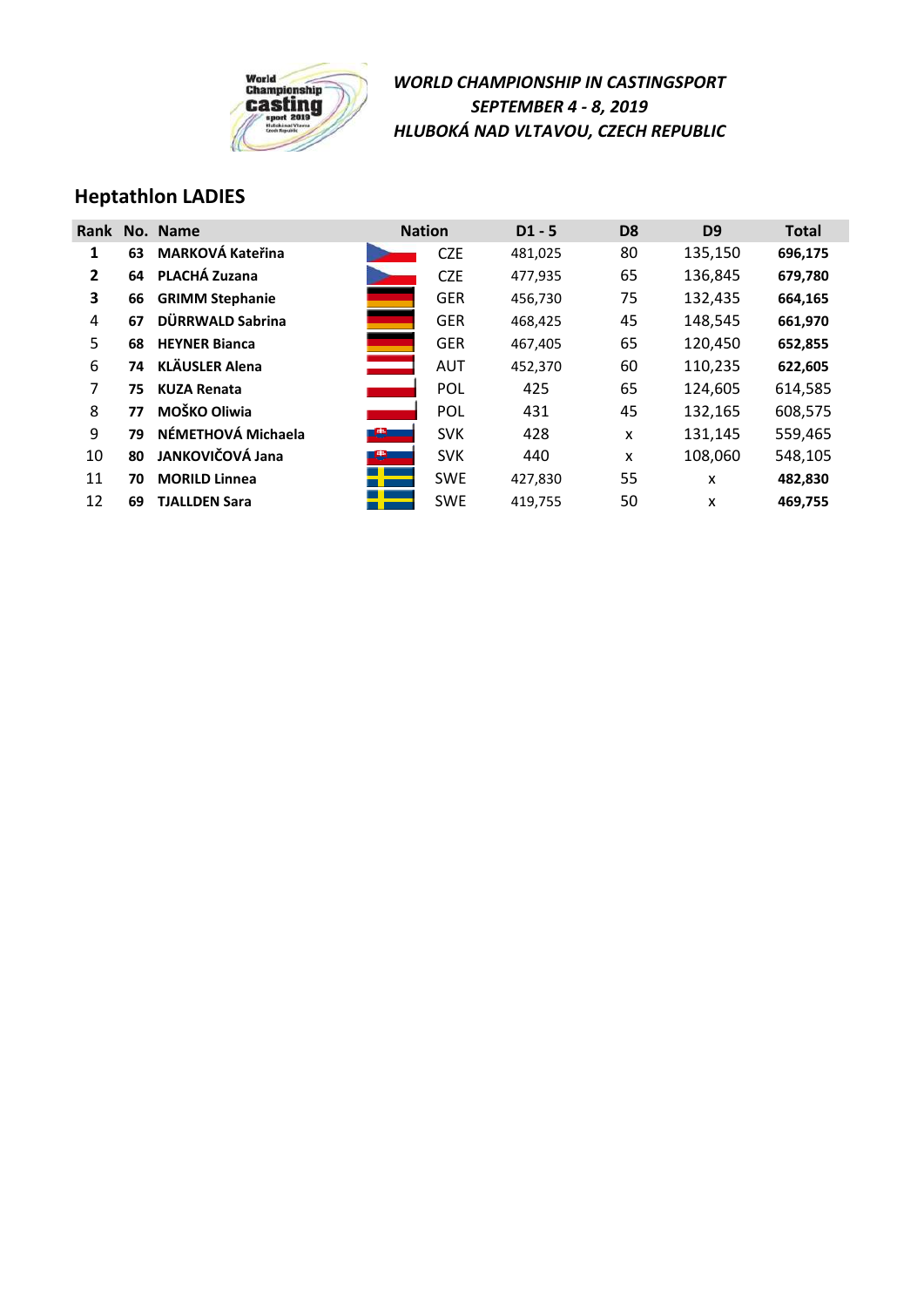

## **Team competition LADIES**

| Rank           | <b>Flag</b> | <b>Nation</b> | Name 1                            | Points  | Name 2                           | Points  | <b>TOTAL</b> |
|----------------|-------------|---------------|-----------------------------------|---------|----------------------------------|---------|--------------|
| $\mathbf{1}$   |             | <b>CZE</b>    | <b>MARKOVÁ</b><br>Kateřina        | 481,025 | <b>PLACHÁ</b><br>Zuzana          | 477,935 | 958,960      |
| $\overline{2}$ |             | <b>GER</b>    | <b>DÜRRWALD</b><br><b>Sabrina</b> | 468,425 | <b>GRIMM</b><br><b>Stephanie</b> | 456,730 | 925,155      |
| 3              |             | <b>POL</b>    | <b>STANKIEWICZ</b><br>Kamila      | 465,960 | MOŠKO Oliwia                     | 431,410 | 897,370      |
| 4              |             | <b>SWE</b>    | <b>TJALLDEN Sara</b>              | 419,755 | <b>MORILD Linnea</b>             | 427.830 | 847,585      |
| 5              |             | <b>SVK</b>    | <b>JANKOVIČOVÁ</b><br>Jana        | 440,045 | <b>STARŠICOVÁ</b><br>Vanessa     | 389,480 | 829,525      |
| 6              |             | <b>AUT</b>    | <b>KLÄUSLER</b><br>Alena          | 452,370 | $\boldsymbol{x}$                 | X       | 452,370      |
| 7              |             | <b>CRO</b>    | <b>TURK Lea</b>                   | 257,405 | <b>SUDARIC Mia</b>               | 181,405 | 438,810      |
| 8              |             | <b>SLO</b>    | FLAJS Tjaša                       | 374,535 | X                                | X       | 374,535      |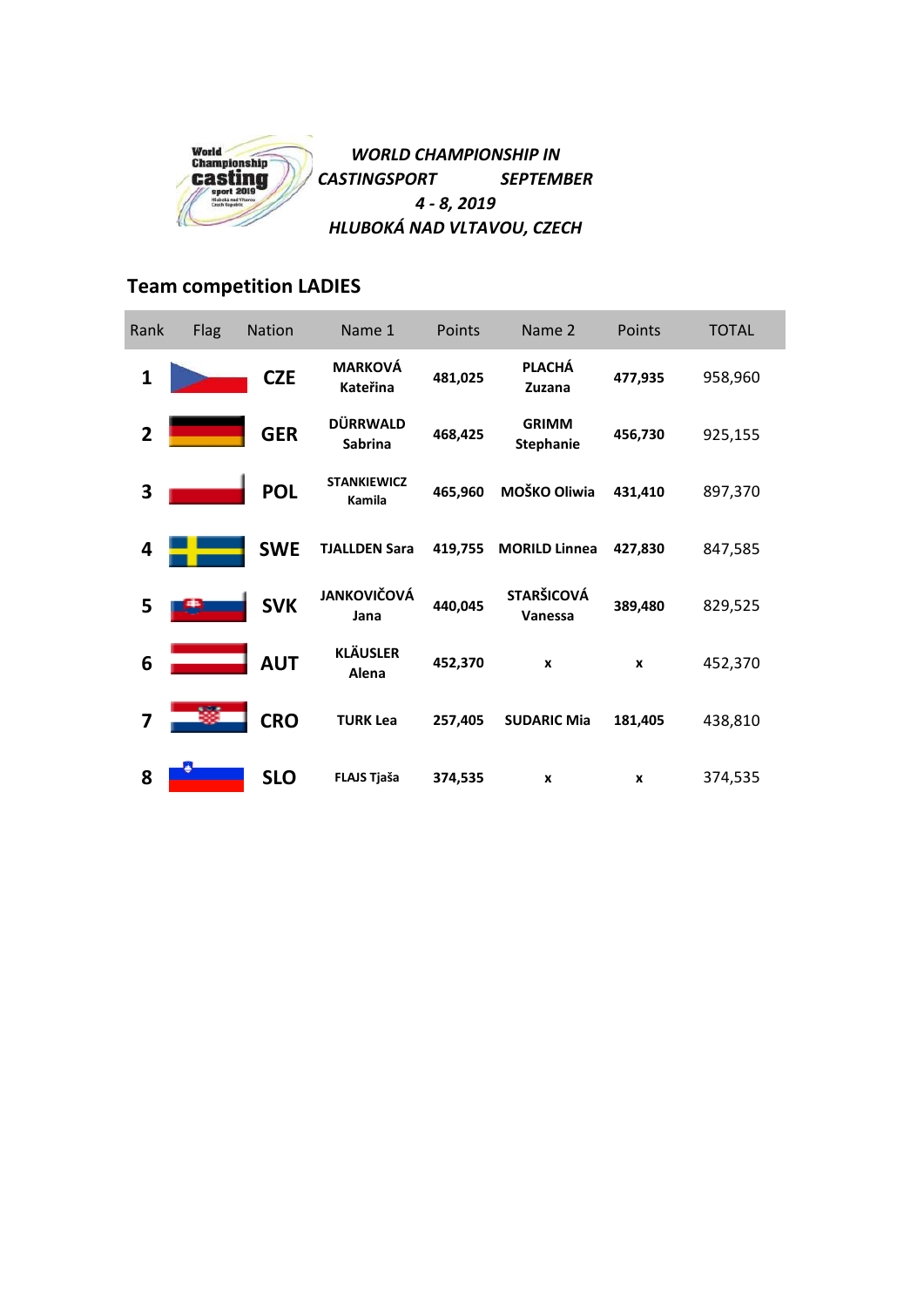

# **1 - Fly Accuracy MEN Final**

|                |              | Rank No. Name               | <b>Nation</b>            |            | <b>Points</b> | <b>Time</b> | <b>Points</b> | <b>Time</b> |
|----------------|--------------|-----------------------------|--------------------------|------------|---------------|-------------|---------------|-------------|
| 1              | 55           | <b>SAKURAI Akihiko JCSF</b> |                          | <b>JPN</b> | 100           | 1:17.00     | 100           | 1:05.08     |
| $\overline{2}$ | 28           | SPÁČIL Tomáš                |                          | <b>CZE</b> | 100           | 2:02.44     | 100           | 1:08.31     |
| 3              | 31           | <b>TARGOSZ Wlodzimierz</b>  |                          | <b>USA</b> | 100           | 2:05.80     | 95            | 1:39.70     |
| 4              | 24           | <b>MAREK Jiří</b>           |                          | <b>CZE</b> | 100           | 2:18.00     | 95            | 2:04.81     |
| 5              | 45           | <b>KRANSBERG Gustav</b>     |                          | <b>SWE</b> | 100           | 1:06.70     | 90            | 1:04.47     |
| 6              | 42           | STEVANOVIČ Dušan            |                          | <b>SLO</b> | 100           | 1:19.80     | 90            | 1:10.93     |
| $\overline{7}$ | 18           | <b>KOŚCIELNIAK Tomasz</b>   |                          | POL        | 100           | 2:22.80     | 85            | 1:52.59     |
| 8              | 1            | <b>MAIRE-HENSGE Heinz</b>   |                          | <b>GER</b> | 100           | 2:06.10     | 80            | 1:30.00     |
| 9              | 20           | <b>KUZA Maciej</b>          |                          | <b>POL</b> | 100           | 2:24.10     |               |             |
| 10             | 19           | SAPIGÓRSKI Patryk           |                          | <b>POL</b> | 100           | 2:25.40     |               |             |
| 11             | 39           | <b>VERTAČNIK Marko</b>      |                          | <b>SLO</b> | 100           | 2:29.50     |               |             |
| 12             | 26           | <b>KOBLIHA Karel</b>        |                          | <b>CZE</b> | 100           | 2:30.30     |               |             |
| 13             | 6            | <b>ULRICH Christopher</b>   |                          | <b>GER</b> | 100           | 2:31.50     |               |             |
| 14             | 25           | <b>LEXA Patrik</b>          |                          | <b>CZE</b> | 100           | 2:32.94     |               |             |
| 15             | 27           | <b>BOMBERA Jan</b>          |                          | <b>CZE</b> | 100           | 2:44.40     |               |             |
| 16             | 17           | <b>NOGA Marek</b>           |                          | POL        | 100           | 2:47.10     |               |             |
| 17             | 12           | VALÁŠEK Tomáš               | $\bullet$                | <b>SVK</b> | 100           | 3:04.00     |               |             |
| 18             | 16           | <b>KUZA Jacek</b>           |                          | POL        | 100           | 3:26.31     |               |             |
| 19             | 4            | <b>VISSER Wiebold</b>       |                          | <b>GER</b> | 100           | 4:55.40     |               |             |
| 20             | 41           | <b>VERTAČNIK Tim</b>        |                          | <b>SLO</b> | 95            | 1:37.62     |               |             |
| 21             | 14           | <b>KLÄUSLER Markus</b>      | -9-                      | SUI        | 95            | 1:52.70     |               |             |
| 22             | 15           | <b>LUSSI Gerhard</b>        | ÷                        | SUI        | 95            | 2:27.30     |               |             |
| 23             | 21           | SAPIGÓRSKI Piotr            |                          | POL        | 95            | 2:30.90     |               |             |
| 24             | 5            | <b>EBELING Olaf</b>         |                          | <b>GER</b> | 95            | 2:34.80     |               |             |
| 25             | 3            | <b>STEIN Ralf</b>           |                          | <b>GER</b> | 95            | 2:48.30     |               |             |
| 26             | 10           | <b>MIKULA Karol</b>         |                          | <b>SVK</b> | 95            | 2:48.30     |               |             |
| 27             | 47           | <b>TURK Marino</b>          |                          | <b>CRO</b> | 95            | 3:21.75     |               |             |
| 28             | 13           | <b>ČAPLIAR Martin</b>       | $\bullet$ $\blacksquare$ | <b>SVK</b> | 95            | 4:02.60     |               |             |
| 29             | 11           | NÁHLIK Rastislav            |                          | <b>SVK</b> | 95            | 4:09.90     |               |             |
| 30             | 53.          | <b>OKAMOTO Kenji JCSF</b>   |                          | <b>JPN</b> | 90            | 1:22.10     |               |             |
| 31             |              | 44 OSTLUND Robert           |                          | <b>SWE</b> | 90            | 1:24.50     |               |             |
| 32             | 50           | <b>NOKLEBERG Martin</b>     |                          | <b>NOR</b> | 90            | 1:56.10     |               |             |
| 33             | 32           | <b>BAQUE Rafael</b>         | 327                      | <b>ESP</b> | 90            | 2:04.60     |               |             |
| 34             | 23           | <b>LUXA Jan</b>             |                          | <b>CZE</b> | 90            | 2:39.80     |               |             |
| 35             | $\mathbf{2}$ | <b>KELTERER Erek</b>        |                          | <b>GER</b> | 90            | 2:47.00     |               |             |
| 36             | 9            | MÉSZÁROS Jan                |                          | <b>SVK</b> | 90            | 2:47.60     |               |             |
| 37             | 54           | <b>KATO Shinji JCSF</b>     |                          | <b>JPN</b> | 90            | 2:48.20     |               |             |
| 38             | 49           | ZBAŠNIK Sandi               |                          | <b>CRO</b> | 90            | 2:58.03     |               |             |
| 39             | 8            | <b>MICHALIK Karol</b>       |                          | <b>SVK</b> | 90            | 3:12.22     |               |             |
| 40             | 46           | POPOVIČ Marko               |                          | <b>CRO</b> | 85            | 2:02.20     |               |             |
| 41             | 48           | <b>OŽBOLT Goran</b>         |                          | <b>CRO</b> | 85            | 2:05.00     |               |             |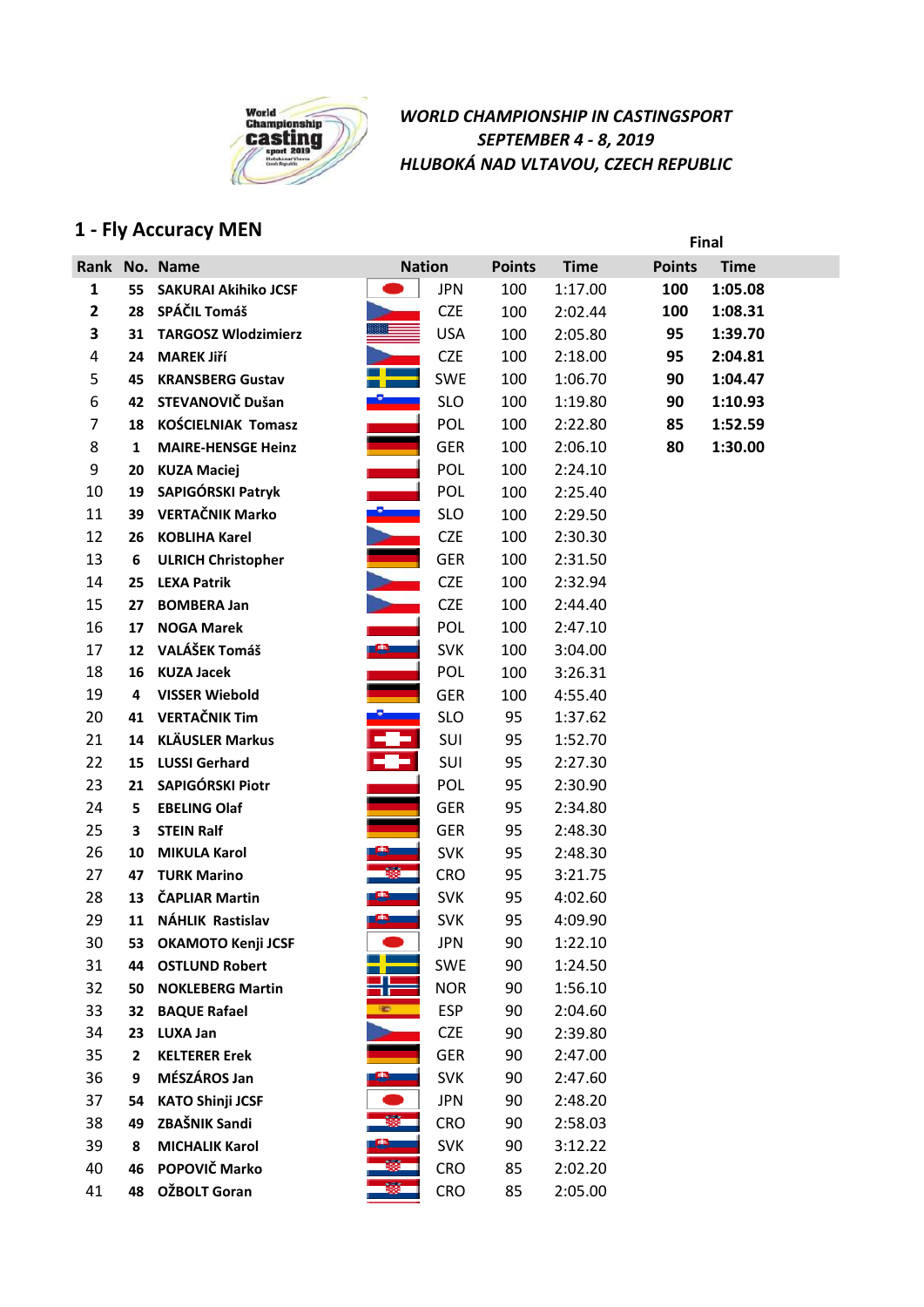| 42 | 29 | <b>LAY Gerhard</b>           | AUT        | 85 | 2:42.00 |
|----|----|------------------------------|------------|----|---------|
| 43 | 62 | <b>VARGA György</b>          | <b>HUN</b> | 85 | 4:20.10 |
| 44 | 30 | <b>ZINNER Christian</b>      | <b>AUT</b> | 75 | 2:15.60 |
| 45 | 43 | <b>ERIKSSON Lars-Eric</b>    | <b>SWE</b> | 75 | 2:48.60 |
| 46 | 60 | FÖLDI Gábor                  | <b>HUN</b> | 75 | 3:47.00 |
| 47 | 58 | <b>BOROVKOV Dmitri</b>       | <b>EST</b> | 70 | 2:44.82 |
| 48 | 33 | <b>MIQUEL Jordi</b>          | <b>ESP</b> | 65 | 2:35.53 |
| 49 | 52 | <b>JENSEN Harald Okern</b>   | <b>NOR</b> | 60 | 2:37.63 |
| 50 | 59 | <b>ANTAL Csaba</b>           | <b>HUN</b> | 60 | 3:26.20 |
| 51 | 40 | <b>MIKO Grega</b>            | <b>SLO</b> | 60 | 3:34.00 |
| 52 | 61 | <b>SLEMMER Ferenc</b>        | <b>HUN</b> | 60 | 4:04.28 |
| 53 | 51 | <b>HARALDSEN Trond Knapp</b> | <b>NOR</b> | 35 | 2:45.10 |
| 54 | 57 | <b>LAHI Allan</b>            | <b>EST</b> | 30 | 3:40.00 |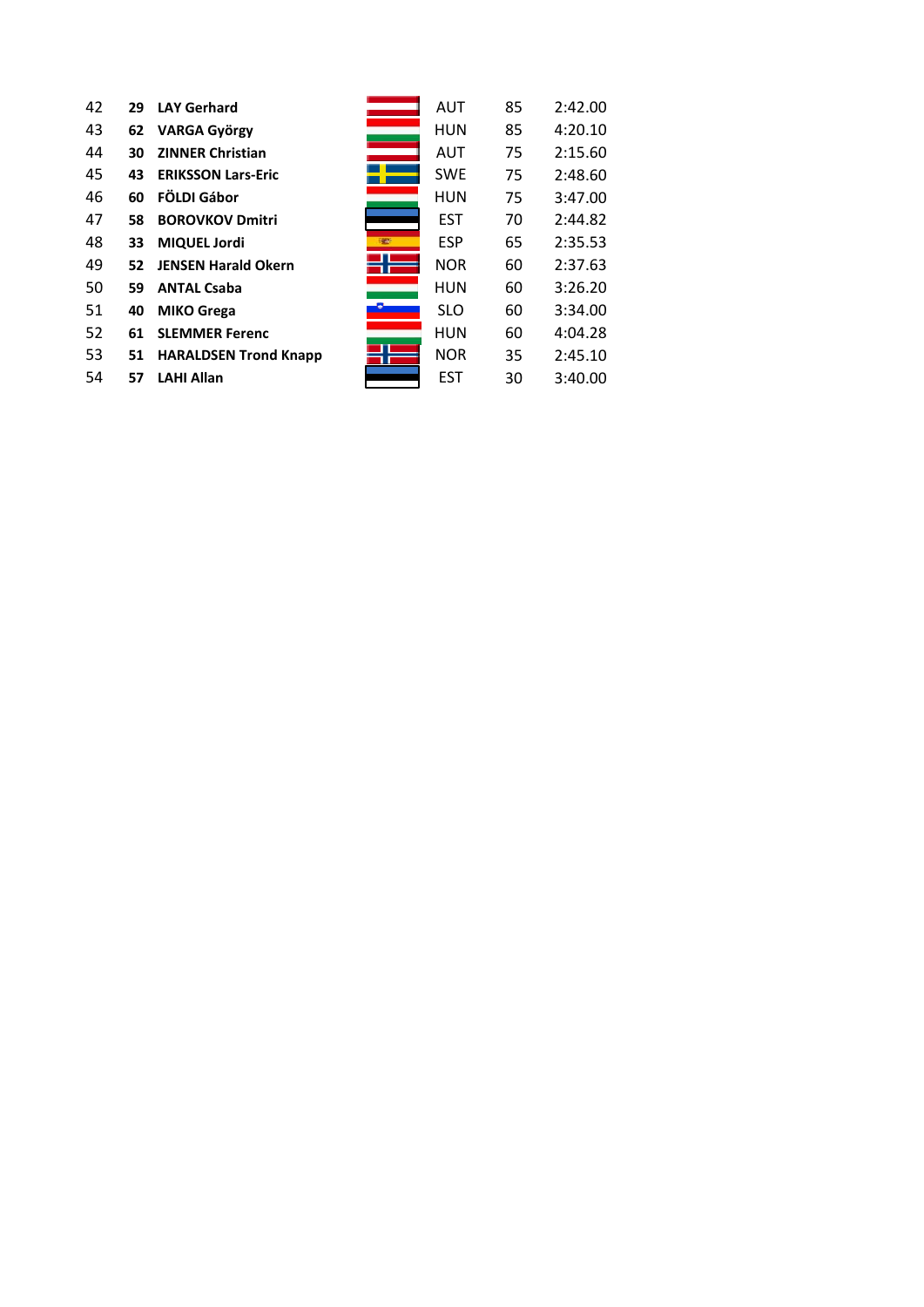

## **2 - Fly Distance Single Handed MEN**

|                |                  | Rank No. Name              | <b>Nation</b> |            | Cast 1 | Cast 2 | <b>Points</b> | <b>Final cast</b> |  |
|----------------|------------------|----------------------------|---------------|------------|--------|--------|---------------|-------------------|--|
| $\mathbf{1}$   | 23               | <b>LUXA Jan</b>            |               | <b>CZE</b> | 69,43  | 68,79  | 138,22        | 64,32             |  |
| $\mathbf{2}$   | 9                | MÉSZÁROS Jan               |               | <b>SVK</b> | 70,61  | 69,01  | 139,62        | 63,96             |  |
| 3              | 27               | <b>BOMBERA Jan</b>         |               | <b>CZE</b> | 65,13  | 64,43  | 129,56        | 61,56             |  |
| 4              | 52               | <b>JENSEN Harald Okern</b> |               | <b>NOR</b> | 68,21  | 66,20  | 134,41        | 60,62             |  |
| 5              | 28               | SPÁČIL Tomáš               |               | <b>CZE</b> | 67,15  | 65,11  | 132,26        | 60,05             |  |
| 6              | 10               | <b>MIKULA Karol</b>        |               | <b>SVK</b> | 64,67  | 64,48  | 129,15        | 59,09             |  |
| $\overline{7}$ | 50               | <b>NOKLEBERG Martin</b>    |               | <b>NOR</b> | 64,37  | 62,36  | 126,73        | 58,55             |  |
| 8              | 3                | <b>STEIN Ralf</b>          |               | <b>GER</b> | 66,32  | 65,27  | 131,59        | 56,21             |  |
| 9              | 31               | <b>TARGOSZ Wlodzimierz</b> |               | <b>USA</b> | 63,69  | 63,36  | 127,05        |                   |  |
| 10             | 30               | <b>ZINNER Christian</b>    |               | AUT        | 63,21  | 61,35  | 124,56        |                   |  |
| 11             | 24               | <b>MAREK Jiří</b>          |               | <b>CZE</b> | 63,14  | 63,05  | 126,19        |                   |  |
| 12             | $\overline{2}$   | <b>KELTERER Erek</b>       |               | GER        | 62,98  | 60,90  | 123,88        |                   |  |
| 13             | 61               | <b>SLEMMER Ferenc</b>      |               | <b>HUN</b> | 62,54  | 60,10  | 122,64        |                   |  |
| 14             | 58               | <b>BOROVKOV Dmitri</b>     |               | <b>EST</b> | 62,31  | 60,72  | 123,03        |                   |  |
| 15             | 46               | POPOVIČ Marko              |               | <b>CRO</b> | 61,89  | 60,20  | 122,09        |                   |  |
| 16             | 48               | OŽBOLT Goran               |               | <b>CRO</b> | 61,80  | 61,48  | 123,28        |                   |  |
| 17             | 26               | <b>KOBLIHA Karel</b>       |               | <b>CZE</b> | 61,72  | 60,89  | 122,61        |                   |  |
| 18             | 1                | <b>MAIRE-HENSGE Heinz</b>  |               | <b>GER</b> | 61,49  | 60,99  | 122,48        |                   |  |
| 19             | 8                | <b>MICHALIK Karol</b>      |               | <b>SVK</b> | 61,21  | 61,10  | 122,31        |                   |  |
| 20             | 45               | <b>KRANSBERG Gustav</b>    |               | <b>SWE</b> | 61,10  | 58,63  | 119,73        |                   |  |
| 21             | 25               | <b>LEXA Patrik</b>         |               | <b>CZE</b> | 60,52  | 57,84  | 118,36        |                   |  |
| 22             | 20               | <b>KUZA Maciej</b>         |               | POL        | 60,34  | 58,30  | 118,64        |                   |  |
| 23             | 4                | <b>VISSER Wiebold</b>      |               | <b>GER</b> | 60,19  | 59,55  | 119,74        |                   |  |
| 24             | 17               | <b>NOGA Marek</b>          |               | POL        | 60,00  | 58,12  | 118,12        |                   |  |
| 25             | 11               | NÁHLIK Rastislav           |               | <b>SVK</b> | 59,97  | 59,78  | 119,75        |                   |  |
| 26             | 16               | <b>KUZA Jacek</b>          |               | POL        | 59,65  | 59,59  | 119,24        |                   |  |
| 27             | 21               | SAPIGÓRSKI Piotr           |               | POL        | 59,38  | 55,92  | 115,30        |                   |  |
| 28             | 43               | <b>ERIKSSON Lars-Eric</b>  |               | <b>SWE</b> | 59,35  | 57,68  | 117,03        |                   |  |
| 29             | 42               | STEVANOVIČ Dušan           |               | <b>SLO</b> | 57,89  | 57,74  | 115,63        |                   |  |
| 30             | 13               | <b>ČAPLIAR Martin</b>      |               | <b>SVK</b> | 57,78  | 57,35  | 115,13        |                   |  |
| 31             | 18               | <b>KOŚCIELNIAK Tomasz</b>  |               | POL        | 57,66  | 56,29  | 113,95        |                   |  |
| 32             | 5                | <b>EBELING Olaf</b>        |               | <b>GER</b> | 56,66  | 55,30  | 111,96        |                   |  |
| 33             | 60               | FÖLDI Gábor                |               | <b>HUN</b> | 56,46  | 55,43  | 111,89        |                   |  |
| 34             | 15               | <b>LUSSI Gerhard</b>       |               | SUI        | 56,23  | 56,10  | 112,33        |                   |  |
| 35             | 53               | <b>OKAMOTO Kenji JCSF</b>  |               | <b>JPN</b> | 56,06  | 56,03  | 112,09        |                   |  |
| 36             | 14               | <b>KLÄUSLER Markus</b>     |               | SUI        | 55,97  | 54,82  | 110,79        |                   |  |
| 37             | 44               | <b>OSTLUND Robert</b>      |               | SWE        | 55,94  | 55,07  | 111,01        |                   |  |
| 38             | 12 <sup>12</sup> | VALÁŠEK Tomáš              |               | <b>SVK</b> | 55,42  | 54,64  | 110,06        |                   |  |
| 39             | 47               | <b>TURK Marino</b>         |               | <b>CRO</b> | 55,33  | 53,24  | 108,57        |                   |  |
| 40             | 29               | <b>LAY Gerhard</b>         |               | POL        | 55,15  | 50,33  | 105,48        |                   |  |
| 41             | 59               | <b>ANTAL Csaba</b>         |               | <b>HUN</b> | 55,04  | 55,03  | 110,07        |                   |  |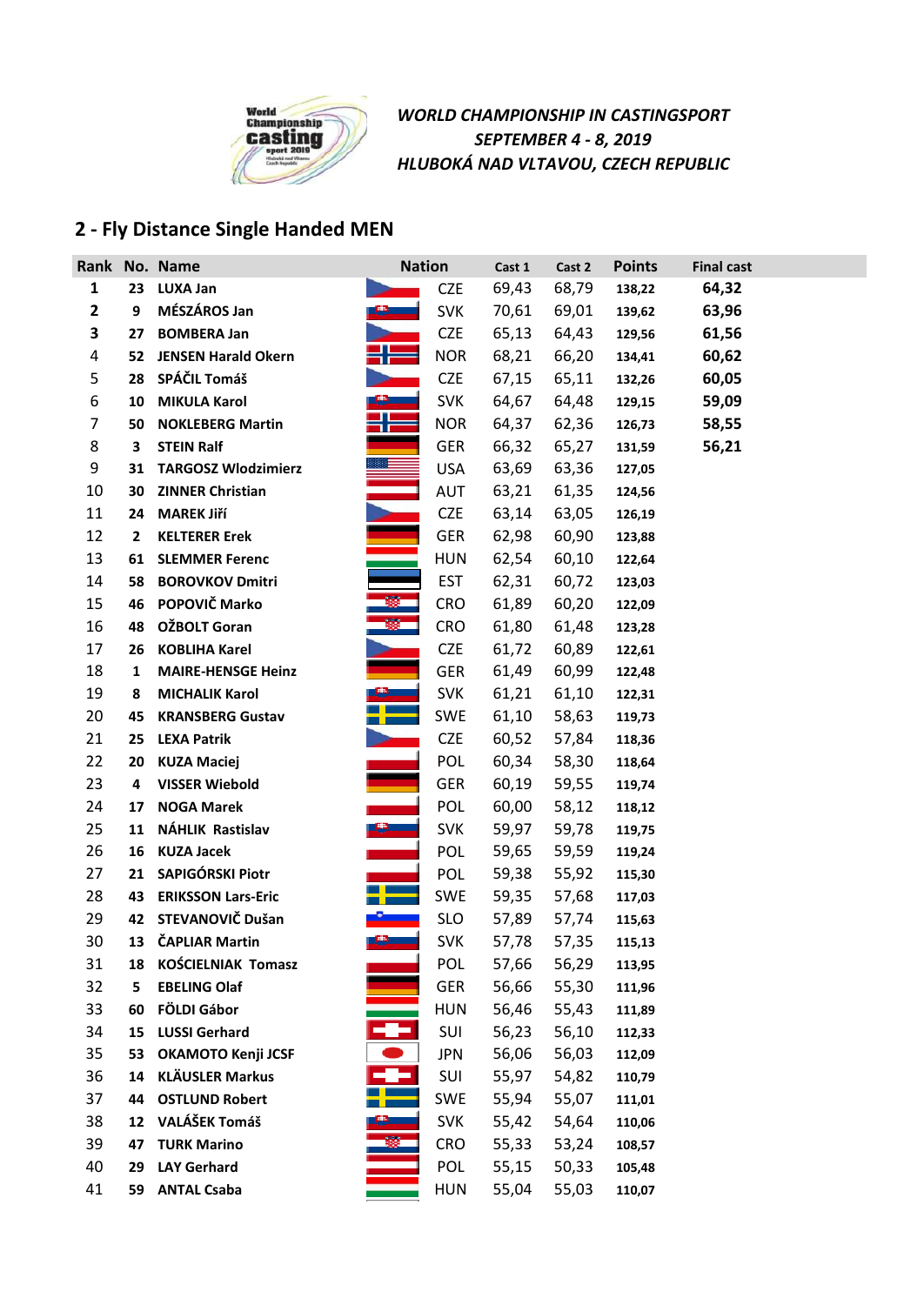| 42 | 54 | <b>KATO Shinji JCSF</b>      |            | <b>JPN</b> | 54,38 | 54,29 | 108,67 |
|----|----|------------------------------|------------|------------|-------|-------|--------|
| 43 | 32 | <b>BAQUE Rafael</b>          | <b>SEC</b> | <b>ESP</b> | 54,08 | 53,89 | 107,97 |
| 44 | 6  | <b>ULRICH Christopher</b>    |            | <b>GER</b> | 53,96 | 53,06 | 107,02 |
| 45 | 55 | <b>SAKURAI Akihiko JCSF</b>  |            | <b>JPN</b> | 53,14 | 50,88 | 104,02 |
| 46 | 19 | SAPIGÓRSKI Patryk            |            | <b>POL</b> | 52,39 | 52,08 | 104,47 |
| 47 | 41 | <b>VERTAČNIK Tim</b>         |            | <b>SLO</b> | 51,66 | 51,65 | 103,31 |
| 48 | 33 | MIQUEL Jordi                 |            | <b>ESP</b> | 51,59 | 48,34 | 99,93  |
| 49 | 62 | <b>VARGA György</b>          |            | <b>HUN</b> | 48,63 | 47,46 | 96,09  |
| 50 | 57 | <b>LAHI Allan</b>            |            | <b>EST</b> | 47,21 | 46,08 | 93,29  |
| 51 | 40 | <b>MIKO Grega</b>            |            | <b>SLO</b> | 46,81 | 45,72 | 92,53  |
| 52 | 49 | ZBAŠNIK Sandi                | æ.         | <b>CRO</b> | 43,41 | 41,86 | 85,27  |
| 53 | 39 | <b>VERTAČNIK Marko</b>       |            | <b>SLO</b> | 42,46 | 40,65 | 83,11  |
| 54 | 51 | <b>HARALDSEN Trond Knapp</b> |            | <b>NOR</b> | 41,82 | 39,56 | 81,38  |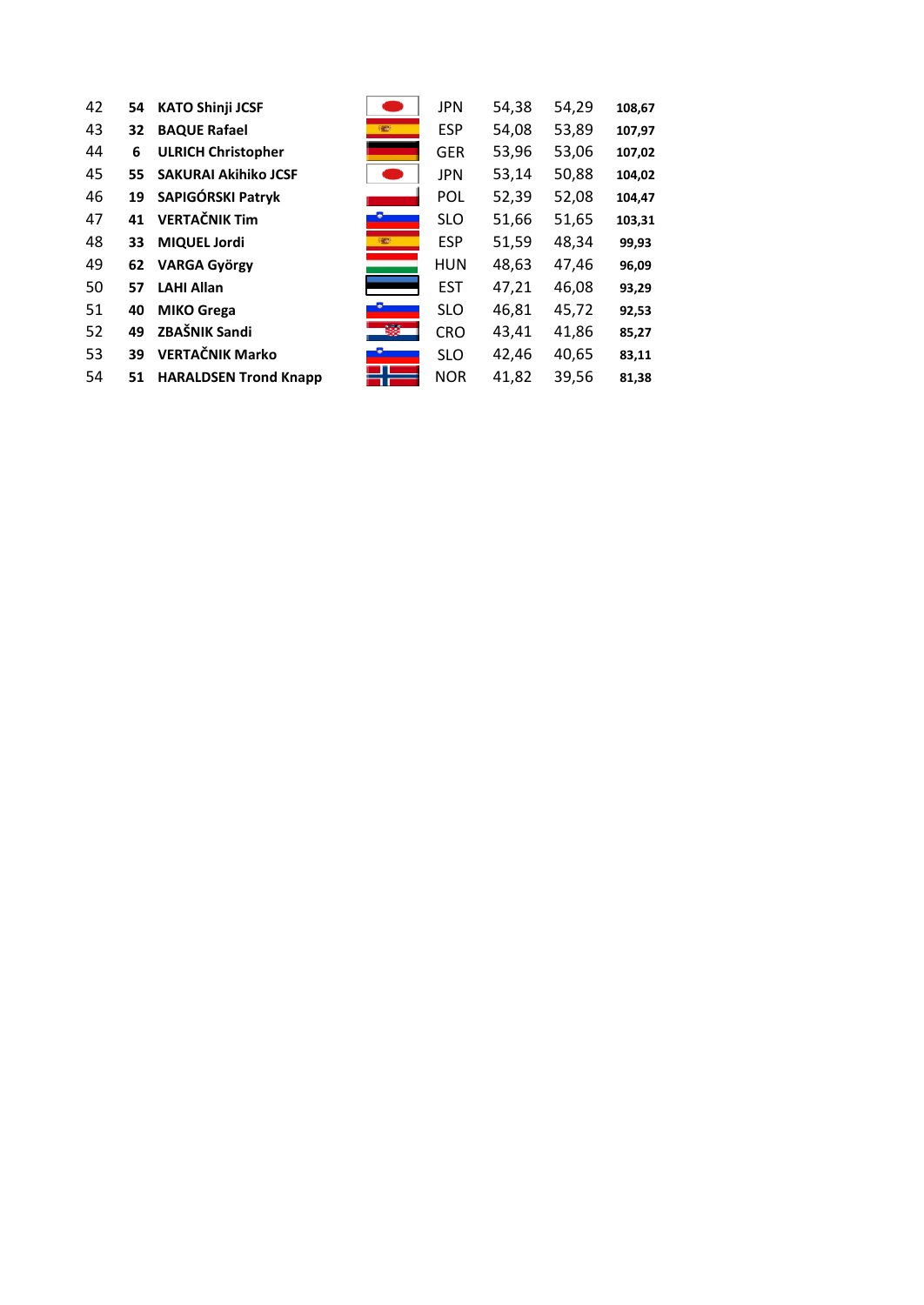

# **3 - Spinning Accouracy Arenberg Target MEN Final**

|                         |    | Rank No. Name              |    | <b>Nation</b> | <b>Points</b> | <b>Time</b> | <b>Points</b> | <b>Time</b> |
|-------------------------|----|----------------------------|----|---------------|---------------|-------------|---------------|-------------|
| $\mathbf{1}$            | 26 | <b>KOBLIHA Karel</b>       |    | <b>CZE</b>    | 98            | 2:05.00     | 98            | 1:36.13     |
| $\mathbf{2}$            | 9  | MÉSZÁROS Jan               |    | <b>SVK</b>    | 100           | 2:10.30     | 98            | 2:27.75     |
| 3                       | 48 | OŽBOLT Goran               |    | <b>CRO</b>    | 98            | 1:35.18     | 96            | 1:18.00     |
| $\overline{\mathbf{4}}$ | 23 | <b>LUXA Jan</b>            |    | <b>CZE</b>    | 100           | 2:28.25     | 96            | 1:52.84     |
| 5                       | 25 | <b>LEXA Patrik</b>         |    | <b>CZE</b>    | 100           | 1:59.70     | 94            | 1:42.56     |
| 6                       | 21 | SAPIGÓRSKI Piotr           |    | POL           | 100           | 2:31.80     | 94            | 1:51.70     |
| $\overline{7}$          | 17 | <b>NOGA Marek</b>          |    | <b>POL</b>    | 98            | 1:49.20     | 92            | 1:34.00     |
| 8                       | 15 | <b>LUSSI Gerhard</b>       |    | SUI           | 100           | 2:27.00     | 92            | 2:15.63     |
| 9                       | 6  | <b>ULRICH Christopher</b>  |    | <b>GER</b>    | 98            | 2:13.90     |               |             |
| 10                      | 16 | <b>KUZA Jacek</b>          |    | POL           | 98            | 2:38.60     |               |             |
| 11                      | 27 | <b>BOMBERA Jan</b>         |    | <b>CZE</b>    | 98            | 2:48.70     |               |             |
| 12                      | 30 | <b>ZINNER Christian</b>    |    | AUT           | 96            | 1:25.54     |               |             |
| 13                      | 12 | VALÁŠEK Tomáš              | 9. | <b>SVK</b>    | 96            | 1:48.75     |               |             |
| 14                      | 2  | <b>KELTERER Erek</b>       |    | <b>GER</b>    | 96            | 2:03.90     |               |             |
| 15                      | 20 | <b>KUZA Maciej</b>         |    | <b>POL</b>    | 96            | 2:14.00     |               |             |
| 16                      | 10 | <b>MIKULA Karol</b>        | 8  | <b>SVK</b>    | 96            | 2:22.80     |               |             |
| 17                      | 8  | <b>MICHALIK Karol</b>      |    | <b>SVK</b>    | 96            | 2:25.60     |               |             |
| 18                      | 13 | <b>ČAPLIAR Martin</b>      | உ  | <b>SVK</b>    | 96            | 2:46.70     |               |             |
| 19                      | 11 | NÁHLIK Rastislav           |    | <b>SVK</b>    | 96            | 3:19.00     |               |             |
| 20                      | 4  | <b>VISSER Wiebold</b>      |    | <b>GER</b>    | 96            | 3:46.60     |               |             |
| 21                      | 24 | <b>MAREK Jiří</b>          |    | <b>CZE</b>    | 94            | 1:25.15     |               |             |
| 22                      | 28 | SPÁČIL Tomáš               |    | <b>CZE</b>    | 94            | 1:37.80     |               |             |
| 23                      | 52 | <b>JENSEN Harald Okern</b> |    | <b>NOR</b>    | 94            | 2:25.40     |               |             |
| 24                      | 19 | SAPIGÓRSKI Patryk          |    | POL           | 94            | 2:26.53     |               |             |
| 25                      | 42 | STEVANOVIČ Dušan           |    | <b>SLO</b>    | 94            | 2:29.37     |               |             |
| 26                      | 3  | <b>STEIN Ralf</b>          |    | <b>GER</b>    | 94            | 2:35.30     |               |             |
| 27                      | 41 | <b>VERTAČNIK Tim</b>       |    | <b>SLO</b>    | 92            | 1:35.50     |               |             |
| 28                      | 14 | <b>KLÄUSLER Markus</b>     |    | SUI           | 92            | 1:49.60     |               |             |
| 29                      | 45 | <b>KRANSBERG Gustav</b>    |    | <b>SWE</b>    | 92            | 1:52.30     |               |             |
| 30                      | 18 | <b>KOŚCIELNIAK Tomasz</b>  |    | POL           | 92            | 1:59.40     |               |             |
| 31                      | 43 | <b>ERIKSSON Lars-Eric</b>  |    | <b>SWE</b>    | 92            | 2:15.90     |               |             |
| 32                      | 31 | <b>TARGOSZ Wlodzimierz</b> |    | <b>USA</b>    | 90            | 2:17.00     |               |             |
| 33                      | 5  | <b>EBELING Olaf</b>        |    | <b>GER</b>    | 90            | 2:25.00     |               |             |
| 34                      | 62 | <b>VARGA György</b>        |    | <b>HUN</b>    | 90            | 2:58.00     |               |             |
| 35                      | 59 | <b>ANTAL Csaba</b>         |    | <b>HUN</b>    | 90            | 3:38.10     |               |             |
| 36                      | 40 | <b>MIKO Grega</b>          |    | <b>SLO</b>    | 88            | 2:21.72     |               |             |
| 37                      | 61 | <b>SLEMMER Ferenc</b>      |    | <b>HUN</b>    | 88            | 3:07.60     |               |             |
| 38                      | 1  | <b>MAIRE-HENSGE Heinz</b>  |    | <b>GER</b>    | 88            | 3:18.40     |               |             |
| 39                      | 29 | <b>LAY Gerhard</b>         |    | AUT           | 86            | 2:01.00     |               |             |
| 40                      | 44 | <b>OSTLUND Robert</b>      |    | <b>SWE</b>    | 86            | 2:05.70     |               |             |
| 41                      | 57 | <b>LAHI Allan</b>          |    | <b>EST</b>    | 86            | 2:09.88     |               |             |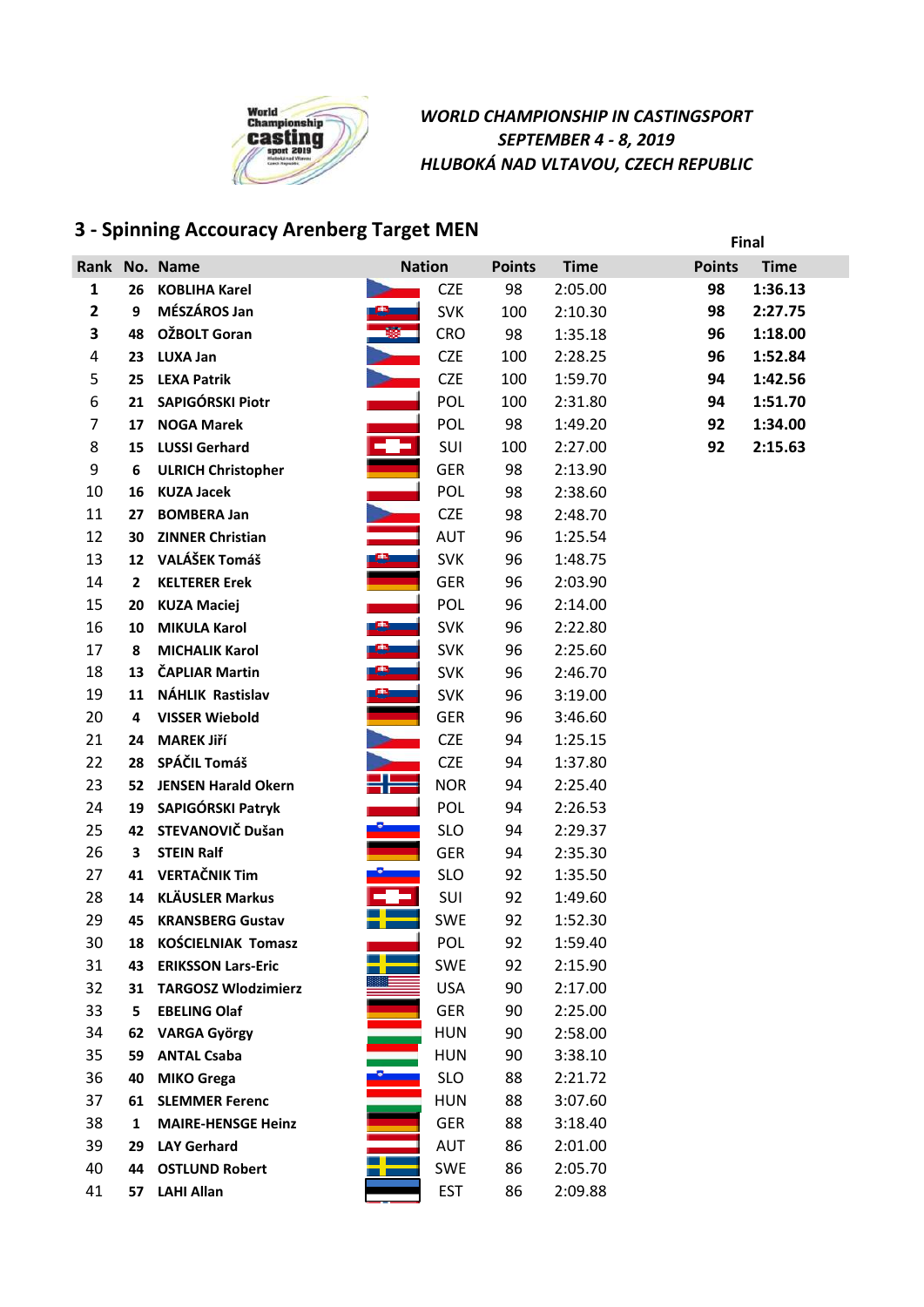| 42 | 50 | <b>NOKLEBERG Martin</b>      |             | <b>NOR</b> | 86 | 2:10.00 |
|----|----|------------------------------|-------------|------------|----|---------|
| 43 | 55 | <b>SAKURAI Akihiko JCSF</b>  |             | <b>JPN</b> | 86 | 2:13.41 |
| 44 | 53 | <b>OKAMOTO Kenji JCSF</b>    |             | <b>JPN</b> | 84 | 1:53.30 |
| 45 | 47 | <b>TURK Marino</b>           | 靀           | <b>CRO</b> | 84 | 2:10.20 |
| 46 | 34 | <b>CASALS Jorge</b>          | <b>SERV</b> | <b>ESP</b> | 84 | 2:17.00 |
| 47 | 54 | <b>KATO Shinji JCSF</b>      |             | <b>JPN</b> | 84 | 3:05.00 |
| 48 | 46 | POPOVIČ Marko                |             | <b>CRO</b> | 82 | 1:59.70 |
| 49 | 51 | <b>HARALDSEN Trond Knapp</b> |             | <b>NOR</b> | 82 | 3:03.60 |
| 50 | 49 | ZBAŠNIK Sandi                | w           | <b>CRO</b> | 80 | 1:49.30 |
| 51 | 58 | <b>BOROVKOV Dmitri</b>       |             | <b>EST</b> | 78 | 2:03.10 |
| 52 | 39 | <b>VERTAČNIK Marko</b>       |             | <b>SLO</b> | 78 | 2:39.80 |
| 53 | 60 | FÖLDI Gábor                  |             | <b>HUN</b> | 78 | 3:18.90 |
| 54 | 33 | <b>MIQUEL Jordi</b>          | <b>Read</b> | <b>ESP</b> | 74 | 2:26.00 |
| 55 | 32 | <b>BAQUE Rafael</b>          | <b>REAT</b> | <b>ESP</b> | 72 | 1:51.20 |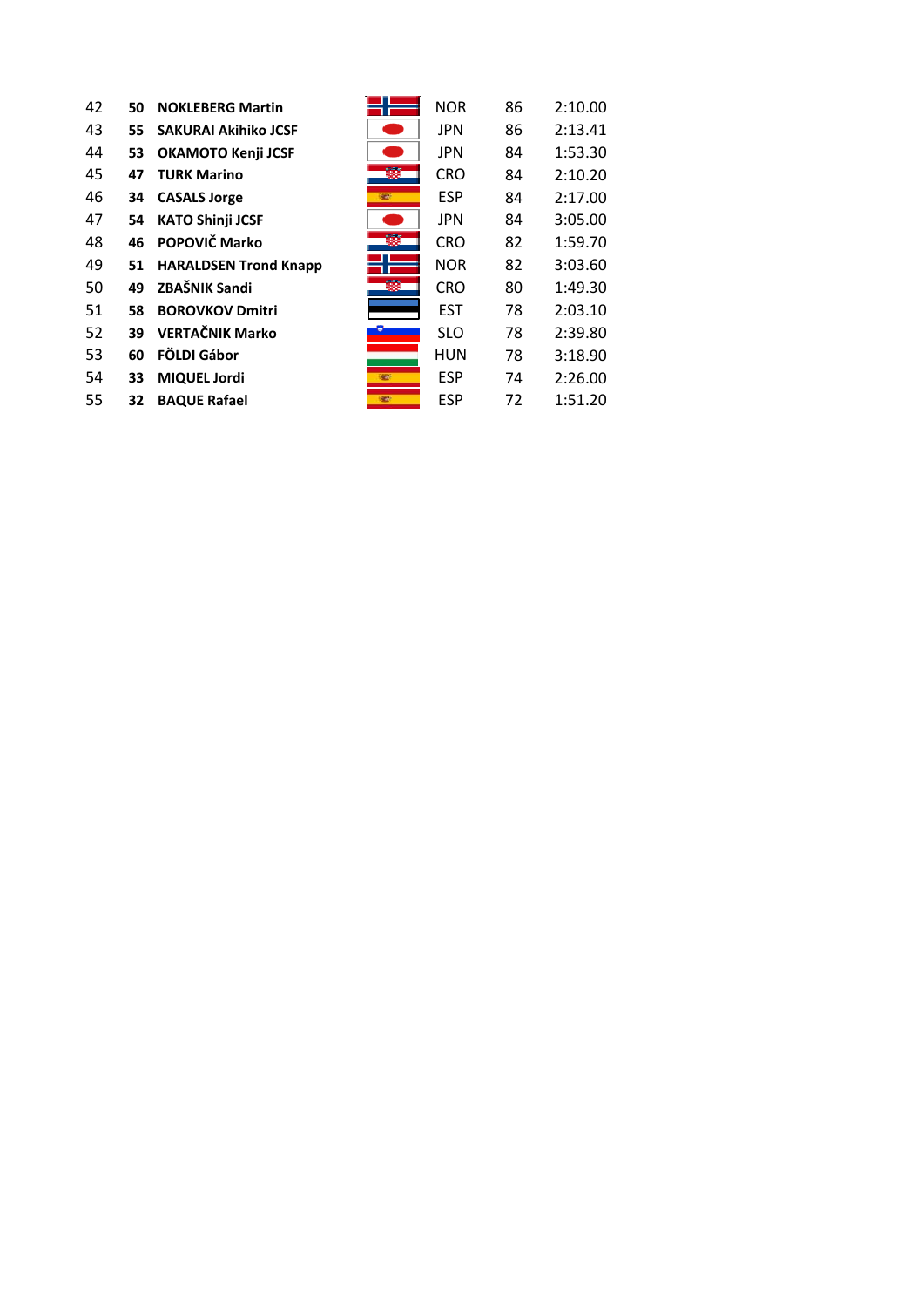

## **4 - Spinning Accuracy MEN Final**

| Rank         |                | No. Name                    | <b>Nation</b> |            | <b>Points</b> | <b>Time</b> | <b>Points</b> | <b>Time</b> |
|--------------|----------------|-----------------------------|---------------|------------|---------------|-------------|---------------|-------------|
| $\mathbf{1}$ | $\overline{2}$ | <b>KELTERER Erek</b>        |               | <b>GER</b> | 100           | 3:42.90     | 100           | 2:52.15     |
| $\mathbf{2}$ | 25             | <b>LEXA Patrik</b>          |               | <b>CZE</b> | 100           | 3:53.75     | 100           | 3:00.00     |
| 3            | 27             | <b>BOMBERA Jan</b>          |               | <b>CZE</b> | 100           | 4:54.70     | 100           | 3:44.02     |
| 4            | 48             | <b>OŽBOLT Goran</b>         |               | <b>CRO</b> | 100           | 2:52.50     | 95            | 2:34.51     |
| 5            | 6              | <b>ULRICH Christopher</b>   |               | <b>GER</b> | 100           | 3:44.40     | 95            | 2:41.00     |
| 6            | 17             | <b>NOGA Marek</b>           |               | POL        | 100           | 3:14.80     | 95            | 2:55.01     |
| 7            | 45             | <b>KRANSBERG Gustav</b>     |               | <b>SWE</b> | 100           | 3:29.34     | 95            | 3:25.81     |
| 8            | 4              | <b>VISSER Wiebold</b>       |               | <b>GER</b> | 100           | 5:43.70     | 95            | 4:10.46     |
| 9            | 30             | <b>ZINNER Christian</b>     |               | AUT        | 95            | 2:29.00     |               |             |
| 10           | 28             | SPÁČIL Tomáš                |               | <b>CZE</b> | 95            | 2:29.60     |               |             |
| 11           | 41             | <b>VERTAČNIK Tim</b>        |               | <b>SLO</b> | 95            | 2:54.30     |               |             |
| 12           | 55             | <b>SAKURAI Akihiko JCSF</b> |               | <b>JPN</b> | 95            | 3.43.90     |               |             |
| 13           | 18             | <b>KOŚCIELNIAK Tomasz</b>   |               | POL        | 95            | 3:08.60     |               |             |
| 14           | 26             | <b>KOBLIHA Karel</b>        |               | <b>CZE</b> | 95            | 3:44.40     |               |             |
| 15           | 21             | SAPIGÓRSKI Piotr            |               | POL        | 95            | 3:51.13     |               |             |
| 16           | 24             | <b>MAREK Jiří</b>           |               | <b>CZE</b> | 95            | 4:02.40     |               |             |
| 17           | 8              | <b>MICHALIK Karol</b>       |               | <b>SVK</b> | 95            | 4:12.25     |               |             |
| 18           | 5              | <b>EBELING Olaf</b>         |               | <b>GER</b> | 95            | 4:12.90     |               |             |
| 19           | 15             | <b>LUSSI Gerhard</b>        | ╼█╾           | SUI        | 95            | 4:18.50     |               |             |
| 20           | 19             | SAPIGÓRSKI Patryk           |               | POL        | 95            | 4:19.00     |               |             |
| 21           | 10             | <b>MIKULA Karol</b>         |               | <b>SVK</b> | 95            | 4:19.90     |               |             |
| 22           | 23             | <b>LUXA Jan</b>             |               | <b>CZE</b> | 95            | 4:22.00     |               |             |
| 23           | 20             | <b>KUZA Maciej</b>          |               | POL        | 95            | 4:34.20     |               |             |
| 24           | 29             | <b>LAY Gerhard</b>          |               | <b>AUT</b> | 90            | 3:01.90     |               |             |
| 25           | 12             | VALÁŠEK Tomáš               |               | <b>SVK</b> | 90            | 3:03.00     |               |             |
| 26           | 42             | STEVANOVIČ Dušan            |               | <b>SLO</b> | 90            | 3:12.00     |               |             |
| 27           | 47             | <b>TURK Marino</b>          |               | <b>CRO</b> | 90            | 3:36.90     |               |             |
| 28           | 9              | MÉSZÁROS Jan                |               | <b>SVK</b> | 90            | 4:12.65     |               |             |
| 29           | 43             | <b>ERIKSSON Lars-Eric</b>   |               | <b>SWE</b> | 90            | 4:33.15     |               |             |
| 30           | $\mathbf{1}$   | <b>MAIRE-HENSGE Heinz</b>   |               | <b>GER</b> | 90            | 4:44.90     |               |             |
| 31           | 3              | <b>STEIN Ralf</b>           |               | <b>GER</b> | 90            | 4:50.56     |               |             |
| 32           | 49             | ZBAŠNIK Sandi               |               | <b>CRO</b> | 85            | 2:58.50     |               |             |
| 33           | 14             | <b>KLÄUSLER Markus</b>      |               | SUI        | 85            | 3:01.30     |               |             |
| 34           | 31             | <b>TARGOSZ Wlodzimierz</b>  |               | <b>USA</b> | 85            | 3:36.00     |               |             |
| 35           | 44             | <b>OSTLUND Robert</b>       |               | SWE        | 85            | 3:45.80     |               |             |
| 36           | 33             | <b>MIQUEL Jordi</b>         |               | <b>ESP</b> | 85            | 4:51.10     |               |             |
| 37           | 52             | <b>JENSEN Harald Okern</b>  |               | <b>NOR</b> | 85            | 4:56.57     |               |             |
| 38           | 11             | NÁHLIK Rastislav            |               | <b>SVK</b> | 85            | 6:15.50     |               |             |
| 39           | 53             | <b>OKAMOTO Kenji JCSF</b>   |               | <b>JPN</b> | 80            | 3:01.00     |               |             |
| 40           | 46             | POPOVIČ Marko               |               | <b>CRO</b> | 80            | 3:13.40     |               |             |
| 41           | 57             | <b>LAHI Allan</b>           |               | <b>EST</b> | 80            | 3:50.60     |               |             |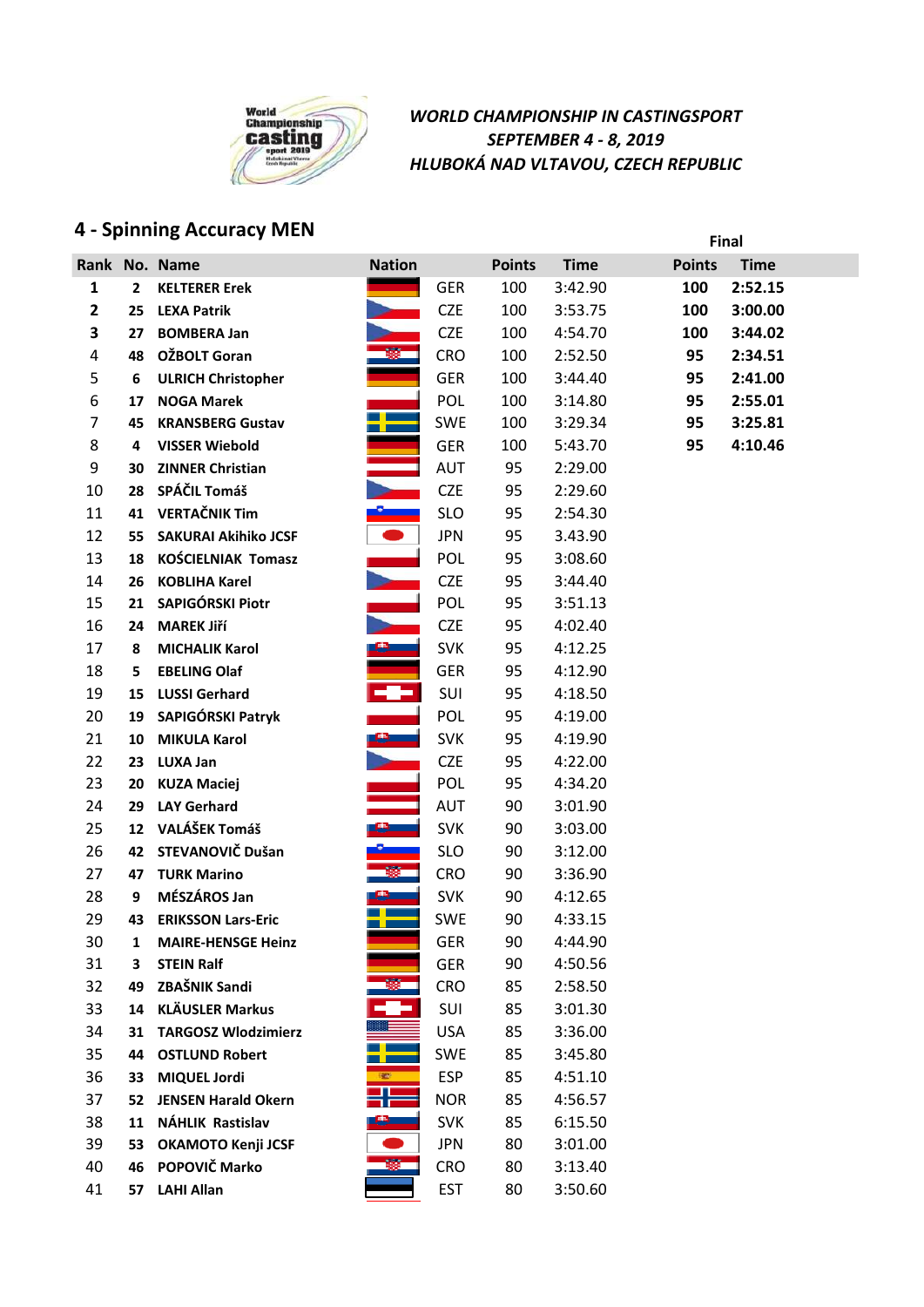| 42 | 60 | FÖLDI Gábor                  |             | <b>HUN</b> | 80 | 5:39.80 |
|----|----|------------------------------|-------------|------------|----|---------|
| 43 | 62 | <b>VARGA György</b>          |             | HUN        | 75 | 3:55.90 |
| 44 | 40 | <b>MIKO Grega</b>            |             | <b>SLO</b> | 75 | 4:06.00 |
| 45 | 13 | <b>ČAPLIAR Martin</b>        |             | <b>SVK</b> | 75 | 4:31.60 |
| 46 | 39 | <b>VERTAČNIK Marko</b>       |             | <b>SLO</b> | 75 | 4:42.10 |
| 47 | 54 | <b>KATO Shinji JCSF</b>      |             | <b>JPN</b> | 75 | 5:13.28 |
| 48 | 59 | <b>ANTAL Csaba</b>           |             | <b>HUN</b> | 75 | 5:51.80 |
| 49 | 16 | <b>KUZA Jacek</b>            |             | <b>POL</b> | 70 | 4:25.20 |
| 50 | 58 | <b>BOROVKOV Dmitri</b>       |             | <b>EST</b> | 60 | 3:18.12 |
| 51 | 50 | <b>NOKLEBERG Martin</b>      |             | <b>NOR</b> | 60 | 4.36.10 |
| 52 | 61 | <b>SLEMMER Ferenc</b>        |             | <b>HUN</b> | 60 | 5:04.50 |
| 53 | 32 | <b>BAQUE Rafael</b>          | <b>REAL</b> | <b>ESP</b> | 45 | 3:48.50 |
| 54 | 51 | <b>HARALDSEN Trond Knapp</b> |             | <b>NOR</b> | 45 | 5:44.10 |
| 55 | 34 | <b>CASALS Jorge</b>          | <b>READ</b> | <b>ESP</b> | 20 | 3:44.78 |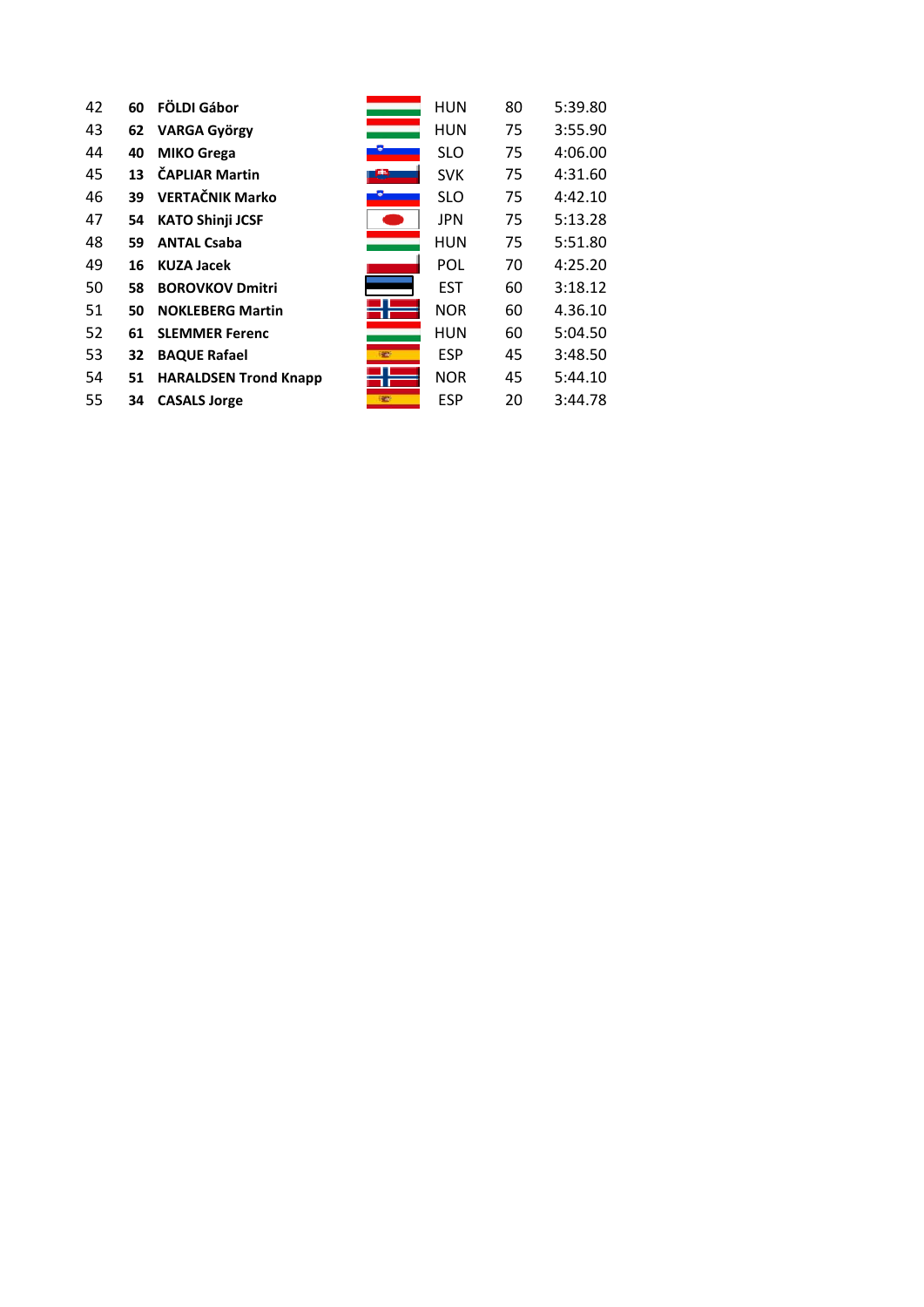

## **5 - Spinning Distance Single Handed MEN**

|              |    | Rank No. Name               | <b>Nation</b> |            | <b>Meters</b> | <b>Points</b> | <b>Final Meters</b> | 2nd final cast |
|--------------|----|-----------------------------|---------------|------------|---------------|---------------|---------------------|----------------|
| 1            |    | 23 LUXA Jan                 |               | <b>CZE</b> | 80,07         | 120,105       | 78,65               | 77,10          |
| $\mathbf{2}$ |    | 42 STEVANOVIČ Dušan         |               | <b>SLO</b> | 78,83         | 118,245       | 78,65               | 77,03          |
| 3            | 43 | <b>ERIKSSON Lars-Eric</b>   |               | <b>SWE</b> | 76,85         | 115,275       | 75,08               |                |
| 4            | 9  | MÉSZÁROS Jan                |               | <b>SVK</b> | 80,76         | 121,140       | 74,11               |                |
| 5            | 31 | <b>TARGOSZ Wlodzimierz</b>  |               | <b>USA</b> | 78,73         | 118,095       | 72,34               |                |
| 6            | 16 | <b>KUZA Jacek</b>           |               | POL        | 78,62         | 117,930       | 71,54               |                |
| 7            | 34 | <b>CASALS Jorge</b>         | <b>SEP 11</b> | <b>ESP</b> | 83,55         | 125,325       | 66,85               |                |
| 8            | 24 | <b>MAREK Jiří</b>           |               | <b>CZE</b> | 76,97         | 115,455       | 62,89               |                |
| 9            | 3  | <b>STEIN Ralf</b>           |               | <b>GER</b> | 75,90         | 113,850       |                     |                |
| 10           | 27 | <b>BOMBERA Jan</b>          |               | <b>CZE</b> | 75,57         | 113,355       |                     |                |
| 11           | 41 | <b>VERTAČNIK Tim</b>        |               | <b>SLO</b> | 75,48         | 113,220       |                     |                |
| 12           | 19 | SAPIGÓRSKI Patryk           |               | POL        | 75,31         | 112,965       |                     |                |
| 13           | 5  | <b>EBELING Olaf</b>         |               | <b>GER</b> | 75,04         | 112,560       |                     |                |
| 14           | 20 | <b>KUZA Maciej</b>          |               | POL        | 74,64         | 111,960       |                     |                |
| 15           | 1  | <b>MAIRE-HENSGE Heinz</b>   |               | <b>GER</b> | 74,61         | 111,915       |                     |                |
| 16           | 48 | OŽBOLT Goran                |               | <b>CRO</b> | 74,35         | 111,525       |                     |                |
| 17           | 18 | KOŚCIELNIAK Tomasz          |               | POL        | 74,34         | 111,510       |                     |                |
| 18           | 14 | <b>KLÄUSLER Markus</b>      | - 7           | SUI        | 72,61         | 108,915       |                     |                |
| 19           | 28 | SPÁČIL Tomáš                |               | <b>CZE</b> | 72,59         | 108,885       |                     |                |
| 20           | 35 | <b>APARISI Luis</b>         | <b>SEPTE</b>  | <b>ESP</b> | 72,59         | 108,885       |                     |                |
| 21           | 21 | SAPIGÓRSKI Piotr            |               | POL        | 72,54         | 108,810       |                     |                |
| 22           | 25 | <b>LEXA Patrik</b>          |               | <b>CZE</b> | 72,36         | 108,540       |                     |                |
| 23           | 58 | <b>BOROVKOV Dmitri</b>      |               | <b>EST</b> | 72,22         | 108,330       |                     |                |
| 24           | 46 | POPOVIČ Marko               |               | <b>CRO</b> | 71,76         | 107,640       |                     |                |
| 25           | 53 | OKAMOTO Kenji JCSF          |               | <b>JPN</b> | 71,12         | 106,680       |                     |                |
| 26           | 17 | <b>NOGA Marek</b>           |               | POL        | 71,06         | 106,590       |                     |                |
| 27           | 6  | <b>ULRICH Christopher</b>   |               | <b>GER</b> | 70,56         | 105,840       |                     |                |
| 28           | 4  | <b>VISSER Wiebold</b>       |               | <b>GER</b> | 70,30         | 105,450       |                     |                |
| 29           | 54 | <b>KATO Shinji JCSF</b>     |               | <b>JPN</b> | 70,24         | 105,360       |                     |                |
| 30           | 8  | <b>MICHALIK Karol</b>       |               | <b>SVK</b> | 69,84         | 104,760       |                     |                |
| 31           | 55 | <b>SAKURAI Akihiko JCSF</b> |               | <b>JPN</b> | 69,65         | 104,475       |                     |                |
| 32           |    | 12 VALÁŠEK Tomáš            |               | <b>SVK</b> | 69,29         | 103,935       |                     |                |
| 33           | 26 | <b>KOBLIHA Karel</b>        |               | <b>CZE</b> | 69,27         | 103,905       |                     |                |
| 34           | 45 | <b>KRANSBERG Gustav</b>     |               | <b>SWE</b> | 69,24         | 103,860       |                     |                |
| 35           | 30 | <b>ZINNER Christian</b>     |               | AUT        | 68,76         | 103,140       |                     |                |
| 36           | 44 | <b>OSTLUND Robert</b>       |               | <b>SWE</b> | 68,74         | 103,110       |                     |                |
| 37           | 2  | <b>KELTERER Erek</b>        |               | GER        | 68,65         | 102,975       |                     |                |
| 38           | 29 | <b>LAY Gerhard</b>          |               | <b>AUT</b> | 68,48         | 102,720       |                     |                |
| 39           | 32 | <b>BAQUE Rafael</b>         |               | <b>ESP</b> | 67,75         | 101,625       |                     |                |
| 40           | 13 | <b>ČAPLIAR Martin</b>       |               | <b>SVK</b> | 67,62         | 101,430       |                     |                |
| 41           | 50 | <b>NOKLEBERG Martin</b>     |               | <b>NOR</b> | 67,57         | 101,355       |                     |                |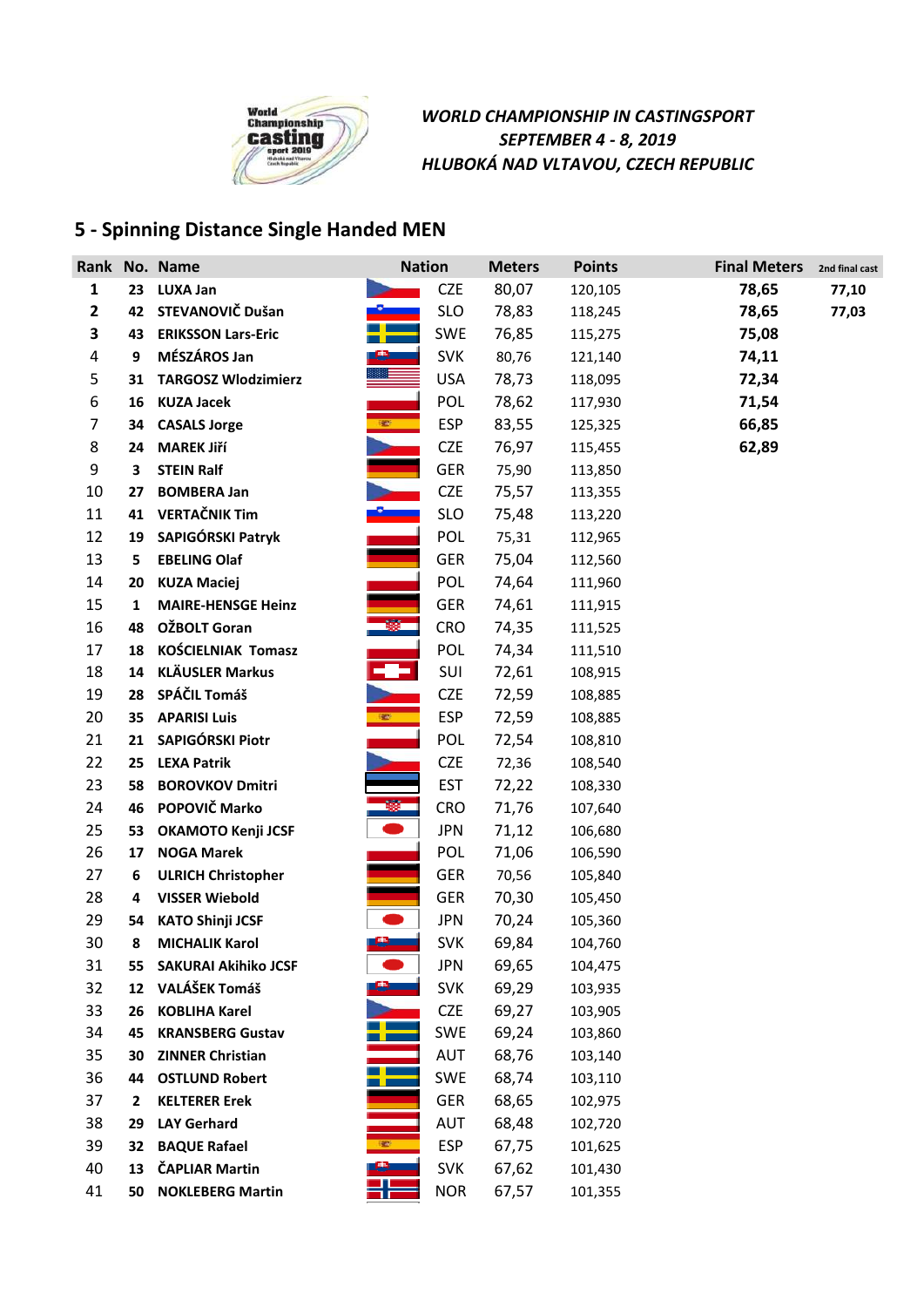| 42 | 56 | <b>MOTODA Yasunobu JCA</b>   |            | <b>JPN</b> | 67,53 | 101,295 |
|----|----|------------------------------|------------|------------|-------|---------|
| 43 | 57 | <b>LAHI Allan</b>            |            | <b>EST</b> | 67,25 | 100,875 |
| 44 | 37 | <b>TORTAJADA Ezequiel</b>    | <b>SER</b> | <b>ESP</b> | 67,19 | 100,785 |
| 45 | 40 | <b>MIKO Grega</b>            |            | <b>SLO</b> | 66,33 | 99,495  |
| 46 | 47 | <b>TURK Marino</b>           |            | <b>CRO</b> | 65,40 | 98,100  |
| 47 | 60 | FÖLDI Gábor                  |            | <b>HUN</b> | 64,18 | 96,270  |
| 48 | 15 | <b>LUSSI Gerhard</b>         |            | SUI        | 63,78 | 95,670  |
| 49 | 49 | ZBAŠNIK Sandi                |            | <b>CRO</b> | 62,63 | 93,945  |
| 50 | 39 | <b>VERTAČNIK Marko</b>       |            | <b>SLO</b> | 61,93 | 92,895  |
| 51 | 61 | <b>SLEMMER Ferenc</b>        |            | HUN        | 61,61 | 92,415  |
| 52 | 59 | <b>ANTAL Csaba</b>           |            | HUN        | 61,51 | 92,265  |
| 53 | 11 | <b>NÁHLIK Rastislav</b>      |            | <b>SVK</b> | 61,33 | 91,995  |
| 54 | 10 | <b>MIKULA Karol</b>          |            | <b>SVK</b> | 60,38 | 90,570  |
| 55 | 62 | <b>VARGA György</b>          |            | <b>HUN</b> | 57,74 | 86,610  |
| 56 | 51 | <b>HARALDSEN Trond Knapp</b> |            | <b>NOR</b> | 31,45 | 47,175  |
| 57 | 33 | <b>MIQUEL Jordi</b>          | 1927       | <b>ESP</b> | 0,00  | 0,000   |
| 58 | 36 | <b>FERRÁN Vicente</b>        | 1927       | <b>ESP</b> | 0,00  | 0,000   |
| 59 | 52 | <b>JENSEN Harald Okern</b>   |            | <b>NOR</b> | 0,00  | 0,000   |
|    |    |                              |            |            |       |         |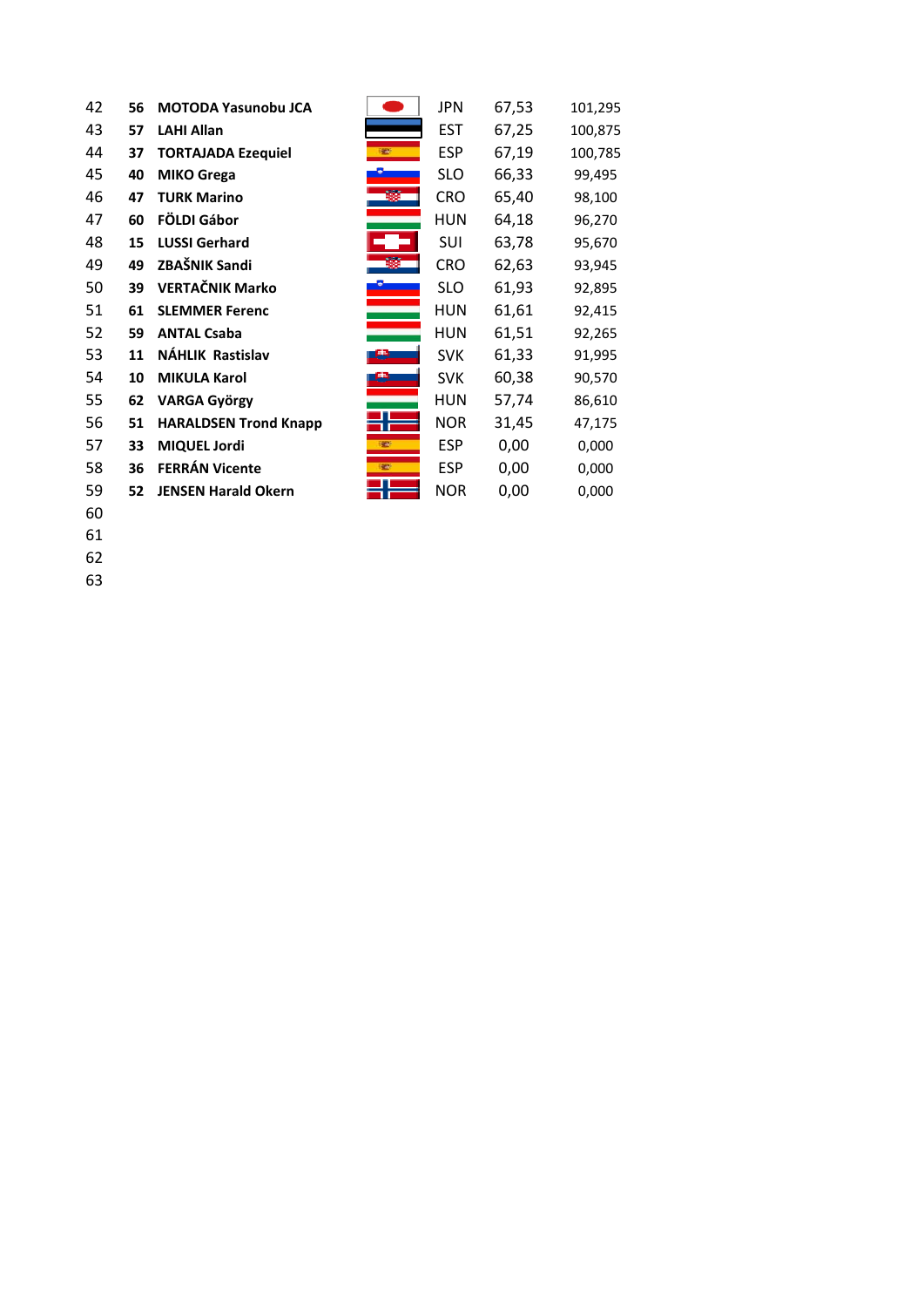

### **6 - Fly Distance Double Handed MEN**

| Rank |    | No. Name                    | <b>Nation</b>                                                                                                        |            | Cast 1 | Cast 2 | <b>Points</b> | <b>Final cast</b> |
|------|----|-----------------------------|----------------------------------------------------------------------------------------------------------------------|------------|--------|--------|---------------|-------------------|
| 1    | 26 | <b>KOBLIHA Karel</b>        |                                                                                                                      | <b>CZE</b> | 81,64  | 80,68  |               | 82,93             |
| 2    | 5  | <b>EBELING Olaf</b>         |                                                                                                                      | <b>GER</b> | 82,51  | 77,49  |               | 81,83             |
| 3    | 4  | <b>VISSER Wiebold</b>       |                                                                                                                      | <b>GER</b> | 79,21  | 75,01  |               | 81,72             |
| 4    | 31 | <b>TARGOSZ Wlodzimierz</b>  |                                                                                                                      | <b>USA</b> | 84,49  | 81,85  |               | 80,51             |
| 5    | 16 | <b>KUZA Jacek</b>           |                                                                                                                      | POL        | 81,65  | 77,81  |               | 78,81             |
| 6    | 28 | SPÁČIL Tomáš                |                                                                                                                      | <b>CZE</b> | 78,11  | 75,78  |               | 78,38             |
| 7    | 8  | <b>MICHALIK Karol</b>       |                                                                                                                      | <b>SVK</b> | 82,28  | 79,93  |               | 76,96             |
| 8    | 2  | <b>KELTERER Erek</b>        |                                                                                                                      | <b>GER</b> | 78,62  | 74,64  |               | 75,82             |
| 9    | 27 | <b>BOMBERA Jan</b>          |                                                                                                                      | <b>CZE</b> | 78,03  | 74,63  |               |                   |
| 10   | 6  | <b>ULRICH Christopher</b>   |                                                                                                                      | <b>GER</b> | 77,89  | 74,79  |               |                   |
| 11   |    | 14 KLÄUSLER Markus          |                                                                                                                      | SUI        | 77,72  | 77,58  |               |                   |
| 12   | 52 | <b>JENSEN Harald Okern</b>  |                                                                                                                      | <b>NOR</b> | 77,25  | 74,06  |               |                   |
| 13   | 1  | <b>MAIRE-HENSGE Heinz</b>   |                                                                                                                      | <b>GER</b> | 77,03  | 76,74  |               |                   |
| 14   | 9  | MÉSZÁROS Jan                |                                                                                                                      | <b>SVK</b> | 76,91  | 75,52  |               |                   |
| 15   | 58 | <b>BOROVKOV Dmitri</b>      |                                                                                                                      | <b>EST</b> | 75,35  | 73,96  |               |                   |
| 16   | 45 | <b>KRANSBERG Gustav</b>     |                                                                                                                      | <b>SWE</b> | 75,04  | 74,31  |               |                   |
| 17   | 30 | <b>ZINNER Christian</b>     |                                                                                                                      | <b>AUT</b> | 74,28  | 72,84  |               |                   |
| 18   | 55 | <b>SAKURAI Akihiko JCSF</b> | $\bullet$                                                                                                            | <b>JPN</b> | 73,66  | 71,42  |               |                   |
| 19   |    | 13 ČAPLIAR Martin           |                                                                                                                      | <b>SVK</b> | 73,43  | 71,18  |               |                   |
| 20   | 23 | <b>LUXA Jan</b>             |                                                                                                                      | <b>CZE</b> | 73,37  | 73,21  |               |                   |
| 21   | 24 | <b>MAREK Jiří</b>           |                                                                                                                      | <b>CZE</b> | 72,58  | 71,19  |               |                   |
| 22   | 25 | <b>LEXA Patrik</b>          |                                                                                                                      | <b>CZE</b> | 71,93  | 71,41  |               |                   |
| 23   | 3  | <b>STEIN Ralf</b>           |                                                                                                                      | <b>GER</b> | 70,40  | 69,99  |               |                   |
| 24   | 11 | <b>NÁHLIK Rastislav</b>     |                                                                                                                      | <b>SVK</b> | 70,18  | 67,75  |               |                   |
| 25   | 21 | SAPIGÓRSKI Piotr            |                                                                                                                      | POL        | 69,52  | 67,00  |               |                   |
| 26   | 54 | <b>KATO Shinji JCSF</b>     |                                                                                                                      | <b>JPN</b> | 69,24  | 68,91  |               |                   |
| 27   | 12 | VALÁŠEK Tomáš               | <u> 1950 - 1951 - 1952 - 1953 - 1953 - 1953 - 1953 - 1953 - 1953 - 1953 - 1954 - 1955 - 1955 - 1955 - 1955 - 195</u> | <b>SVK</b> | 69,01  | 65,57  |               |                   |
| 28   | 32 | <b>BAQUE Rafael</b>         |                                                                                                                      | <b>ESP</b> | 67,13  | 64,52  |               |                   |
| 29   | 18 | KOŚCIELNIAK Tomasz          |                                                                                                                      | POL        | 66,62  | 64,67  |               |                   |
| 30   | 43 | <b>ERIKSSON Lars-Eric</b>   |                                                                                                                      | <b>SWE</b> | 65,59  | 65,15  |               |                   |
| 31   | 17 | <b>NOGA Marek</b>           |                                                                                                                      | POL        | 65,11  | 58,17  |               |                   |
| 32   | 42 | STEVANOVIČ Dušan            |                                                                                                                      | <b>SLO</b> | 64,42  | 60,98  |               |                   |
| 33   | 62 | <b>VARGA György</b>         |                                                                                                                      | <b>HUN</b> | 64,02  | 61,45  |               |                   |
| 34   | 44 | <b>OSTLUND Robert</b>       |                                                                                                                      | <b>SWE</b> | 63,67  | 62,01  |               |                   |
| 35   | 10 | <b>MIKULA Karol</b>         |                                                                                                                      | <b>SVK</b> | 62,25  | 60,82  |               |                   |
| 36   | 41 | <b>VERTAČNIK Tim</b>        |                                                                                                                      | <b>SLO</b> | 62,13  | 60,76  |               |                   |
| 37   | 50 | <b>NOKLEBERG Martin</b>     |                                                                                                                      | <b>NOR</b> | 61,30  | 60,96  |               |                   |
| 38   | 33 | <b>MIQUEL Jordi</b>         | <b>SEP</b>                                                                                                           | <b>ESP</b> | 60,67  | 58,60  |               |                   |
| 39   | 20 | <b>KUZA Maciej</b>          |                                                                                                                      | POL        | 60,07  | 58,31  |               |                   |
| 40   | 60 | FÖLDI Gábor                 |                                                                                                                      | <b>HUN</b> | 59,59  | 56,39  |               |                   |
| 41   | 53 | OKAMOTO Kenji JCSF          |                                                                                                                      | <b>JPN</b> | 56,30  | 53,27  |               |                   |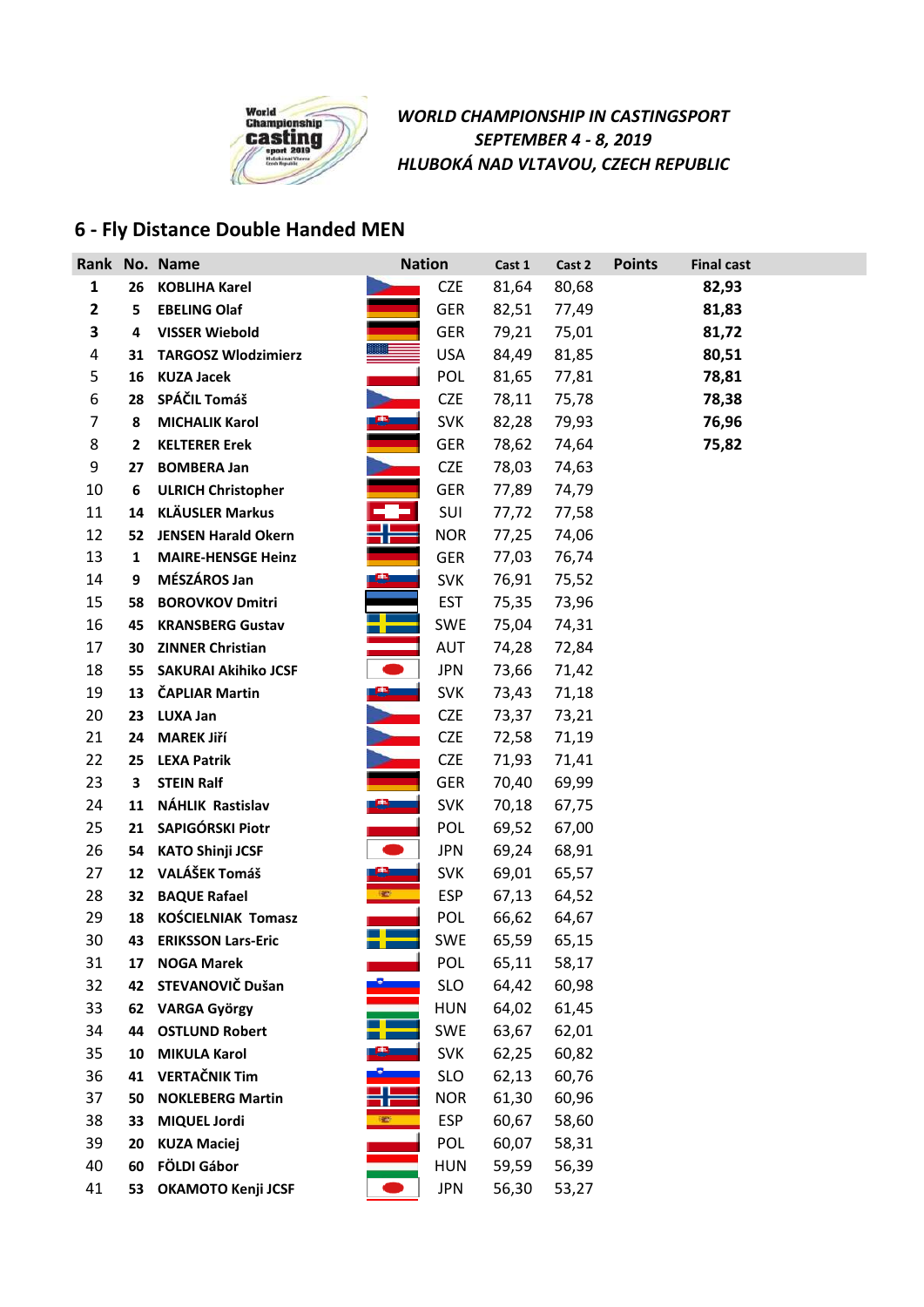|  | 42 61 SLEMMER Ferenc        |  | HUN 54,40 50,49               |  |
|--|-----------------------------|--|-------------------------------|--|
|  | 43 57 LAHI Allan            |  | EST 49,13 45,84               |  |
|  | 44 51 HARALDSEN Trond Knapp |  | $\frac{1}{2}$ NOR 48.59 45.44 |  |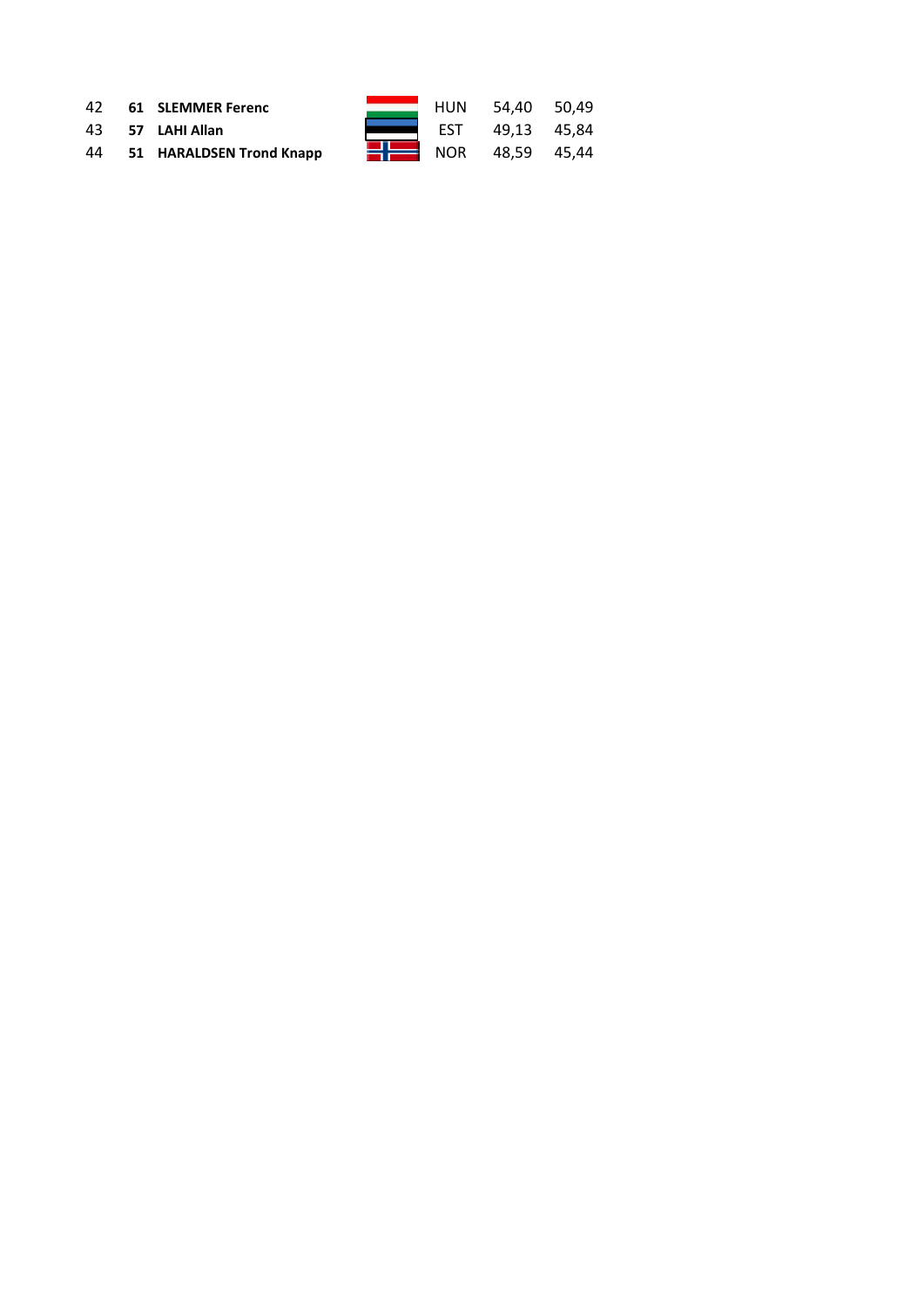

## **7 - Spinning Distance Double Handed MEN**

|                |    | Rank No. Name               | <b>Nation</b>                   | <b>Meters</b> | <b>Points</b> | <b>Final Meters</b> |
|----------------|----|-----------------------------|---------------------------------|---------------|---------------|---------------------|
| $\mathbf{1}$   | 16 | <b>KUZA Jacek</b>           | POL                             | 106,46        | 159,690       | 109,19              |
| $\mathbf{2}$   | 43 | <b>ERIKSSON Lars-Eric</b>   | <b>SWE</b>                      | 106,98        | 160,470       | 108,29              |
| 3              | 58 | <b>BOROVKOV Dmitri</b>      | <b>EST</b>                      | 109,09        | 163,635       | 108,21              |
| 4              | 3  | <b>STEIN Ralf</b>           | <b>GER</b>                      | 108,26        | 162,390       | 107,99              |
| 5              | 1  | <b>MAIRE-HENSGE Heinz</b>   | <b>GER</b>                      | 106,88        | 160,320       | 107,78              |
| 6              | 20 | <b>KUZA Maciej</b>          | POL                             | 107,43        | 161,145       | 107,53              |
| $\overline{7}$ | 41 | <b>VERTAČNIK Tim</b>        | <b>SLO</b>                      | 106,91        | 160,365       | 0,00                |
| 8              | 42 | STEVANOVIČ Dušan            | <b>SLO</b>                      | 106,83        | 160,245       | 0,00                |
| 9              | 26 | <b>KOBLIHA Karel</b>        | <b>CZE</b>                      | 105,43        | 158,145       |                     |
| 10             | 14 | <b>KLÄUSLER Markus</b>      | -9-<br>SUI                      | 105,04        | 157,560       |                     |
| 11             | 18 | <b>KOŚCIELNIAK Tomasz</b>   | POL                             | 104,81        | 157,215       |                     |
| 12             | 10 | <b>MIKULA Karol</b>         | <b>SVK</b><br><b>PH 2002</b>    | 104,67        | 157,005       |                     |
| 13             | 23 | <b>LUXA Jan</b>             | <b>CZE</b>                      | 104,63        | 156,945       |                     |
| 14             | 6  | <b>ULRICH Christopher</b>   | <b>GER</b>                      | 104,17        | 156,255       |                     |
| 15             | 34 | <b>CASALS Jorge</b>         | <b>ESP</b><br><b>PERSONAL</b>   | 103,39        | 155,085       |                     |
| 16             | 27 | <b>BOMBERA Jan</b>          | <b>CZE</b>                      | 102,76        | 154,140       |                     |
| 17             | 33 | <b>MIQUEL Jordi</b>         | 鑑<br><b>ESP</b>                 | 102,65        | 153,975       |                     |
| 18             | 35 | <b>APARISI Luis</b>         | <b>ESP</b><br>327               | 102,63        | 153,945       |                     |
| 19             | 36 | <b>FERRÁN Vicente</b>       | 鑑<br><b>ESP</b>                 | 102,57        | 153,855       |                     |
| 20             | 2  | <b>KELTERER Erek</b>        | <b>GER</b>                      | 101,81        | 152,715       |                     |
| 21             | 4  | <b>VISSER Wiebold</b>       | <b>GER</b>                      | 101,79        | 152,685       |                     |
| 22             | 54 | <b>KATO Shinji JCSF</b>     | <b>JPN</b>                      | 101,38        | 152,070       |                     |
| 23             | 31 | <b>TARGOSZ Wlodzimierz</b>  | <b>USA</b>                      | 101,31        | 151,965       |                     |
| 24             | 37 | <b>TORTAJADA Ezequiel</b>   | <b>SEARCH AND</b><br><b>ESP</b> | 100,98        | 151,470       |                     |
| 25             | 53 | OKAMOTO Kenji JCSF          | <b>JPN</b>                      | 100,79        | 151,185       |                     |
| 26             | 56 | MOTODA Yasunobu JCA         | <b>JPN</b>                      | 99,74         | 149,610       |                     |
| 27             | 5  | <b>EBELING Olaf</b>         | <b>GER</b>                      | 99,53         | 149,295       |                     |
| 28             | 55 | <b>SAKURAI Akihiko JCSF</b> | <b>JPN</b>                      | 99,43         | 149,145       |                     |
| 29             | 25 | <b>LEXA Patrik</b>          | <b>CZE</b>                      | 98,88         | 148,320       |                     |
| 30             | 45 | <b>KRANSBERG Gustav</b>     | <b>SWE</b>                      | 98,47         | 147,705       |                     |
| 31             | 8  | <b>MICHALIK Karol</b>       | <b>SVK</b>                      | 97,26         | 145,890       |                     |
| 32             | 13 | <b>ČAPLIAR Martin</b>       | <b>SVK</b>                      | 97,03         | 145,545       |                     |
| 33             | 11 | NÁHLIK Rastislav            | <b>SVK</b>                      | 95,81         | 143,715       |                     |
| 34             | 12 | VALÁŠEK Tomáš               | <b>SVK</b>                      | 95,80         | 143,700       |                     |
| 35             | 24 | <b>MAREK Jiří</b>           | <b>CZE</b>                      | 95,35         | 143,025       |                     |
| 36             | 57 | <b>LAHI Allan</b>           | <b>EST</b>                      | 93,09         | 139,635       |                     |
| 37             | 44 | <b>OSTLUND Robert</b>       | SWE                             | 92,88         | 139,320       |                     |
| 38             | 17 | <b>NOGA Marek</b>           | POL                             | 91,86         | 137,790       |                     |
| 39             | 21 | SAPIGÓRSKI Piotr            | POL                             | 91,77         | 137,655       |                     |
| 40             | 60 | FÖLDI Gábor                 | <b>HUN</b>                      | 91,64         | 137,460       |                     |
| 41             |    | 52 JENSEN Harald Okern      | <b>NOR</b>                      | 91,10         | 136,650       |                     |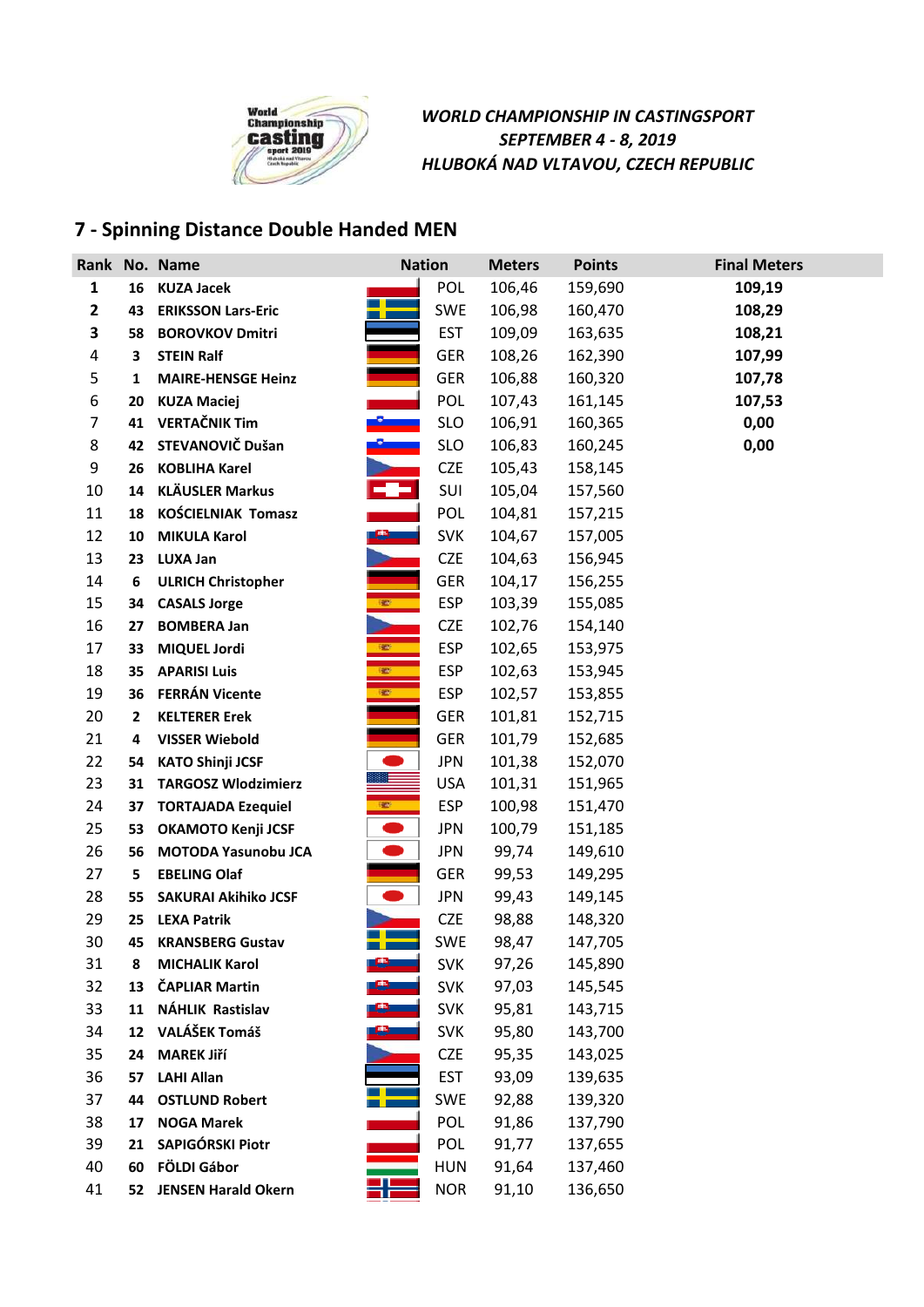| 42 | 50 | <b>NOKLEBERG Martin</b>  | <b>NOR</b> | 89,75 | 134,625 |
|----|----|--------------------------|------------|-------|---------|
| 43 | 62 | <b>VARGA György</b>      | <b>HUN</b> | 86,83 | 130,245 |
| 44 | 30 | <b>ZINNER Christian</b>  | AUT        | 78,46 | 117,690 |
| 45 |    | 51 HARALDSEN Trond Knapp | <b>NOR</b> | 72,04 | 108,060 |
| 46 | 9  | MÉSZÁROS Jan             | <b>SVK</b> | 0,00  | 0,000   |
| 47 | 28 | SPÁČIL Tomáš             | <b>CZE</b> | 0,00  | 0,000   |
| 48 | 32 | <b>BAQUE Rafael</b>      | <b>ESP</b> | 0,00  | 0,000   |
| 49 | 61 | <b>SLEMMER Ferenc</b>    | HUN        | 0,00  | 0,000   |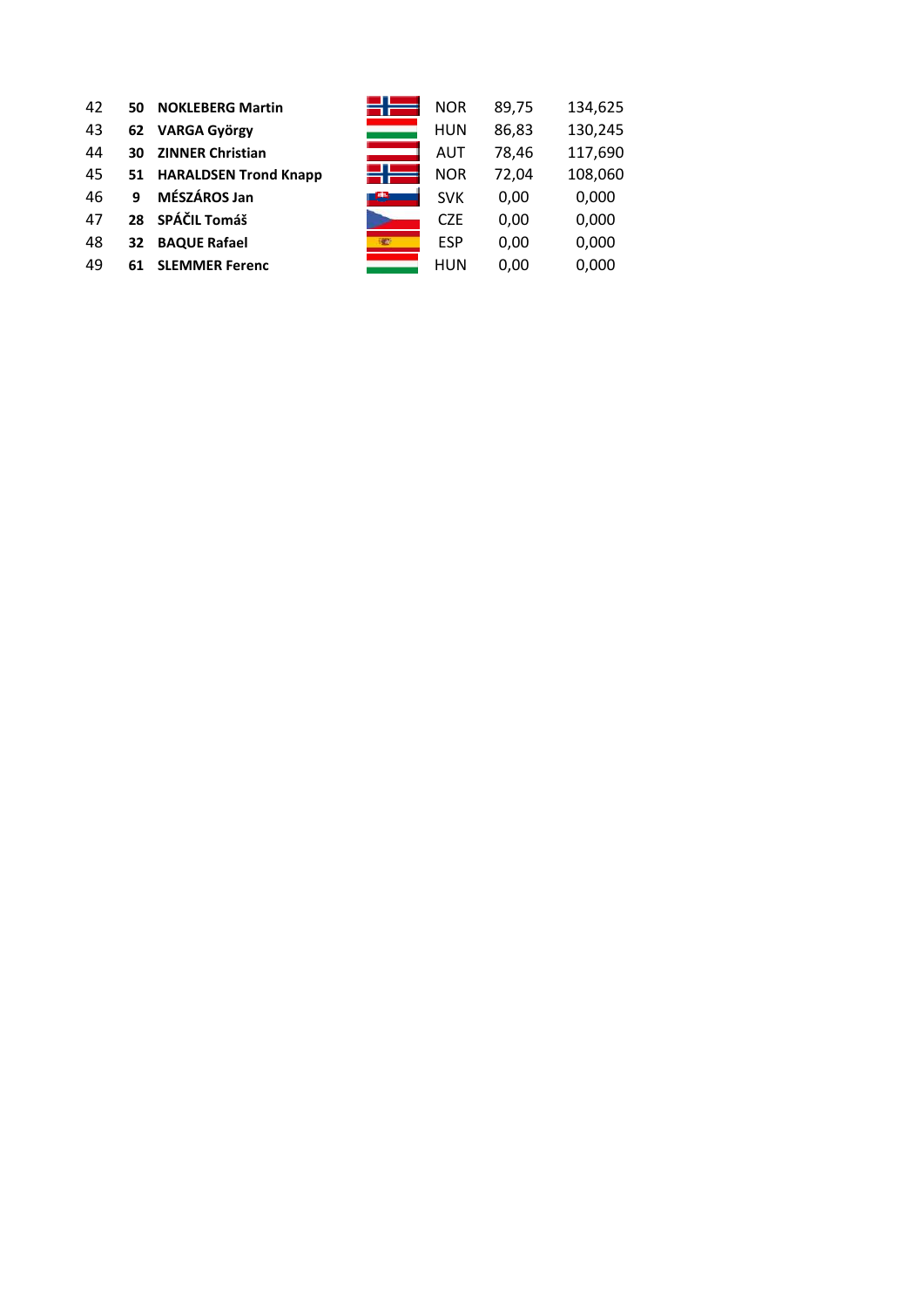

## **8 - Multiplier Accuracy Skish MEN Final**

|                |              | Rank No. Name               | <b>Nation</b> |            | <b>Points</b> | <b>Time</b> | <b>Points</b> | <b>Time</b> |
|----------------|--------------|-----------------------------|---------------|------------|---------------|-------------|---------------|-------------|
| 1              | 14           | <b>KLÄUSLER Markus</b>      | -9-           | SUI        | 95            | 2:49.90     | 100           | 2:18.01     |
| $\mathbf{2}$   | 18           | <b>KOŚCIELNIAK Tomasz</b>   |               | POL        | 90            | 3:36.40     | 95            | 3:10.72     |
| 3              | 5            | <b>EBELING Olaf</b>         |               | <b>GER</b> | 85            | 3:05.90     | 90            | 3:08.75     |
| 4              | 25           | <b>LEXA Patrik</b>          |               | <b>CZE</b> | 90            | 4:03.94     | 90            | 4:23.80     |
| 5              | 20           | <b>KUZA Maciej</b>          |               | POL        | 85            | 2:26.50     | 85            | 2:14.43     |
| 6              | 26           | <b>KOBLIHA Karel</b>        |               | <b>CZE</b> | 95            | 3:23.00     | 85            | 3:02.00     |
| $\overline{7}$ | 3            | <b>STEIN Ralf</b>           |               | GER        | 95            | 6:34.44     | 85            | 6:38.13     |
| 8              | 16           | <b>KUZA Jacek</b>           |               | POL        | 90            | 7:09.00     | 65            | 2:29.00     |
| 9              | $\mathbf{2}$ | <b>KELTERER Erek</b>        |               | <b>GER</b> | 85            | 3:18.40     |               |             |
| 10             | 24           | <b>MAREK Jiří</b>           |               | <b>CZE</b> | 85            | 3:32.60     |               |             |
| 11             | 7            | <b>BRUDER Klaus-Jürgen</b>  |               | <b>GER</b> | 85            | 3:47.30     |               |             |
| 12             | 43           | <b>ERIKSSON Lars-Eric</b>   |               | SWE        | 85            | 3:55.90     |               |             |
| 13             | 22           | <b>KITA Jan</b>             |               | POL        | 85            | 4:12.00     |               |             |
| 14             | 27           | <b>BOMBERA Jan</b>          |               | <b>CZE</b> | 85            | 5:46.50     |               |             |
| 15             | 41           | <b>VERTAČNIK Tim</b>        |               | <b>SLO</b> | 85            | 6:00.00     |               |             |
| 16             | 9            | MÉSZÁROS Jan                |               | <b>SVK</b> | 85            | 7:34.60     |               |             |
| 17             | 1            | <b>MAIRE-HENSGE Heinz</b>   |               | GER        | 80            | 4:56.42     |               |             |
| 18             | 8            | <b>MICHALIK Karol</b>       | ை             | <b>SVK</b> | 80            | 5:15.00     |               |             |
| 19             | 53           | <b>OKAMOTO Kenji JCSF</b>   | $\bullet$     | <b>JPN</b> | 75            | 2:52.00     |               |             |
| 20             | 48           | OŽBOLT Goran                |               | CRO        | 75            | 3:02.47     |               |             |
| 21             | 46           | POPOVIČ Marko               | 察             | <b>CRO</b> | 75            | 3:35.30     |               |             |
| 22             | 54           | <b>KATO Shinji JCSF</b>     |               | <b>JPN</b> | 75            | 3:43.50     |               |             |
| 23             | 15           | <b>LUSSI Gerhard</b>        |               | SUI        | 75            | 3:50.31     |               |             |
| 24             | 6            | <b>ULRICH Christopher</b>   |               | <b>GER</b> | 75            | 3:57.10     |               |             |
| 25             | 55           | <b>SAKURAI Akihiko JCSF</b> |               | <b>JPN</b> | 75            | 4:05.70     |               |             |
| 26             | 21           | SAPIGÓRSKI Piotr            |               | POL        | 70            | 3:25.00     |               |             |
| 27             | 31           | <b>TARGOSZ Wlodzimierz</b>  |               | <b>USA</b> | 70            | 3:51.70     |               |             |
| 28             | 44           | <b>OSTLUND Robert</b>       |               | <b>SWE</b> | 70            | 4:35.40     |               |             |
| 29             |              | 42 STEVANOVIČ Dušan         |               | <b>SLO</b> | 65            | 3:47.50     |               |             |
| 30             |              | 23 LUXA Jan                 |               | <b>CZE</b> | 65            | 4:19.00     |               |             |
| 31             |              | 12 VALÁŠEK Tomáš            |               | <b>SVK</b> | 65            | 4:35.60     |               |             |
| 32             | 30           | <b>ZINNER Christian</b>     |               | AUT        | 60            | 2:39.44     |               |             |
| 33             | 45           | <b>KRANSBERG Gustav</b>     |               | SWE        | 60            | 2:58.00     |               |             |
| 34             | 28           | SPÁČIL Tomáš                |               | <b>CZE</b> | 60            | 3:25.60     |               |             |
| 35             | 34           | <b>CASALS Jorge</b>         | 1927          | <b>ESP</b> | 55            | 4:03.80     |               |             |
| 36             | 58           | <b>BOROVKOV Dmitri</b>      |               | <b>EST</b> | 50            | 3:34.00     |               |             |
| 37             | 57           | <b>LAHI Allan</b>           |               | <b>EST</b> | 50            | 4:04.07     |               |             |
| 38             | 17           | <b>NOGA Marek</b>           |               | POL        | 50            | 4:27.10     |               |             |
| 39             | 32           | <b>BAQUE Rafael</b>         | œ.            | <b>ESP</b> | 45            | 3:45.60     |               |             |
| 40             | 60           | FÖLDI Gábor                 |               | <b>HUN</b> | 45            | 5:09.53     |               |             |
| 41             |              | 62 VARGA György             |               | <b>HUN</b> | 45            | 6:27.06     |               |             |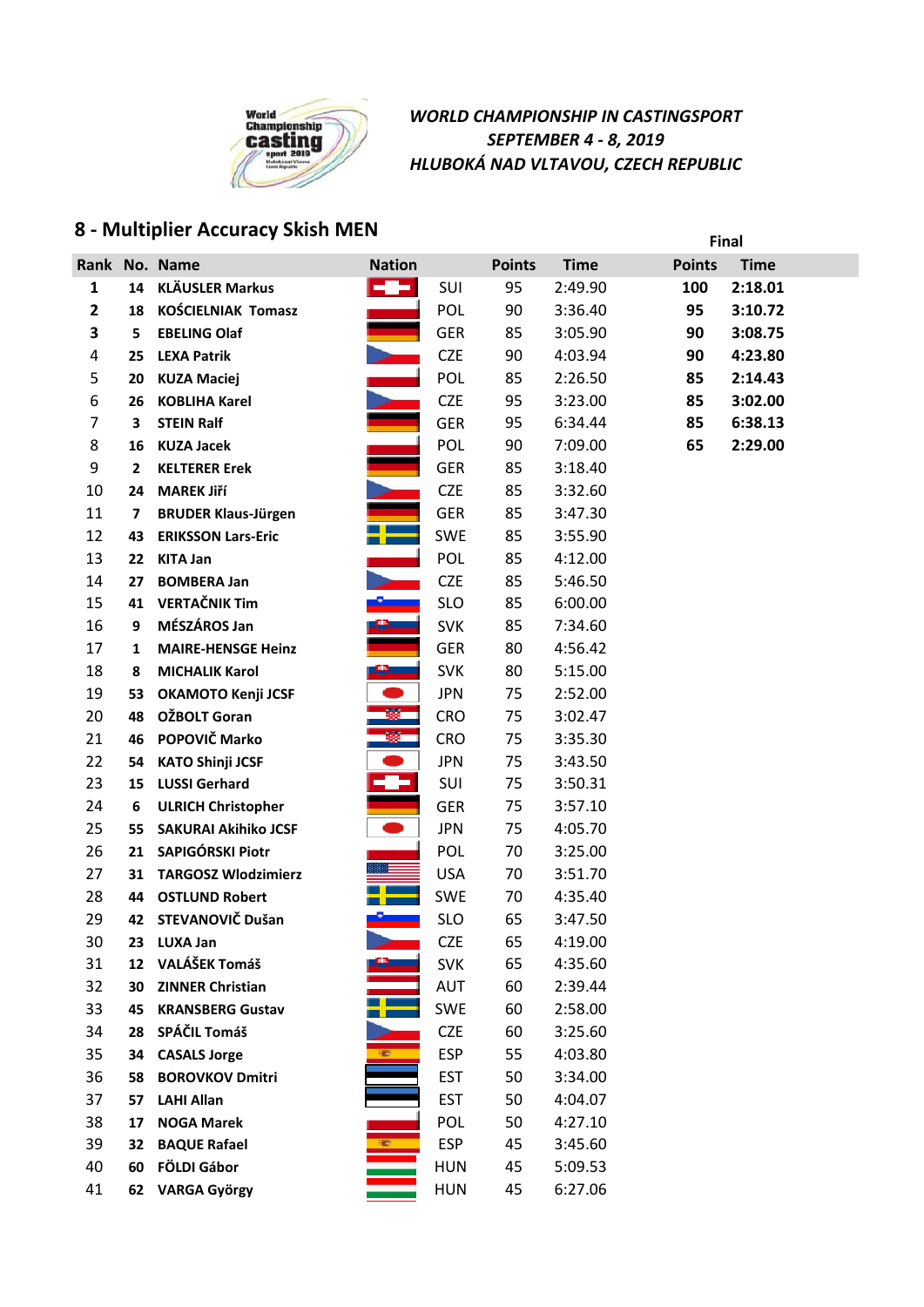| 42 | 61 SLEMMER Ferenc        |                    | HUN | 45  | 8:00.00 |
|----|--------------------------|--------------------|-----|-----|---------|
|    | 43 33 MIQUEL Jordi       |                    | FSP | 40. | 3:40.00 |
| 44 | 51 HARALDSEN Trond Knapp | $\blacksquare$ NOR |     | 30  | 5:25.60 |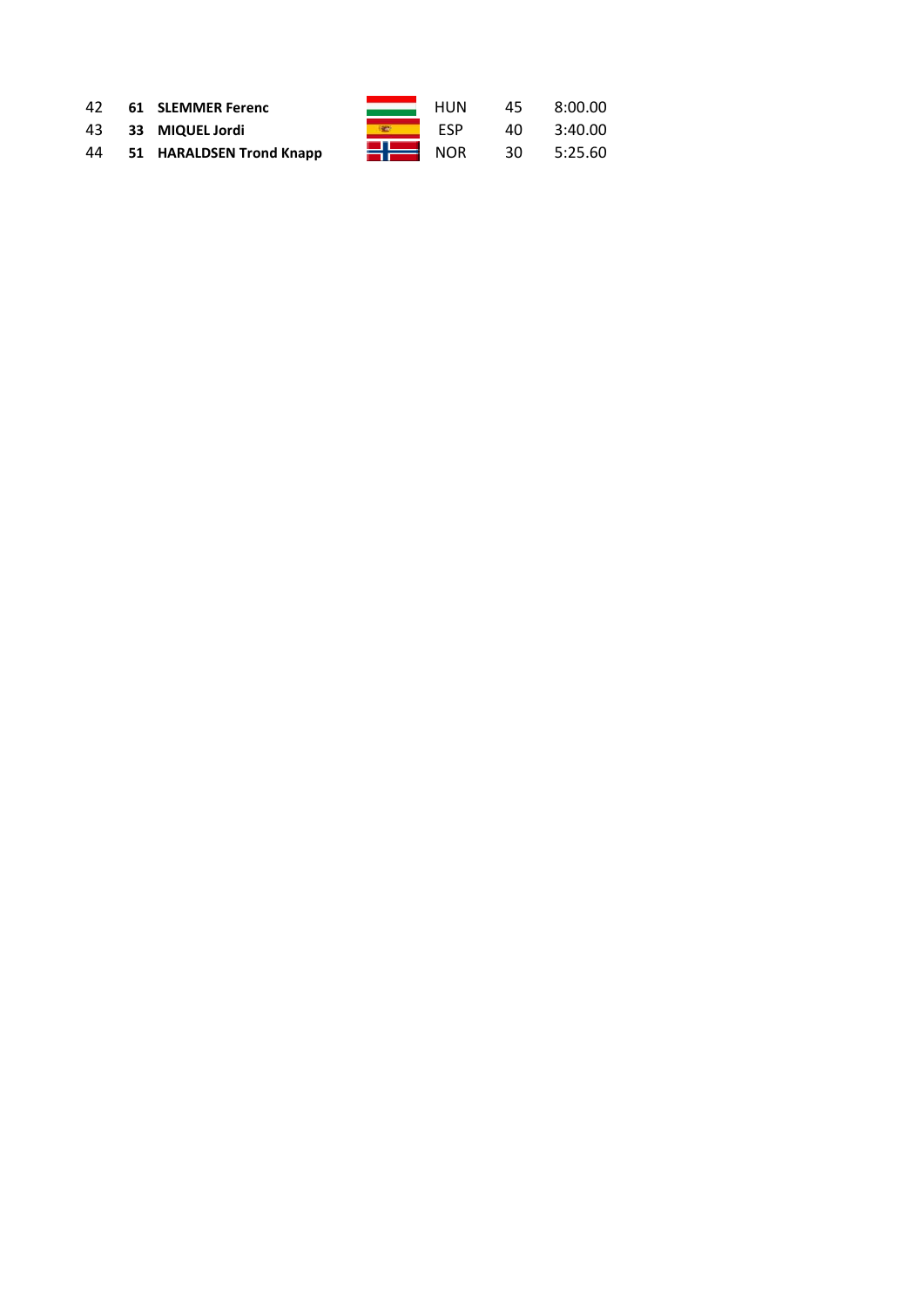

## **9 - Multiplier Distance Double Handed MEN**

|              |                | Rank No. Name                | <b>Nation</b>            | <b>Meters</b> | <b>Points</b> | <b>Final Meters</b> |
|--------------|----------------|------------------------------|--------------------------|---------------|---------------|---------------------|
| $\mathbf{1}$ | 34             | <b>CASALS Jorge</b>          | <b>ESP</b>               | 116,43        | 174,645       | 116,40              |
| $\mathbf{2}$ | 36             | <b>FERRÁN Vicente</b>        | <b>SEP</b><br><b>ESP</b> | 110,48        | 165,720       | 111,99              |
| 3            | 58             | <b>BOROVKOV Dmitri</b>       | <b>EST</b>               | 107,38        | 161,070       | 111,64              |
| 4            | 22             | <b>KITA Jan</b>              | POL                      | 111,82        | 167,730       | 109,87              |
| 5            | 54             | <b>KATO Shinji JCSF</b>      | JPN                      | 107,93        | 161,895       | 108,48              |
| 6            | 45             | <b>KRANSBERG Gustav</b>      | SWE                      | 107,88        | 161,820       | 106,71              |
| 7            | 33             | <b>MIQUEL Jordi</b>          | ESP<br>1927              | 108,71        | 163,065       | 105,84              |
| 8            | 16             | <b>KUZA Jacek</b>            | <b>POL</b>               | 108,91        | 163,365       | 101,59              |
| 9            | 37             | <b>TORTAJADA Ezequiel</b>    | <b>SEP</b><br><b>ESP</b> | 107,00        | 160,500       |                     |
| 10           | 26             | <b>KOBLIHA Karel</b>         | <b>CZE</b>               | 106,82        | 160,230       |                     |
| 11           | 14             | <b>KLÄUSLER Markus</b>       | SUI                      | 106,62        | 159,930       |                     |
| 12           | $\overline{2}$ | <b>KELTERER Erek</b>         | <b>GER</b>               | 106,27        | 159,405       |                     |
| 13           | 27             | <b>BOMBERA Jan</b>           | <b>CZE</b>               | 106,20        | 159,300       |                     |
| 14           | 6              | <b>ULRICH Christopher</b>    | <b>GER</b>               | 104,87        | 157,305       |                     |
| 15           | 42             | STEVANOVIČ Dušan             | <b>SLO</b>               | 103,65        | 155,475       |                     |
| 16           | 53             | <b>OKAMOTO Kenji JCSF</b>    | <b>JPN</b>               | 103,30        | 154,950       |                     |
| 17           | 55             | <b>SAKURAI Akihiko JCSF</b>  | JPN                      | 103,13        | 154,695       |                     |
| 18           | 7              | <b>BRUDER Klaus-Jürgen</b>   | GER                      | 102,60        | 153,900       |                     |
| 19           | 35             | <b>APARISI Luis</b>          | <b>ESP</b>               | 101,79        | 152,685       |                     |
| 20           | 3              | <b>STEIN Ralf</b>            | <b>GER</b>               | 101,78        | 152,670       |                     |
| 21           | 5              | <b>EBELING Olaf</b>          | <b>GER</b>               | 100,65        | 150,975       |                     |
| 22           | 18             | <b>KOŚCIELNIAK Tomasz</b>    | <b>POL</b>               | 100,64        | 150,960       |                     |
| 23           | 32             | <b>BAQUE Rafael</b>          | 室<br><b>ESP</b>          | 100,09        | 150,135       |                     |
| 24           | 23             | <b>LUXA Jan</b>              | <b>CZE</b>               | 99,51         | 149,265       |                     |
| 25           | 1              | <b>MAIRE-HENSGE Heinz</b>    | <b>GER</b>               | 99,14         | 148,710       |                     |
| 26           | 48             | OŽBOLT Goran                 | <b>CRO</b>               | 97,18         | 145,770       |                     |
| 27           | 56             | <b>MOTODA Yasunobu JCA</b>   | JPN                      | 97,09         | 145,635       |                     |
| 28           | 25             | <b>LEXA Patrik</b>           | <b>CZE</b>               | 96,24         | 144,360       |                     |
| 29           | 8              | <b>MICHALIK Karol</b>        | <b>SVK</b>               | 95,73         | 143,595       |                     |
| 30           | 24             | <b>MAREK Jiří</b>            | <b>CZE</b>               | 94,44         | 141,660       |                     |
| 31           |                | 31 TARGOSZ Wlodzimierz       | <b>USA</b>               | 90,87         | 136,305       |                     |
| 32           | 17             | <b>NOGA Marek</b>            | <b>POL</b>               | 90,19         | 135,285       |                     |
| 33           | 15             | <b>LUSSI Gerhard</b>         | SUI                      | 90,08         | 135,120       |                     |
| 34           | 28             | SPÁČIL Tomáš                 | <b>CZE</b>               | 89,53         | 134,295       |                     |
| 35           | 57             | <b>LAHI Allan</b>            | <b>EST</b>               | 86,30         | 129,450       |                     |
| 36           | 21             | SAPIGÓRSKI Piotr             | POL                      | 79,01         | 118,515       |                     |
| 37           | 62             | <b>VARGA György</b>          | <b>HUN</b>               | 76,92         | 115,380       |                     |
| 38           | 9              | MÉSZÁROS Jan                 | <b>SVK</b>               | 76,14         | 114,210       |                     |
| 39           | 51             | <b>HARALDSEN Trond Knapp</b> | <b>NOR</b>               | 67,10         | 100,650       |                     |
| 40           | 20             | <b>KUZA Maciej</b>           | POL                      | 0,00          | 0,000         |                     |
| 41           | 30             | <b>ZINNER Christian</b>      | AUT                      | 0,00          | 0,000         |                     |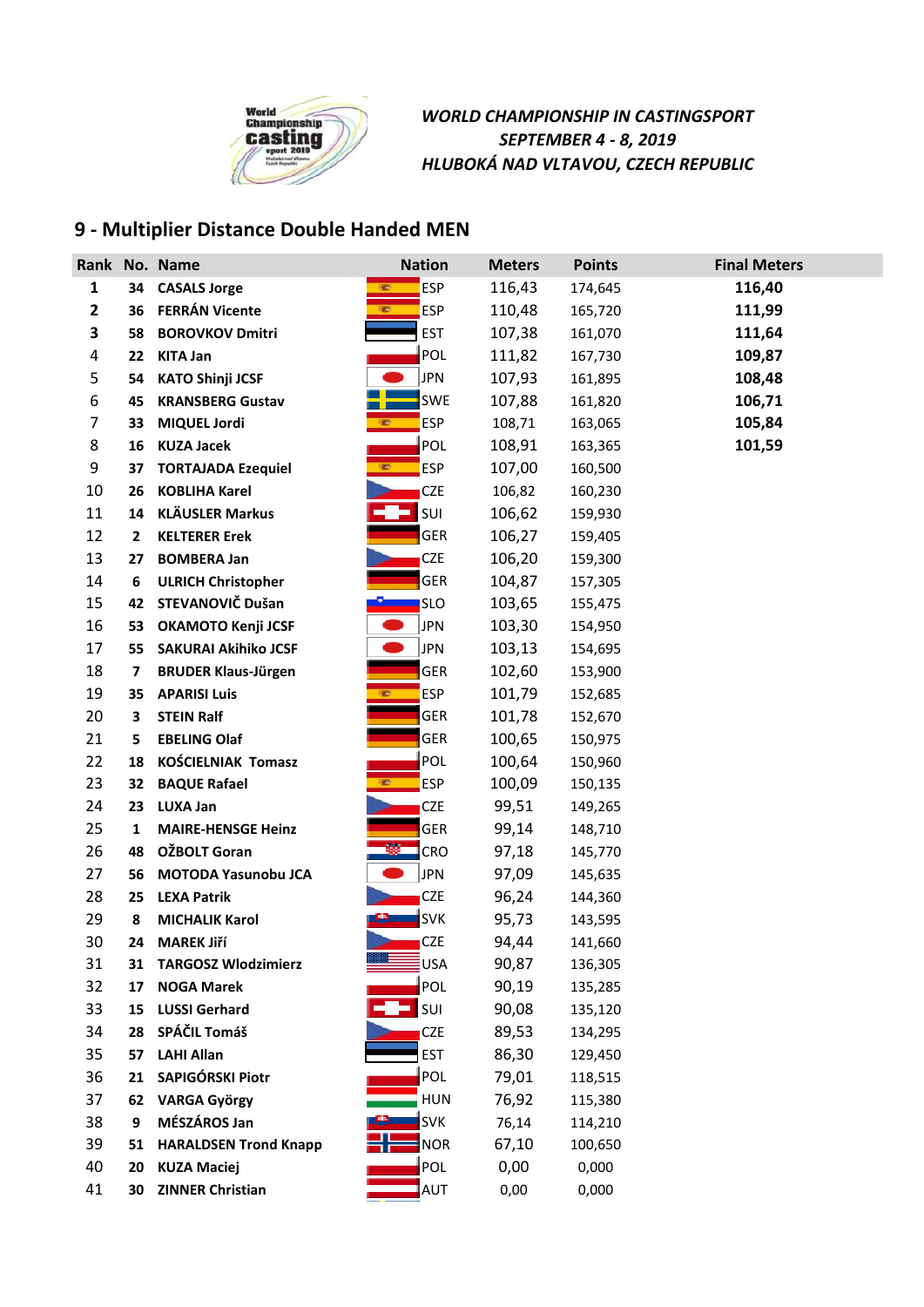43 **61 SLEMMER Ferenc** HUN 0,00 0,000

|  | i<br>- |
|--|--------|
|  |        |

**42 43 ERIKSSON Lars-Eric CONFIDENT SWE 0,00** 0,000<br> **43 61 SLEMMER Ferenc CONFIDENT HUN** 0,00 0,000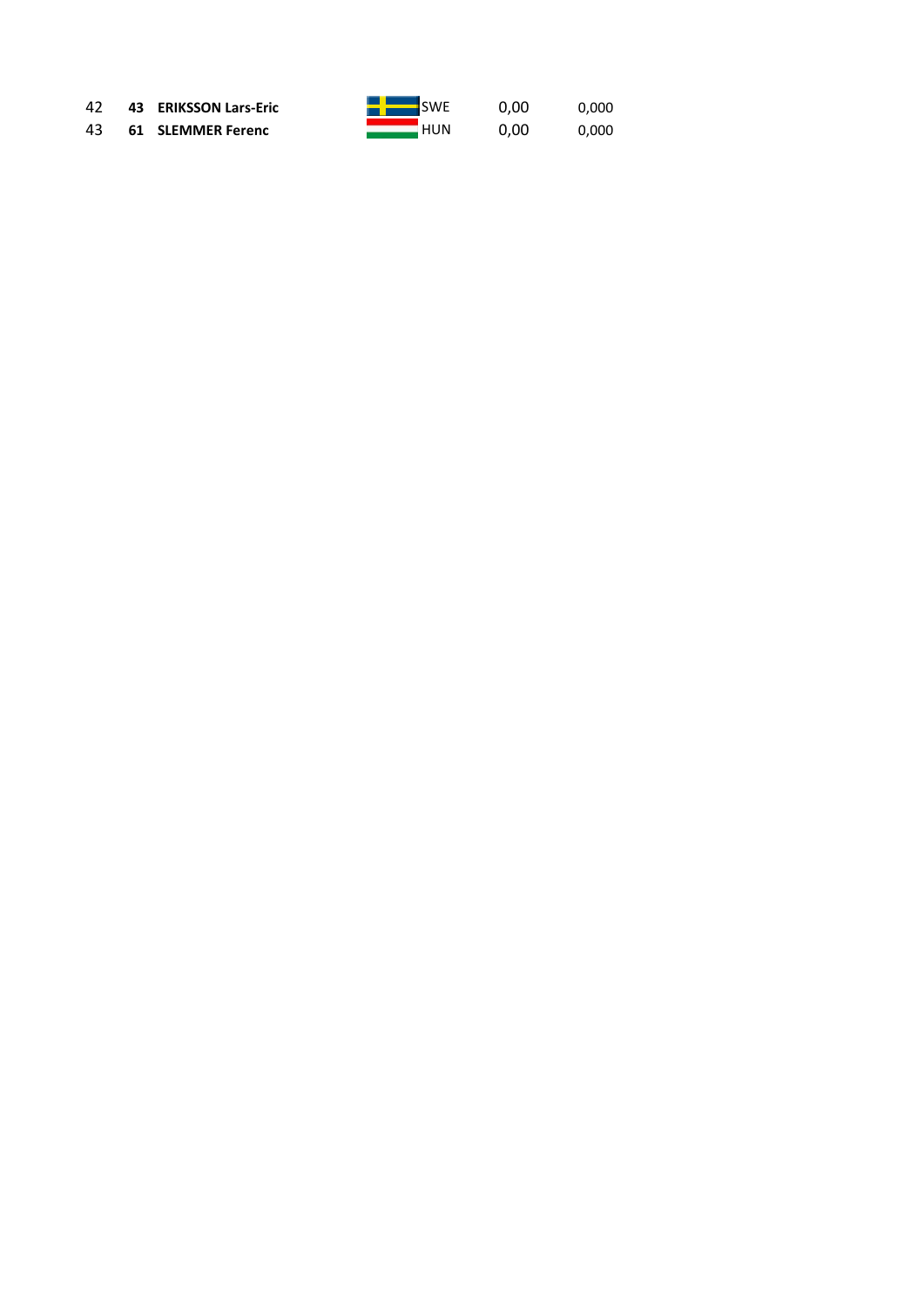

### **Pentathlon MEN**

| Rank           |                  | No. Name                    |            | <b>Nation</b> | D <sub>1</sub> | D <sub>2</sub> | D <sub>3</sub> | D <sub>4</sub> | D <sub>5</sub> | <b>Total</b> |
|----------------|------------------|-----------------------------|------------|---------------|----------------|----------------|----------------|----------------|----------------|--------------|
| 1              | 23               | <b>LUXA Jan</b>             |            | <b>CZE</b>    | 90             | 138,22         | 100            | 95             | 120,105        | 543,325      |
| 2              | 27               | <b>BOMBERA Jan</b>          |            | <b>CZE</b>    | 100            | 129,56         | 98             | 100            | 113,355        | 540,915      |
| 3              | $\boldsymbol{9}$ | MÉSZÁROS Jan                |            | <b>SVK</b>    | 90             | 139,62         | 100            | 90             | 121,140        | 540,760      |
| 4              | 24               | <b>MAREK Jiří</b>           |            | <b>CZE</b>    | 100            | 126,19         | 94             | 95             | 115,455        | 530,645      |
| 5              | 28               | SPÁČIL Tomáš                |            | <b>CZE</b>    | 100            | 132,26         | 94             | 95             | 108,885        | 530,145      |
| 6              | 25               | <b>LEXA Patrik</b>          |            | <b>CZE</b>    | 100            | 118,36         | 100            | 100            | 108,540        | 526,900      |
| $\overline{7}$ | 3                | <b>STEIN Ralf</b>           |            | <b>GER</b>    | 95             | 131,59         | 94             | 90             | 113,850        | 524,440      |
| 8              | 17               | <b>NOGA Marek</b>           |            | POL           | 100            | 118,12         | 98             | 100            | 106,590        | 522,710      |
| 9              | 20               | <b>KUZA Maciej</b>          |            | <b>POL</b>    | 100            | 118,64         | 96             | 95             | 111,960        | 521,600      |
| 10             | 4                | <b>VISSER Wiebold</b>       |            | <b>GER</b>    | 100            | 119,74         | 96             | 100            | 105,450        | 521,190      |
| 11             | 31               | <b>TARGOSZ Wlodzimierz</b>  |            | <b>USA</b>    | 100            | 127,05         | 90             | 85             | 118,095        | 520,145      |
| 12             | 26               | <b>KOBLIHA Karel</b>        |            | <b>CZE</b>    | 100            | 122,61         | 98             | 95             | 103,905        | 519,515      |
| 13             | 42               | STEVANOVIČ Dušan            |            | <b>SLO</b>    | 100            | 115,63         | 94             | 90             | 118,245        | 517,875      |
| 14             | 48               | OŽBOLT Goran                |            | <b>CRO</b>    | 85             | 123,28         | 98             | 100            | 111,525        | 517,805      |
| 15             | 45               | <b>KRANSBERG Gustav</b>     |            | SWE           | 100            | 119,73         | 92             | 100            | 103,860        | 515,590      |
| 16             | 21               | SAPIGÓRSKI Piotr            |            | POL           | 95             | 115,30         | 100            | 95             | 108,810        | 514,110      |
| 17             | $\overline{2}$   | <b>KELTERER Erek</b>        |            | <b>GER</b>    | 90             | 123,88         | 96             | 100            | 102,975        | 512,855      |
| 18             | 18               | <b>KOŚCIELNIAK Tomasz</b>   |            | POL           | 100            | 113,95         | 92             | 95             | 111,510        | 512,460      |
| 19             | $\mathbf{1}$     | <b>MAIRE-HENSGE Heinz</b>   |            | <b>GER</b>    | 100            | 122,48         | 88             | 90             | 111,915        | 512,395      |
| 20             | 6                | <b>ULRICH Christopher</b>   |            | <b>GER</b>    | 100            | 107,02         | 98             | 100            | 105,840        | 510,860      |
| 21             | 8                | <b>MICHALIK Karol</b>       | <u>e i</u> | <b>SVK</b>    | 90             | 122,31         | 96             | 95             | 104,760        | 508,070      |
| 22             | 19               | SAPIGÓRSKI Patryk           |            | POL           | 100            | 104,47         | 94             | 95             | 112,965        | 506,435      |
| 23             | 10               | <b>MIKULA Karol</b>         |            | <b>SVK</b>    | 95             | 129,15         | 96             | 95             | 90,570         | 505,720      |
| 24             | 16               | <b>KUZA Jacek</b>           |            | POL           | 100            | 119,24         | 98             | 70             | 117,930        | 505,170      |
| 25             | 5                | <b>EBELING Olaf</b>         |            | <b>GER</b>    | 95             | 111,96         | 90             | 95             | 112,560        | 504,520      |
| 26             | 12               | VALÁŠEK Tomáš               | <u>n </u>  | <b>SVK</b>    | 100            | 110,06         | 96             | 90             | 103,935        | 499,995      |
| 27             | 41               | <b>VERTAČNIK Tim</b>        |            | <b>SLO</b>    | 95             | 103,31         | 92             | 95             | 113,220        | 498,530      |
| 28             | 15               | <b>LUSSI Gerhard</b>        | ÷          | SUI           | 95             | 112,33         | 100            | 95             | 95,670         | 498,000      |
| 29             | 30               | <b>ZINNER Christian</b>     |            | AUT           | 75             | 124,56         | 96             | 95             | 103,140        | 493,700      |
| 30             | 14               | <b>KLÄUSLER Markus</b>      | ÷          | SUI           | 95             | 110,79         | 92             | 85             | 108,915        | 491,705      |
| 31             | 55               | <b>SAKURAI Akihiko JCSF</b> |            | <b>JPN</b>    | 100            | 104,02         | 86             | 95             | 104,475        | 489,495      |
| 32             | 43               | <b>ERIKSSON Lars-Eric</b>   |            | SWE           | 75             | 117,03         | 92             | 90             | 115,275        | 489,305      |
| 33             | 11               | NÁHLIK Rastislav            | . .        | <b>SVK</b>    | 95             | 119,75         | 96             | 85             | 91,995         | 487,745      |
| 34             | 13               | <b>ČAPLIAR Martin</b>       |            | <b>SVK</b>    | 95             | 115,13         | 96             | 75             | 101,430        | 482,560      |
| 35             | 46               | POPOVIČ Marko               | 蹘          | <b>CRO</b>    | 85             | 122,09         | 82             | 80             | 107,640        | 476,730      |
| 36             | 47               | <b>TURK Marino</b>          |            | <b>CRO</b>    | 95             | 108,57         | 84             | 90             | 98,100         | 475,670      |
| 37             | 44               | <b>OSTLUND Robert</b>       | ٤É         | SWE           | 90             | 111,01         | 86             | 85             | 103,110        | 475,120      |
| 38             | 53               | <b>OKAMOTO Kenji JCSF</b>   |            | <b>JPN</b>    | 90             | 112,09         | 84             | 80             | 106,680        | 472,770      |
| 39             | 29               | <b>LAY Gerhard</b>          |            | AUT           | 85             | 105,48         | 86             | 90             | 102,720        | 469,200      |
| 40             | 50               | <b>NOKLEBERG Martin</b>     | ╬═         | <b>NOR</b>    | 90             | 126,73         | 86             | 60             | 101,355        | 464,085      |
| 41             | 54               | <b>KATO Shinji JCSF</b>     |            | <b>JPN</b>    | 90             | 108,67         | 84             | 75             | 105,360        | 463,030      |
| 42             | 60               | FÖLDI Gábor                 |            | <b>HUN</b>    | 75             | 111,89         | 78             | 80             | 96,270         | 441,160      |
| 43             | 58               | <b>BOROVKOV Dmitri</b>      |            | <b>EST</b>    | 70             | 123,03         | 78             | 60             | 108,330        | 439,360      |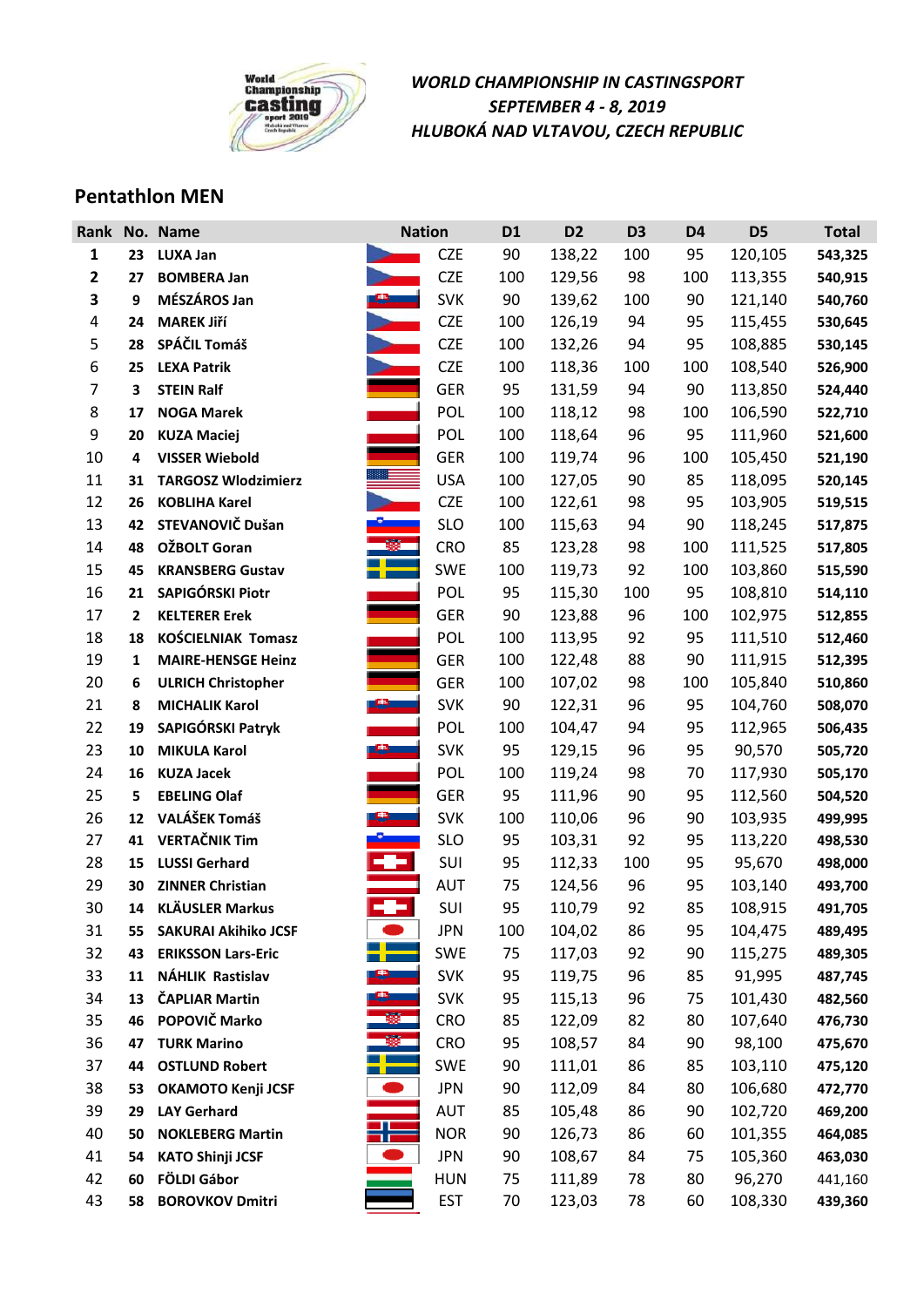| 44 | 49 | ZBAŠNIK Sandi                | 瓥           | <b>CRO</b> | 90  | 85,27  | 80 | 85 | 93,945  | 434,215 |
|----|----|------------------------------|-------------|------------|-----|--------|----|----|---------|---------|
| 45 | 62 | <b>VARGA György</b>          |             | HUN        | 85  | 96,09  | 90 | 75 | 86,610  | 432,700 |
| 46 | 39 | <b>VERTAČNIK Marko</b>       |             | <b>SLO</b> | 100 | 83,11  | 78 | 75 | 92,895  | 429,005 |
| 47 | 59 | <b>ANTAL Csaba</b>           |             | <b>HUN</b> | 60  | 110,07 | 90 | 75 | 92,265  | 427,335 |
| 48 | 61 | <b>SLEMMER Ferenc</b>        |             | <b>HUN</b> | 60  | 122,64 | 88 | 60 | 92,415  | 423,055 |
| 49 | 32 | <b>BAQUE Rafael</b>          |             | <b>ESP</b> | 90  | 107,97 | 72 | 45 | 101,625 | 416,595 |
| 50 | 40 | <b>MIKO Grega</b>            |             | <b>SLO</b> | 60  | 92,53  | 88 | 75 | 99,495  | 415,025 |
| 51 | 57 | <b>LAHI Allan</b>            |             | <b>EST</b> | 30  | 93,29  | 86 | 80 | 100,875 | 390,165 |
| 52 | 52 | <b>JENSEN Harald Okern</b>   | 25          | <b>NOR</b> | 60  | 134,41 | 94 | 85 | 0,000   | 373,410 |
| 53 | 33 | <b>MIQUEL Jordi</b>          | <b>REAL</b> | <b>ESP</b> | 65  | 99,93  | 74 | 85 | 0,000   | 323,930 |
| 54 | 51 | <b>HARALDSEN Trond Knapp</b> | $\bigoplus$ | <b>NOR</b> | 35  | 81,38  | 82 | 45 | 47,175  | 290,555 |
| 55 | 34 | <b>CASALS Jorge</b>          | <b>1927</b> | <b>ESP</b> | X   | X      | 84 | 20 | 125,325 | 229,325 |
| 56 | 35 | <b>APARISI Luis</b>          | <b>REAL</b> | <b>ESP</b> | X   | X      | X  | X  | 108,885 | 108,885 |
| 57 | 56 | MOTODA Yasunobu JCA          |             | <b>JPN</b> | X   | X      | X  | X  | 101,295 | 101,295 |
| 58 | 37 | <b>TORTAJADA Ezequiel</b>    | 蜜药          | <b>ESP</b> | X   | x      | X  | x  | 100,785 | 100,785 |
| 59 | 36 | <b>FERRÁN Vicente</b>        | 1927        | <b>ESP</b> | X   | x      | X  | X  | 0,000   | 0,000   |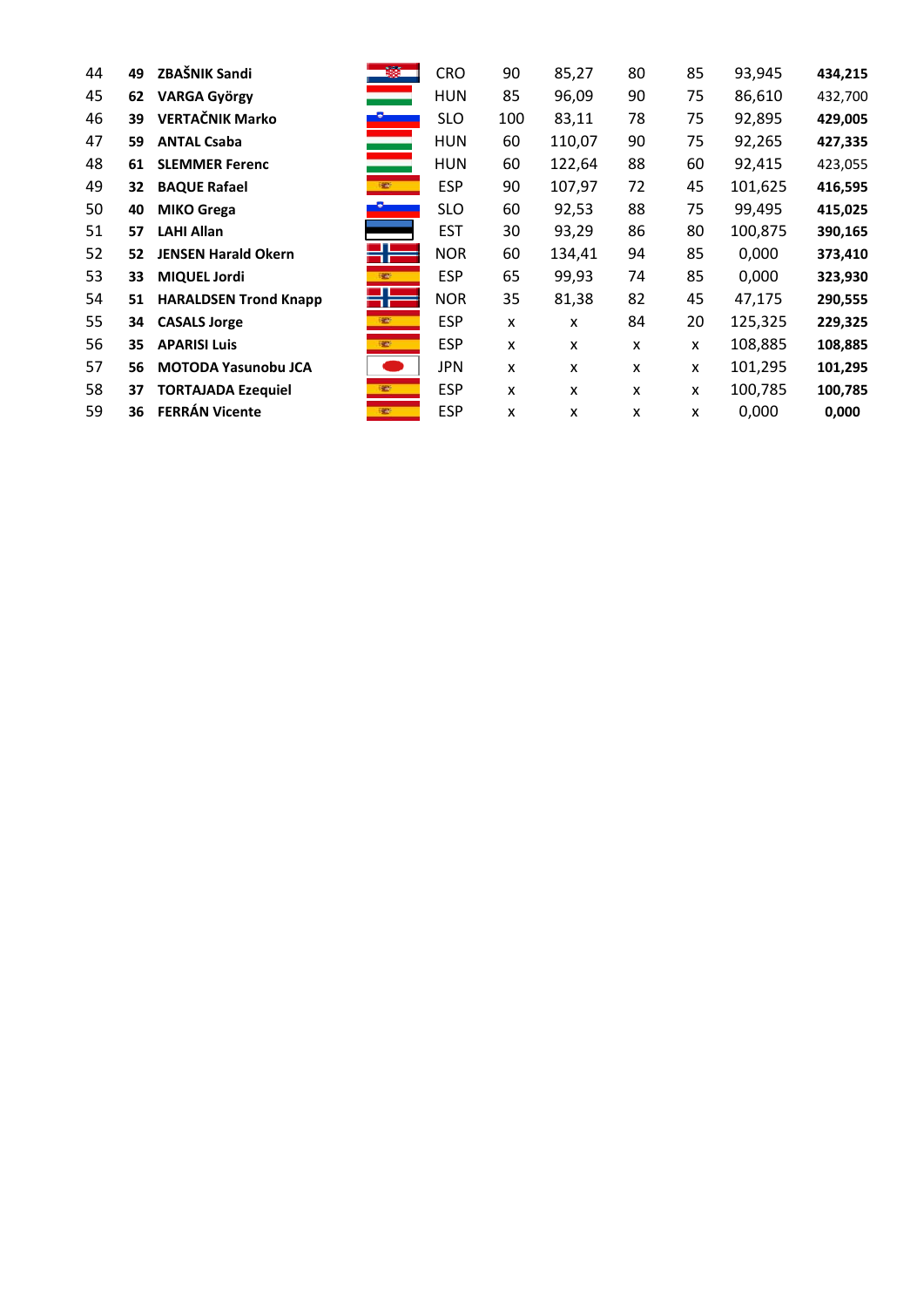

### **Heptathlon MEN**

| Rank           |                | No. Name                    |              | <b>Nation</b> | D1 - D5 | D <sub>6</sub> | D7      | <b>Total</b> |
|----------------|----------------|-----------------------------|--------------|---------------|---------|----------------|---------|--------------|
| 1              | 27             | <b>BOMBERA Jan</b>          |              | <b>CZE</b>    | 540,92  | 152,66         | 154,140 | 847,715      |
| $\mathbf{2}$   | 23             | <b>LUXA Jan</b>             |              | <b>CZE</b>    | 543,33  | 146,58         | 156,945 | 846,850      |
| 3              | 26             | <b>KOBLIHA Karel</b>        |              | <b>CZE</b>    | 519,52  | 162,32         | 158,145 | 839,980      |
| 4              | 31             | <b>TARGOSZ Wlodzimierz</b>  |              | <b>USA</b>    | 520,15  | 166,34         | 151,965 | 838,450      |
| 5              | 4              | <b>VISSER Wiebold</b>       |              | <b>GER</b>    | 521,19  | 154,22         | 152,685 | 828,095      |
| 6              | 3              | <b>STEIN Ralf</b>           |              | <b>GER</b>    | 524,44  | 140,39         | 162,390 | 827,220      |
| $\overline{7}$ | 1              | <b>MAIRE-HENSGE Heinz</b>   |              | <b>GER</b>    | 512,40  | 153,77         | 160,320 | 826,485      |
| 8              | 16             | <b>KUZA Jacek</b>           |              | POL           | 505,17  | 159,46         | 159,690 | 824,320      |
| 9              | 6              | <b>ULRICH Christopher</b>   |              | <b>GER</b>    | 510,86  | 152,68         | 156,255 | 819,795      |
| 10             | $\overline{2}$ | <b>KELTERER Erek</b>        |              | <b>GER</b>    | 512,86  | 153,26         | 152,715 | 818,830      |
| 11             | 25             | <b>LEXA Patrik</b>          |              | <b>CZE</b>    | 526,90  | 143,34         | 148,320 | 818,560      |
| 12             | 24             | <b>MAREK Jiří</b>           |              | <b>CZE</b>    | 530,65  | 143,77         | 143,025 | 817,440      |
| 13             | 8              | <b>MICHALIK Karol</b>       |              | <b>SVK</b>    | 508,07  | 162,21         | 145,890 | 816,170      |
| 14             | 5              | <b>EBELING Olaf</b>         |              | <b>GER</b>    | 504,52  | 160,00         | 149,295 | 813,815      |
| 15             | 45             | <b>KRANSBERG Gustav</b>     |              | <b>SWE</b>    | 515,59  | 149,35         | 147,705 | 812,645      |
| 16             | 14             | <b>KLÄUSLER Markus</b>      | e e          | SUI           | 491,71  | 155,30         | 157,560 | 804,565      |
| 17             | 42             | STEVANOVIČ Dušan            |              | <b>SLO</b>    | 517,88  | 125,40         | 160,245 | 803,520      |
| 18             | 20             | <b>KUZA Maciej</b>          |              | <b>POL</b>    | 521,60  | 118,38         | 161,145 | 801,125      |
| 19             | 18             | <b>KOŚCIELNIAK Tomasz</b>   |              | <b>POL</b>    | 512,46  | 131,29         | 157,215 | 800,965      |
| 20             | 21             | SAPIGÓRSKI Piotr            |              | POL           | 514,11  | 136,52         | 137,655 | 788,285      |
| 21             | 10             | <b>MIKULA Karol</b>         | $\mathbf{e}$ | <b>SVK</b>    | 505,72  | 123,07         | 157,005 | 785,795      |
| 22             | 17             | <b>NOGA Marek</b>           |              | POL           | 522,71  | 123,28         | 137,790 | 783,780      |
| 23             | 55             | <b>SAKURAI Akihiko JCSF</b> |              | <b>JPN</b>    | 489     | 145            | 149,145 | 783,720      |
| 24             | 41             | <b>VERTAČNIK Tim</b>        |              | <b>SLO</b>    | 498,53  | 122,89         | 160,365 | 781,785      |
| 25             | 43             | <b>ERIKSSON Lars-Eric</b>   |              | <b>SWE</b>    | 489,31  | 130,74         | 160,470 | 780,515      |
| 26             | 12             | VALÁŠEK Tomáš               |              | <b>SVK</b>    | 500,00  | 134,58         | 143,700 | 778,275      |
| 27             | 13             | <b>ČAPLIAR Martin</b>       |              | <b>SVK</b>    | 482,56  | 144,61         | 145,545 | 772,715      |
| 28             | 11             | NÁHLIK Rastislav            |              | <b>SVK</b>    | 487,75  | 137,93         | 143,715 | 769,390      |
| 29             | 30             | <b>ZINNER Christian</b>     |              | AUT           | 493,70  | 147,12         | 117,690 | 758,510      |
| 30             | 54             | <b>KATO Shinji JCSF</b>     |              | <b>JPN</b>    | 463     | 138            | 152,070 | 753,250      |
| 31             | 58             | <b>BOROVKOV Dmitri</b>      |              | <b>EST</b>    | 439     | 149            | 163,635 | 752,305      |
| 32             | 44             | <b>OSTLUND Robert</b>       |              | <b>SWE</b>    | 475,12  | 125,68         | 139,320 | 740,120      |
| 33             | 53             | OKAMOTO Kenji JCSF          |              | <b>JPN</b>    | 473     | 110            | 151,185 | 733,525      |
| 34             | 50             | <b>NOKLEBERG Martin</b>     |              | <b>NOR</b>    | 464     | 122            | 134,625 | 720,970      |
| 35             | 60             | FÖLDI Gábor                 |              | <b>HUN</b>    | 441     | 116            | 137,460 | 694,600      |
| 36             | 9              | MÉSZÁROS Jan                |              | <b>SVK</b>    | 540,76  | 152,43         | 0,000   | 693,190      |
| 37             | 62             | <b>VARGA György</b>         |              | <b>HUN</b>    | 433     | 125            | 130,245 | 688,415      |
| 38             | 28             | SPÁČIL Tomáš                |              | <b>CZE</b>    | 530,15  | 153,89         | 0,000   | 684,035      |
| 39             | 52             | <b>JENSEN Harald Okern</b>  |              | <b>NOR</b>    | 373     | 151            | 136,650 | 661,370      |
| 40             | 57             | <b>LAHI Allan</b>           |              | <b>EST</b>    | 390     | 95             | 139,635 | 624,770      |
| 41             | 33             | <b>MIQUEL Jordi</b>         | <b>SEP</b>   | <b>ESP</b>    | 323,93  | 119,27         | 153,975 | 597,175      |
| 42             | 32             | <b>BAQUE Rafael</b>         | <b>SEP</b>   | <b>ESP</b>    | 416,60  | 131,65         | 0,000   | 548,245      |
| 43             | 61             | <b>SLEMMER Ferenc</b>       |              | <b>HUN</b>    | 423     | 105            | 0,000   | 527,945      |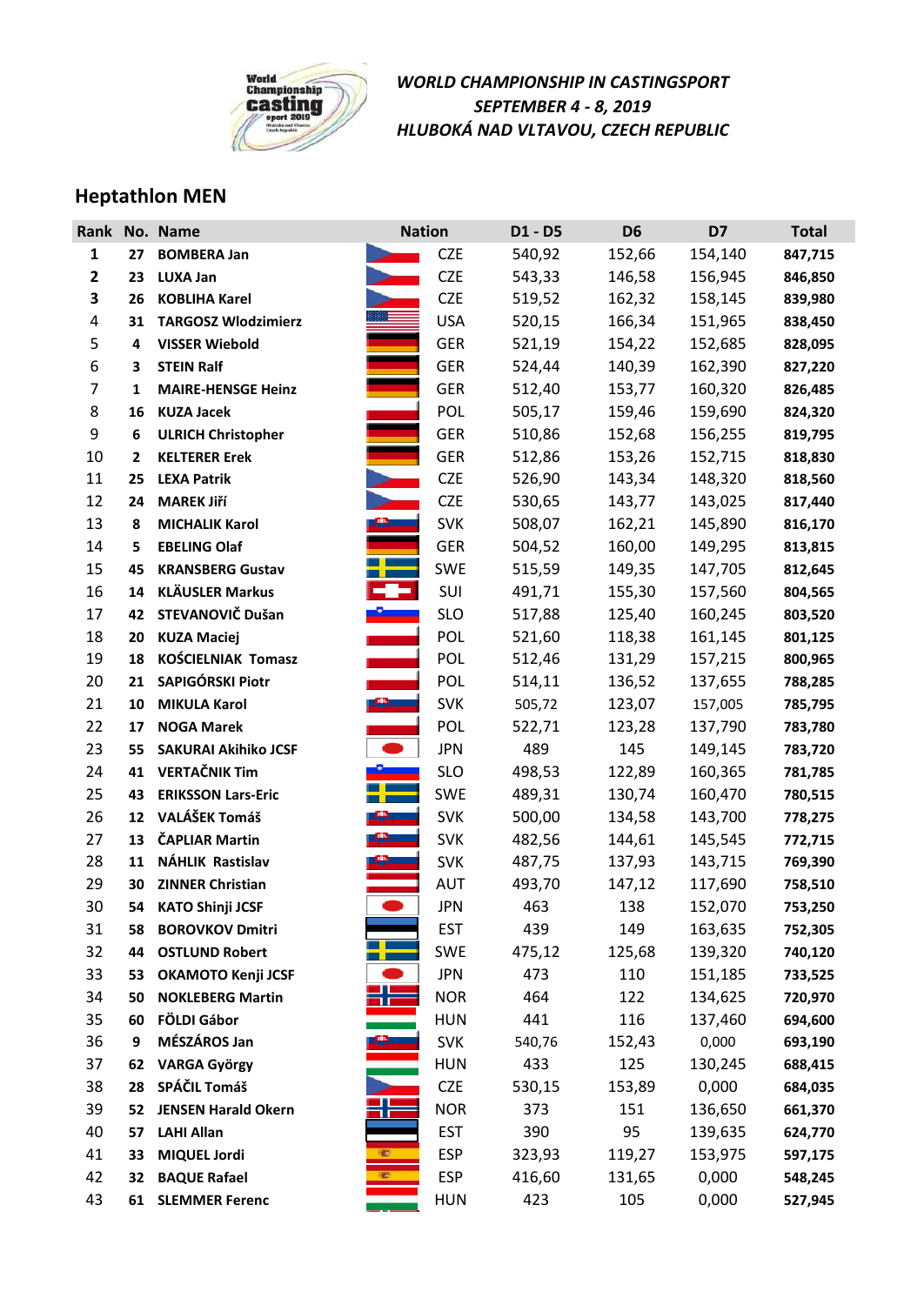| 44 |    | 51 HARALDSEN Trond Knapp   | <b>NOR</b> | 291    | 94 | 108,060 | 492,645 |
|----|----|----------------------------|------------|--------|----|---------|---------|
| 45 | 34 | <b>CASALS Jorge</b>        | ESP        | 229,33 | x  | 155,085 | 384,410 |
| 46 | 35 | <b>APARISI Luis</b>        | ESP        | 108,89 | х  | 153,945 | 262,830 |
| 47 | 37 | <b>TORTAJADA Ezequiel</b>  | ESP        | 100,79 | x  | 151.470 | 252,255 |
| 48 | 56 | <b>MOTODA Yasunobu JCA</b> | JPN        | 101    | х  | 149,610 | 250.905 |
| 49 | 36 | <b>FERRÁN Vicente</b>      | ESP        | 0,00   | х  | 153,855 | 153,855 |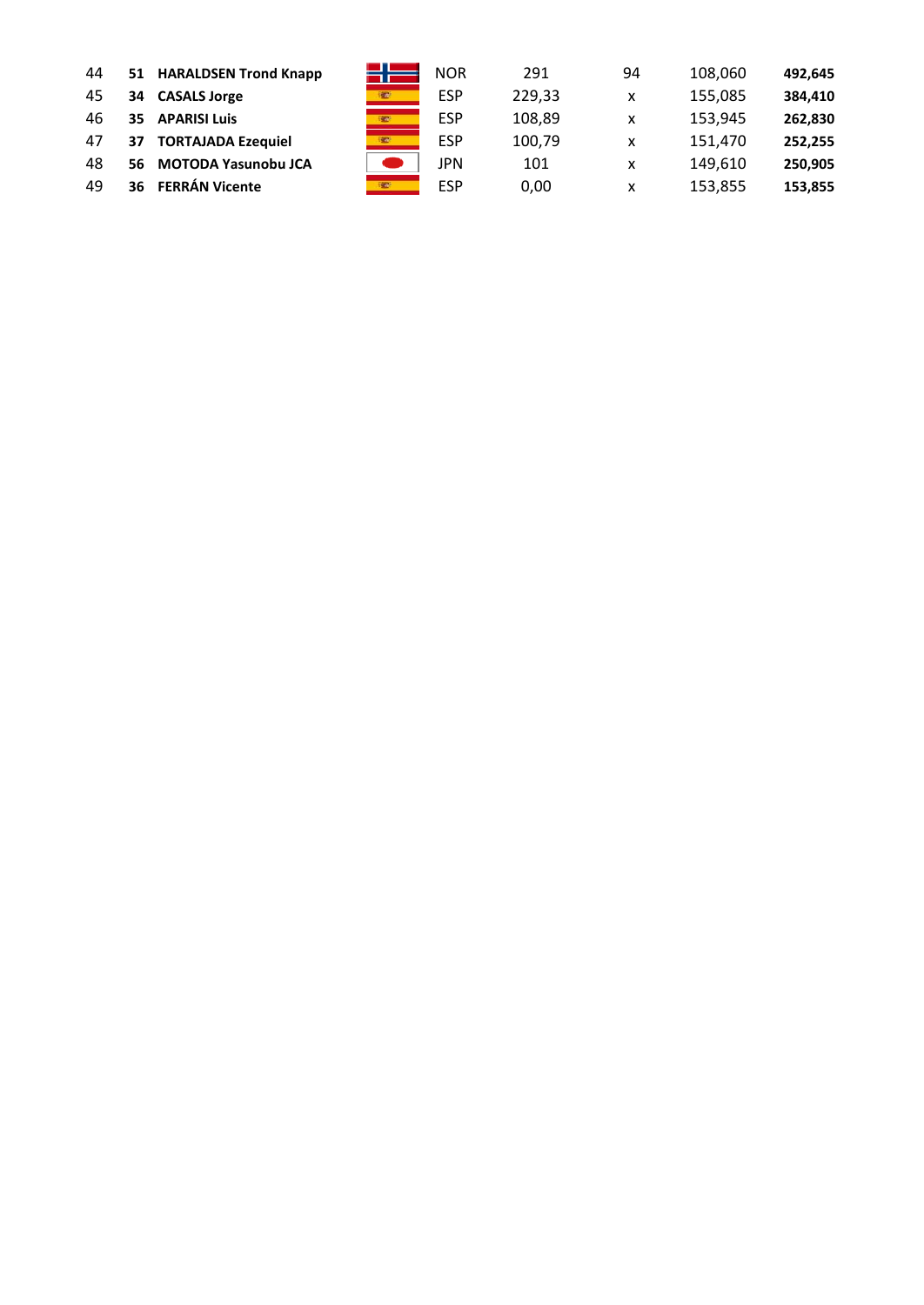

#### **1-9 MEN**

| Rank           |    | No. Name                     | <b>Nation</b> | D1 - D7               | D <sub>8</sub>     | D <sub>9</sub>     | <b>Total</b> |
|----------------|----|------------------------------|---------------|-----------------------|--------------------|--------------------|--------------|
| 1              | 26 | <b>KOBLIHA Karel</b>         |               | <b>CZE</b><br>839,980 | 95                 | 160,230            | 1095,210     |
| $\mathbf{2}$   | 27 | <b>BOMBERA Jan</b>           |               | <b>CZE</b><br>847,715 | 85                 | 159,300            | 1092,015     |
| 3              | 16 | <b>KUZA Jacek</b>            |               | POL<br>824            | 90                 | 163,365            | 1077,685     |
| 4              | 3  | <b>STEIN Ralf</b>            |               | <b>GER</b><br>827,220 | 95                 | 152,670            | 1074,890     |
| 5              | 2  | <b>KELTERER Erek</b>         |               | <b>GER</b><br>818,830 | 85                 | 159,405            | 1063,235     |
| 6              | 23 | <b>LUXA Jan</b>              |               | <b>CZE</b><br>846,850 | 65                 | 149,265            | 1061,115     |
| $\overline{7}$ | 14 | <b>KLÄUSLER Markus</b>       |               | SUI<br>804,565        | 95                 | 159,930            | 1059,495     |
| 8              | 1  | <b>MAIRE-HENSGE Heinz</b>    |               | <b>GER</b><br>826,485 | 80                 | 148,710            | 1055,195     |
| 9              | 25 | <b>LEXA Patrik</b>           |               | <b>CZE</b><br>819     | 90                 | 144,360            | 1052,920     |
| 10             | 6  | <b>ULRICH Christopher</b>    |               | <b>GER</b><br>819,795 | 75                 | 157,305            | 1052,100     |
| 11             | 5  | <b>EBELING Olaf</b>          |               | <b>GER</b><br>813,815 | 85                 | 150,975            | 1049,790     |
| 12             | 31 | <b>TARGOSZ Wlodzimierz</b>   |               | <b>USA</b><br>838,450 | 70                 | 136,305            | 1044,755     |
| 13             | 24 | <b>MAREK Jiří</b>            |               | <b>CZE</b><br>817     | 85                 | 141,660            | 1044,100     |
| 14             | 18 | <b>KOŚCIELNIAK Tomasz</b>    |               | <b>POL</b><br>800,965 | 90                 | 150,960            | 1041,925     |
| 15             | 8  | <b>MICHALIK Karol</b>        |               | <b>SVK</b><br>816,170 | 80                 | 143,595            | 1039,765     |
| 16             | 45 | <b>KRANSBERG Gustav</b>      |               | <b>SWE</b><br>813     | 60                 | 161,820            | 1034,465     |
| 17             | 42 | STEVANOVIČ Dušan             |               | <b>SLO</b><br>804     | 65                 | 155,475            | 1023,995     |
| 18             | 55 | <b>SAKURAI Akihiko JCSF</b>  |               | <b>JPN</b><br>784     | 75                 | 154,695            | 1013,415     |
| 19             | 54 | <b>KATO Shinji JCSF</b>      |               | <b>JPN</b><br>753     | 75                 | 161,895            | 990,145      |
| 20             | 21 | SAPIGÓRSKI Piotr             |               | POL<br>788,285        | 70                 | 118,515            | 976,800      |
| 21             | 17 | <b>NOGA Marek</b>            |               | <b>POL</b><br>783,780 | 50                 | 135,285            | 969,065      |
| 22             | 53 | <b>OKAMOTO Kenji JCSF</b>    | $\bullet$     | <b>JPN</b><br>734     | 75                 | 154,950            | 963,475      |
| 23             | 58 | <b>BOROVKOV Dmitri</b>       |               | <b>EST</b><br>752     | 50                 | 161,070            | 963,375      |
| 24             | 9  | MÉSZÁROS Jan                 |               | <b>SVK</b><br>693,190 | 85                 | 114,210            | 892,400      |
| 25             | 20 | <b>KUZA Maciej</b>           |               | POL<br>801,125        | 85                 | 0,000              | 886,125      |
| 26             | 28 | SPÁČIL Tomáš                 |               | <b>CZE</b><br>684     | 60                 | 134,295            | 878,330      |
| 27             | 41 | <b>VERTAČNIK Tim</b>         |               | <b>SLO</b><br>781,785 | 85                 | X                  | 866,785      |
| 28             | 43 | <b>ERIKSSON Lars-Eric</b>    |               | <b>SWE</b><br>780,515 | 85                 | 0,000              | 865,515      |
| 29             | 62 | <b>VARGA György</b>          |               | <b>HUN</b><br>688     | 45                 | 115,380            | 848,795      |
| 30             | 12 | VALÁŠEK Tomáš                | <u>ea </u>    | <b>SVK</b><br>778,275 | 65                 | x                  | 843,275      |
| 31             | 30 | <b>ZINNER Christian</b>      |               | AUT<br>758,510        | 60                 | 0,000              | 818,510      |
| 32             | 44 | <b>OSTLUND Robert</b>        |               | <b>SWE</b><br>740     | 70                 | $\pmb{\mathsf{X}}$ | 810,120      |
| 33             | 57 | <b>LAHI Allan</b>            |               | <b>EST</b><br>625     | 50                 | 129,450            | 804,220      |
| 34             | 33 | <b>MIQUEL Jordi</b>          | (g)           | <b>ESP</b><br>597     | 40                 | 163,065            | 800,240      |
| 35             | 32 | <b>BAQUE Rafael</b>          |               | <b>ESP</b><br>548,245 | 45                 | 150,135            | 743,380      |
| 36             | 60 | FÖLDI Gábor                  |               | <b>HUN</b><br>695     | 45                 | $\pmb{\mathsf{x}}$ | 739,600      |
| 37             | 51 | <b>HARALDSEN Trond Knapp</b> | ♣             | <b>NOR</b><br>493     | 30                 | 100,650            | 623,295      |
| 38             | 34 | <b>CASALS Jorge</b>          | œ.            | <b>ESP</b><br>384     | 55                 | 174,645            | 614,055      |
| 39             | 61 | <b>SLEMMER Ferenc</b>        |               | 528<br><b>HUN</b>     | 45                 | 0,000              | 572,945      |
| 40             | 35 | <b>APARISI Luis</b>          | 懲             | <b>ESP</b><br>262,830 | $\pmb{\mathsf{X}}$ | 152,685            | 415,515      |
| 41             | 37 | <b>TORTAJADA Ezequiel</b>    | 鑑             | <b>ESP</b><br>252     | X                  | 160,500            | 412,755      |
| 42             | 56 | MOTODA Yasunobu JCA          |               | <b>JPN</b><br>251     | X                  | 145,635            | 396,540      |
| 43             | 36 | <b>FERRÁN Vicente</b>        | 變             | <b>ESP</b><br>154     | X                  | 165,720            | 319,575      |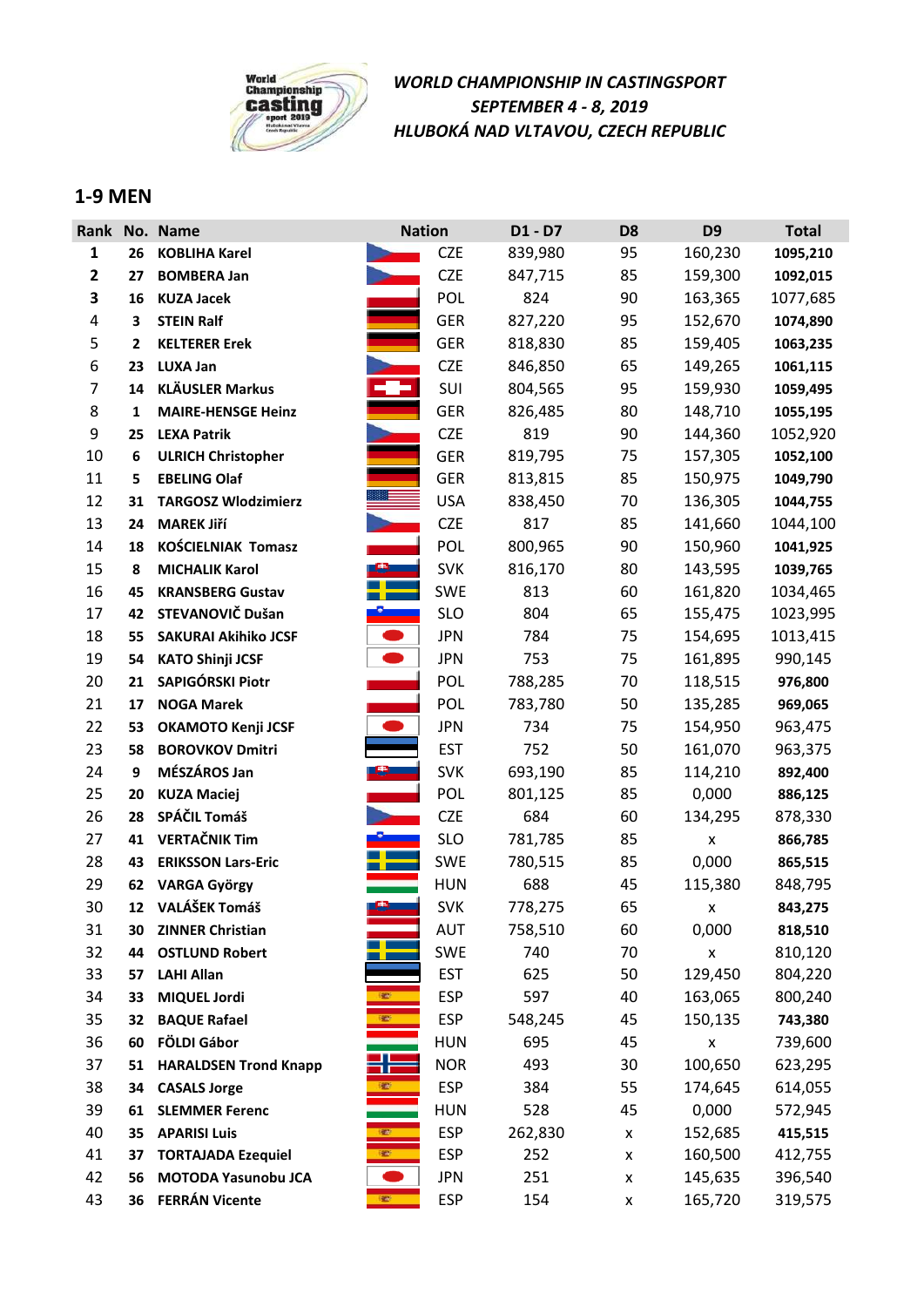

### **Team competition MEN**

| Rank | Nation |            | Name 1                               | Points  | Name 2                                 | Points  | Name 3                                | Points             | Name 4                       | Points             | <b>TOTAL</b> |
|------|--------|------------|--------------------------------------|---------|----------------------------------------|---------|---------------------------------------|--------------------|------------------------------|--------------------|--------------|
| 1    |        | <b>CZE</b> | <b>LUXA Jan</b>                      | 543,325 | <b>LEXA Patrik</b>                     | 526,900 | SPÁČIL Tomáš                          | 530,145            | <b>BOMBERA Jan</b>           | 540,915            | 2141,285     |
| 2    |        | <b>GER</b> | <b>MAIRE-HENSGE</b><br><b>Heinz</b>  | 512,395 | <b>STEIN Ralf</b>                      | 524,440 | <b>VISSER Wiebold</b>                 | 521,190            | <b>ULRICH</b><br>Christopher | 510,860            | 2068,885     |
| 3    |        | <b>POL</b> | <b>KUZA Jacek</b>                    | 505,170 | <b>NOGA Marek</b>                      | 522,710 | <b>KOŚCIELNIAK</b><br><b>Tomasz</b>   | 512,460            | <b>SAPIGÓRSKI</b><br>Patryk  | 506,435            | 2046,775     |
|      |        | <b>SVK</b> | <b>MICHALIK Karol</b>                | 508,070 | MÉSZÁROS Jan                           | 540,760 | <b>MIKULA Karol</b>                   | 505,720            | <b>NÁHLIK</b><br>Rastislav   | 487,745            | 2042,295     |
| 5    |        | <b>CRO</b> | <b>POPOVIČ</b><br><b>Marko</b>       | 476,730 | <b>TURK Marino</b>                     | 475,670 | OŽBOLT Goran                          | 517,805            | ZBAŠNIK Sandi                | 434,215            | 1904,420     |
| 6    |        | <b>SLO</b> | <b>VERTAČNIK</b><br><b>Marko</b>     | 429,005 | <b>MIKO Grega</b>                      | 415,025 | <b>VERTAČNIK Tim</b>                  | 498,530            | <b>STEVANOVIČ</b><br>Dušan   | 517,875            | 1860,435     |
| 7    |        | <b>HUN</b> | <b>ANTAL Csaba</b>                   | 427,335 | FÖLDI Gábor                            | 441,160 | <b>SLEMMER</b><br><b>Ferenc</b>       | 423,055            | <b>VARGA György</b>          | 432,700            | 1724,250     |
| 8    |        | <b>SWE</b> | <b>ERIKSSON Lars-</b><br><b>Eric</b> | 489,305 | <b>OSTLUND</b><br>Robert               | 475,120 | <b>KRANSBERG</b><br>Gustav            | 515,590            | $\pmb{\chi}$                 | X                  | 1480,015     |
| 9    |        | <b>JPN</b> | <b>OKAMOTO</b><br>Kenji JCSF         | 472,770 | <b>KATO Shinji</b><br><b>JCSF</b>      | 463,030 | <b>SAKURAI</b><br><b>Akihiko JCSF</b> | 489,495            | $\pmb{\mathsf{x}}$           | $\pmb{\mathsf{x}}$ | 1425,295     |
| 10   |        | <b>NOR</b> | <b>NOKLEBERG</b><br><b>Martin</b>    | 464,085 | <b>HARALDSEN</b><br><b>Trond Knapp</b> | 290,555 | <b>JENSEN Harald</b><br><b>Okern</b>  | 373,410            | $\boldsymbol{x}$             | $\mathbf{x}$       | 1128,050     |
| 11   |        | <b>SUI</b> | <b>KLÄUSLER</b><br><b>Markus</b>     | 491,705 | <b>LUSSI Gerhard</b>                   | 498,000 | X                                     | $\pmb{\mathsf{x}}$ | $\pmb{\mathsf{x}}$           | $\pmb{\mathsf{x}}$ | 989,705      |